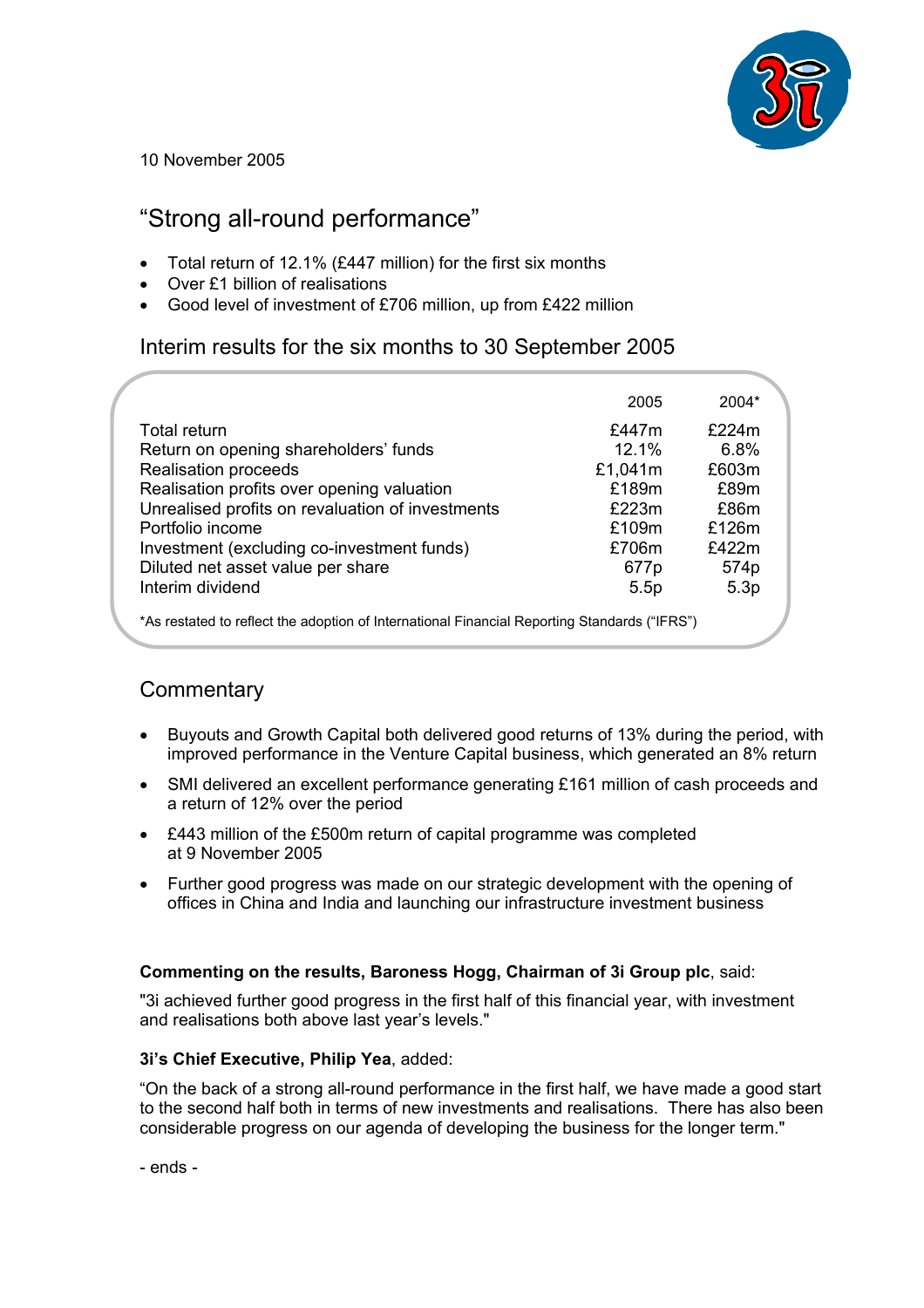**For further information regarding the announcement of 3i's annual results to 31 March 2005, including video interviews with Philip Yea and Simon Ball (available 7.15am) and a live webcast of the results presentation (at 10.00am, available on demand from 2.00pm), please see** www.3igroup.com.

For further information, please contact:

| Philip Yea, Chief Executive<br>3i Group plc                    | Tel: 020 7975 3386 |
|----------------------------------------------------------------|--------------------|
| Simon Ball, Finance Director<br>3i Group plc                   | Tel: 020 7975 3356 |
| Patrick Dunne, Group Communications Director<br>3i Group plc   | Tel: 020 7975 3283 |
| Issued by:<br><b>Philip Gawith</b><br>The Maitland Consultancy | Tel: 020 7379 5151 |

## Notes to editors

3i is a world leader in private equity and venture capital. We focus on buyouts, growth capital and venture capital and invest across Europe, in the United States and in Asia Pacific.

Our competitive advantage comes from our international network and the strength and breadth of our relationships in business. It underpins the value that we deliver to our portfolio and to our shareholders.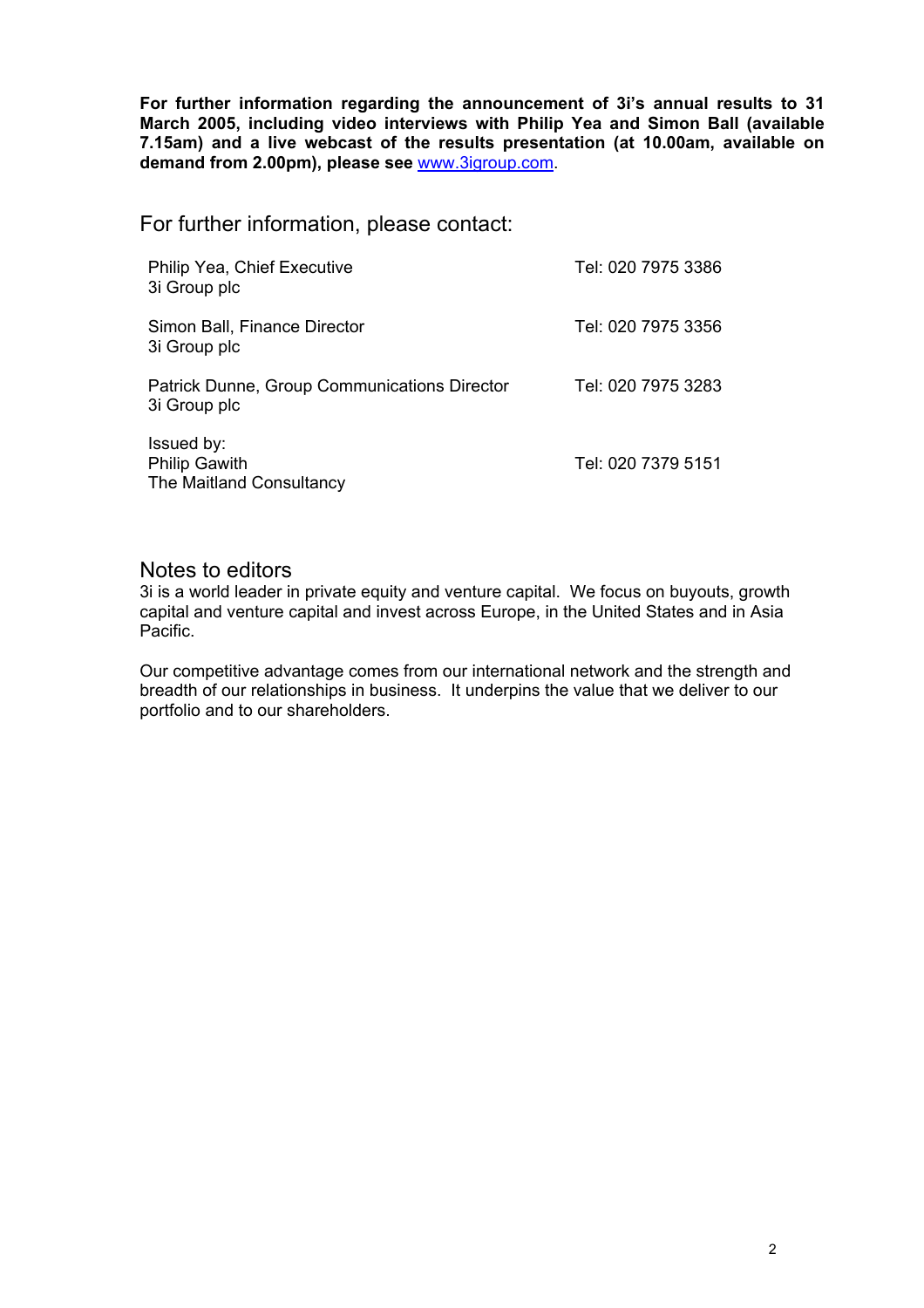## Chairman's statement

3i achieved further good progress in the first half of this financial year, with investment and realisations both above last year's levels. The total return in the six months to 30 September was £447 million, amounting to 12.1% of opening shareholders' funds. This compares with a return of £224 million, or 6.8%, in the first half of the last financial year, and £501 million, or 15.2%, in the full year to 31 March 2005. Our Buyout and Growth Capital teams both achieved returns above our targets, and there was a further improvement in the return from our Venture Capital business.

During the period, we executed the return of capital approved by shareholders in July. As well as our normal final dividend of 9.3p per share, we made a special dividend payment of 40.7p per share, followed by a share consolidation, and have been actively repurchasing shares in the market. At 9 November we had repurchased nearly £200 million, some 79% of our target. The Directors have now announced an interim dividend of 5.5p per share.

We benefited in this period from a marked increase in carried interest receivable on the European funds we manage. In addition, the revival in equity markets over the period improved the overall value of our assets; while the strength of the financing markets enabled our Buyout and Growth Capital teams to realise investments at excellent rates of return. It also helped the team managing our large portfolio of smaller minority investments to make significant progress in reducing the number of these, with a pleasing increase in the rate of return. Moreover, the Venture Capital team succeeded in more than doubling its level of realisations with some notable uplifts in value. In total, we realised £1,041 million compared with £603 million in the first half of last year.

There was also a significant increase in the level of investment, to a total of £706 million in the six months compared with £422 million in the same period last year. 3i's international network enables us to identify opportunities that meet our exacting standards even in these markets. Our Growth Capital team's focus on larger investments helped them to double their level of investment compared with the first half of last year.

These six months also saw progress in the execution of the strategy that our Chief Executive, Philip Yea, laid out to shareholders in the spring. We continued to build capabilities in Asia, forming our team in India and opening our office in Shanghai. In Europe, our Infrastructure team is now up and running. These developments have been accelerated by the attraction of new talent to work within our experienced and successful teams.

As 3i's activities have become more international, so our ability to combine global industry knowledge with specialised investment expertise and local understanding has increased. Our diversity and flexibility will be of particular advantage when the outlook for output, inflation and interest rates is uncertain. The strength of our balance sheet, the breadth of our portfolio and the quality of our people enable us to combine scale with agility and ambition with rigour, in fast-changing markets.

**Baroness Hogg**  Chairman 9 November 2005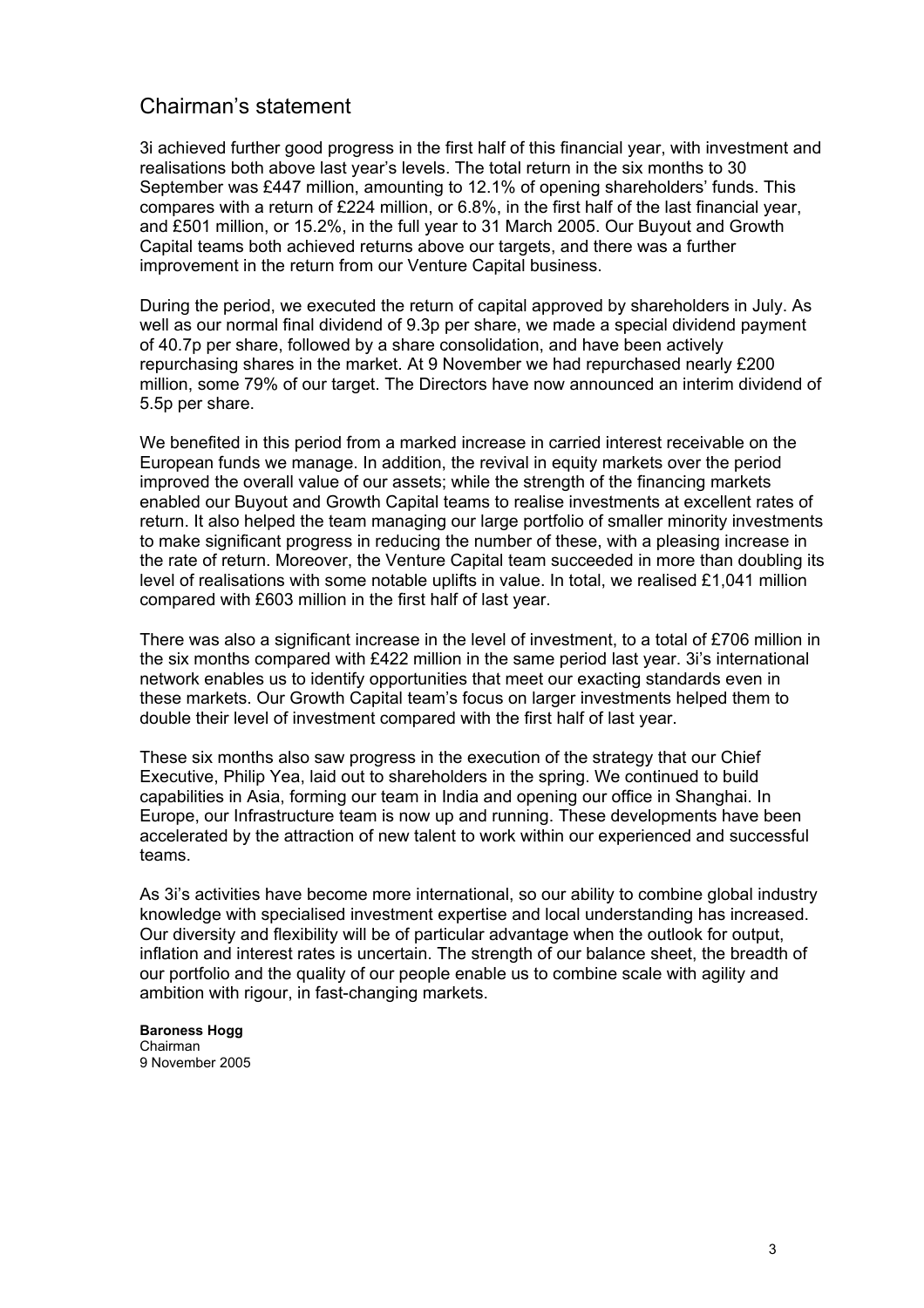## Chief Executive's statement

In my last report to you in May this year, I wrote that I intended to report further good progress towards our performance and strategic goals.

The figures reported for the first six months of this year show a strong all-round performance. Our gross portfolio return of £521 million represents 12.1% on opening portfolio value and is at the top of the range of our long-term targets. Buyouts and Growth Capital achieved returns of 13% each. Our Venture Capital business delivered further progress at 8% and SMI generated a strong return of 12% over the period.

Our total return of 12.1% on opening shareholders' funds compares with 6.8% for the equivalent period a year ago, helped by the performance of the Eurofund III buyout fund, which has now moved to a position where we can recognise carried interest receivable on funds we manage.

In very buoyant financing markets, our Buyout business has been both a disciplined investor and an active seller. Realisations totalled £379 million (2004: £218 million). Investment, 57% of which was in continental Europe, was £358 million (2004: £200 million). Recent investments, which illustrate the breadth of our pan-European Buyout business, include: Giochi Preziosi, a leading Italian manufacturer and distributor of toys; Aviapartner, a Belgian airline ground handling business; and Wendt, a leading German manufacturer of precision tools.

Our Growth Capital business benefited from a strong investment pipeline at the start of the period, but aggregate investment levels at £286 million (2004: £143 million) also reflect the strategic changes being implemented within the business, as it increasingly focuses on larger individual investments. We invested £46 million in  $I^2$ , as part of a £158 million commitment to this UK infrastructure fund. We also made our first growth capital investment in India, providing £26 million to Nimbus, a media and entertainment services company. The level of realisations was also strong, including Mölnlycke Health Care and Revus Energy, which delivered some excellent realised profits.

Our Venture Capital business was focused on realisations to deliver cash returns. Consequently, investment of £58 million (2004: £72 million) was substantially exceeded by the level of realisations of £120 million (2004: £58 million).

3i's SMI team, which is responsible for managing the disposal of our smaller minority investments, delivered an excellent performance, generating £161 million of cash proceeds from 131 portfolio companies.

The consequence of these individual business line performances is that we had a strong level of investment overall of £706 million (2004: £422 million), with an excellent level of realisations of £1,041 million (2004: £603 million). As a result, despite returning £396 million of cash to shareholders, our gearing at the end of the period was 20%.

As these figures demonstrate, we have a clear investment model for today and a strong determination to continue to deliver returns through the economic cycle and as we grow in new areas in the future.

It is increasingly important to build 3i's differentiation through the ways in which we share information and relationships across the areas in which we operate. We are making excellent progress in achieving this both across geographies and business lines and, in particular, in integrating our newer teams into our worldwide network. In addition, we are actively exploring the opportunity to invest in growth equity situations within the US as a way of further building value for our shareholders.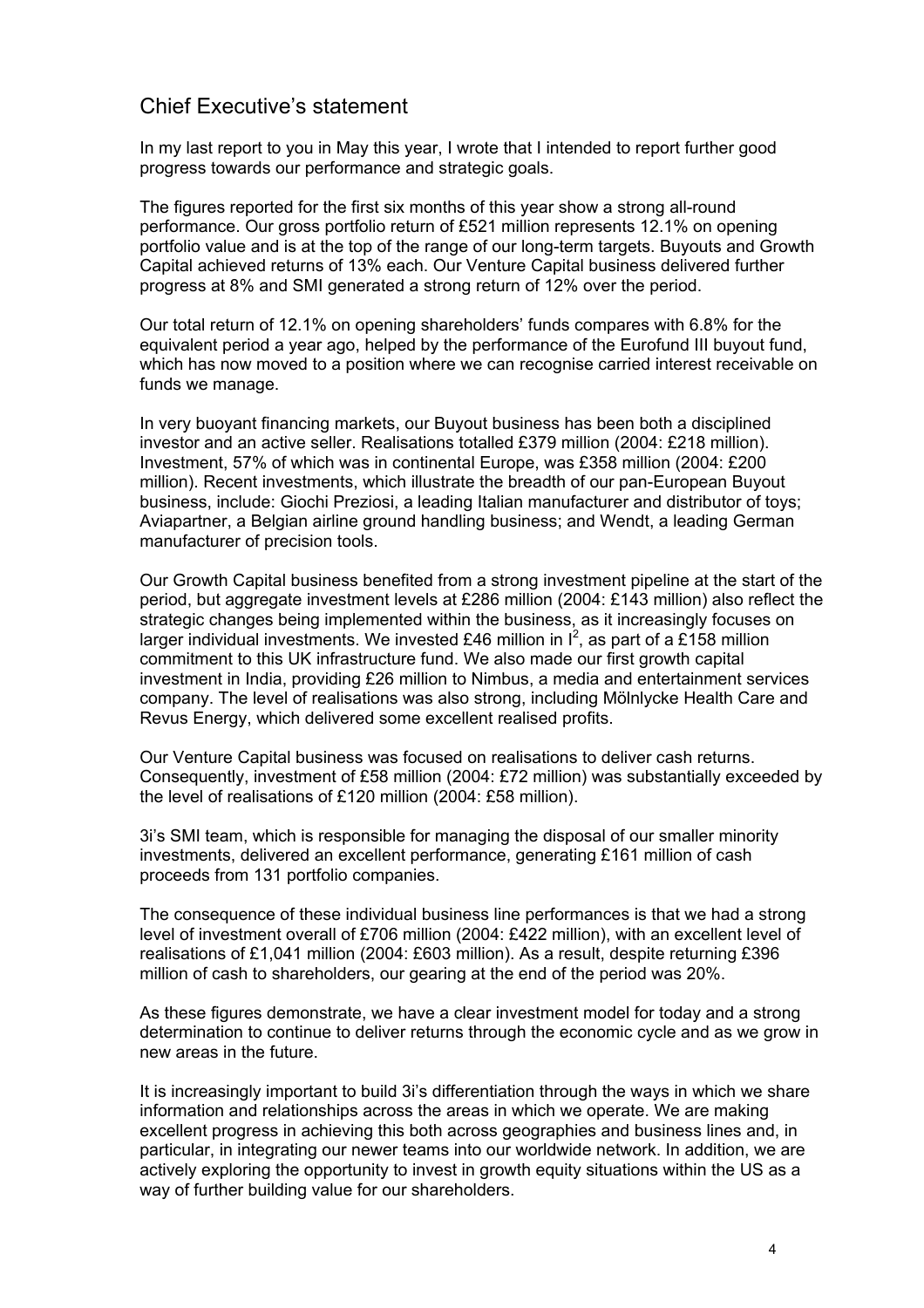The following report shows further good evidence of progress on our agenda of delivering the present while building for the future.

We have made a good start to the second half, in terms of both new investments and realisations. Although the pipeline of potential new investments is not as strong as six months earlier, we continue to originate attractive opportunities across our business lines. Favourable exit conditions seem set to continue over the near term and should enable us to realise well in the second half, although perhaps not at the exceptional levels we achieved in the first half.

**Philip Yea**  Chief Executive 9 November 2005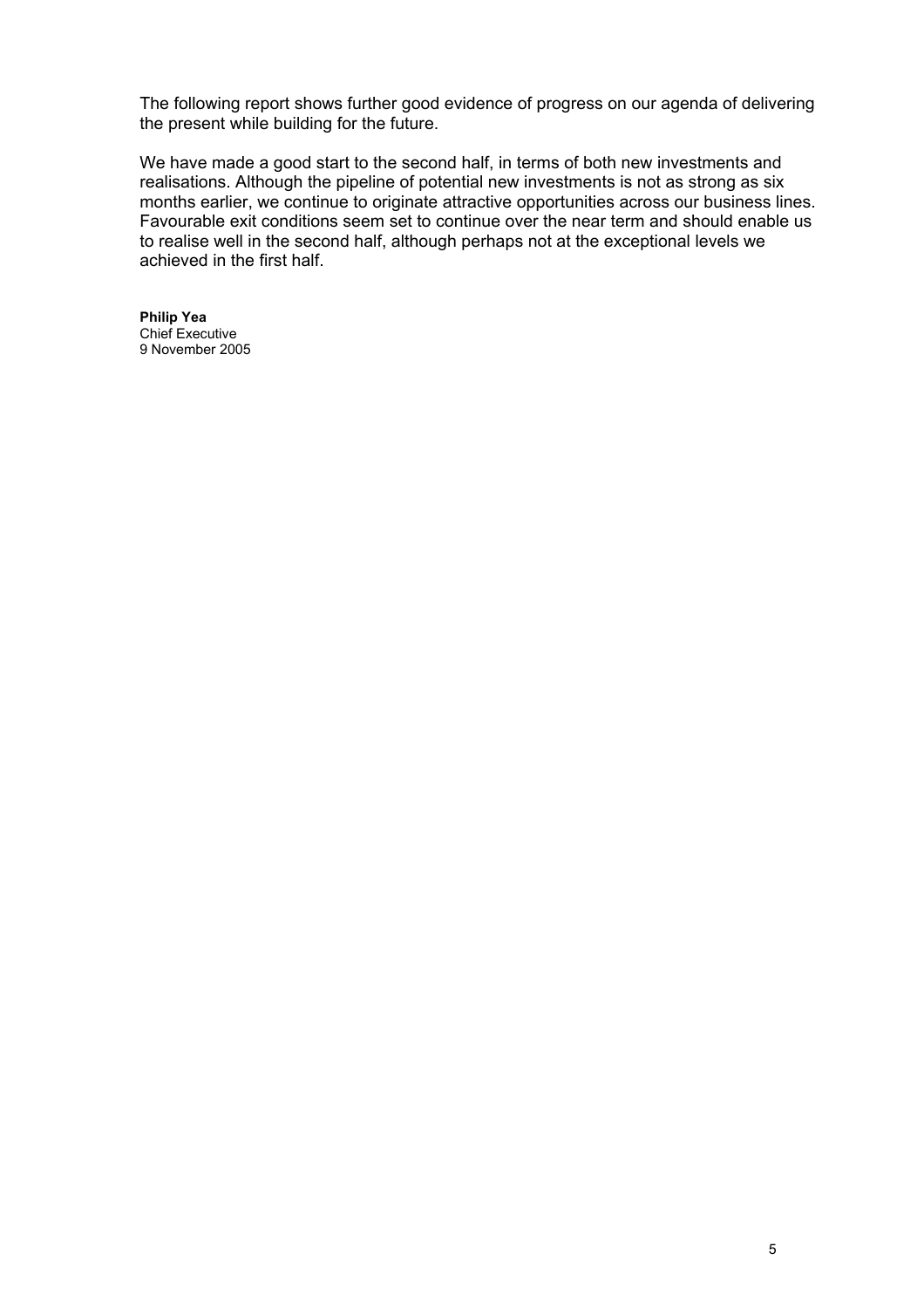## Interim review

### **Group overview**

As shown in table 1, 3i achieved a total return of £447 million (2004: £224 million) for the period, which equates to 12.1% on restated opening shareholders' funds. Total return is equivalent to the IFRS accounting measure of "total recognised income and expense" used in the financial statements.

The gross portfolio return for the period was 12.1% (2004: 6.9%) on the opening portfolio value, reflecting the high level of realisations achieved at good uplifts to carrying value and continued value growth within the portfolio. An analysis of the gross portfolio return by business line is shown in table 2.

### Table 1: **Total return**

|                                                                    | 6 months to  | 6 months to    |
|--------------------------------------------------------------------|--------------|----------------|
|                                                                    | 30 September | 30 September   |
|                                                                    | 2005         | 2004           |
|                                                                    |              | (as restated)* |
|                                                                    | £m           | £m             |
| Realised profits on disposal of investments                        | 189          | 89             |
| Unrealised profits on revaluation of investments                   | 223          | 86             |
| Portfolio income                                                   | 109          | 126            |
| Gross portfolio return                                             | 521          | 301            |
| Fund management fee income                                         | 15           | 14             |
| Net carried interest and investment performance plans              | 31           | (24)           |
| Operating expenses and share-based payments                        | (96)         | (83)           |
| Net portfolio return                                               | 471          | 208            |
| Net interest payable                                               | (12)         | (25)           |
| Exchange movements                                                 | 35           | 32             |
| Movements in the fair value of derivatives                         | (33)         | 9              |
| Other                                                              |              | (1)            |
| Profit after tax                                                   | 462          | 223            |
| Revaluation movements (pension, property and currency translation) | (15)         |                |
| Total recognised income and expense ("Total return")               | 447          | 224            |

\*As restated for the adoption of IFRS, as explained within the Basis of preparation.

#### Table 2: **Return by business line** (£m)

6 months to 30 September

|                                                           |                |      | Growth  |      | Venture |      |       |      |       |                        |
|-----------------------------------------------------------|----------------|------|---------|------|---------|------|-------|------|-------|------------------------|
|                                                           | <b>Buvouts</b> |      | Capital |      | Capital |      | SMI   |      |       | Total                  |
|                                                           | 2005           | 2004 | 2005    | 2004 | 2005    | 2004 | 2005  | 2004 | 2005  | 2004<br>(as restated)* |
| Gross portfolio return<br>Return as % of opening          | 199            | 145  | 168     | 93   | 61      | 23   | 93    | 40   | 521   | 301                    |
| portfolio                                                 | 13.1%          | 9.8% | 13.0%   | 7.7% | 8.2%    | 3.4% | 12.3% | 4.2% | 12.1% | 6.9%                   |
| Net portfolio return                                      |                |      |         |      |         |      |       |      | 471   | 208                    |
| Return as % of opening portfolio                          |                |      |         |      |         |      |       |      | 10.9% | 4.8%                   |
| Total return                                              |                |      |         |      |         |      |       |      | 447   | 224                    |
| 12.1%<br>Total return as % of opening shareholders' funds |                |      |         |      |         | 6.8% |       |      |       |                        |

\*As restated for the adoption of IFRS, as explained within the Basis of preparation.

The net portfolio return on the opening portfolio value, after deduction of operating expenses and carried interest payable to our investment teams, and inclusion of carried interest and management fees receivable in respect of our third party funds, was 10.9% (2004: 4.8%).

3i invested a total of £706 million (£835 million including investment on behalf of coinvestment funds), which is significantly up on levels invested in both the first half  $(E422)$ million) and the second half (£333 million) of the last financial year. An analysis of the amount invested, by business line and geography, is given in table 4. As previously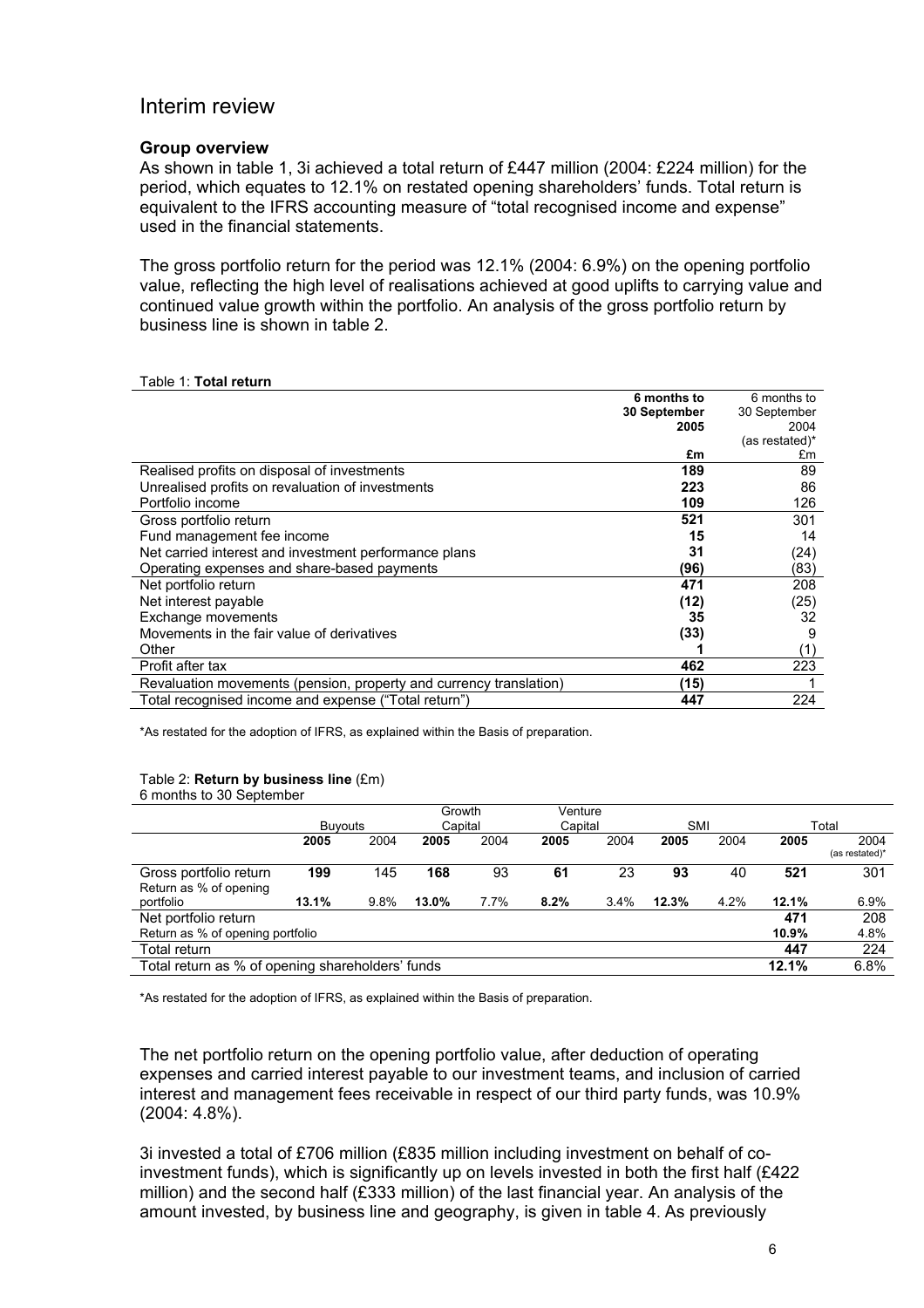indicated, the investment pipeline coming into the current financial year was strong and we were able to convert much of this during the period. In addition, particularly within Growth Capital, we have been targeting significantly larger investment opportunities and our average deal size during the period increased.

3i generated realisation proceeds of £1,041 million (2004: £603 million) during the period, reflecting a profit over 31 March 2005 values of £189 million (22% uplift), compared with £89 million (17%) in the equivalent period last year. The uplift over 31 March 2005 values on realisations of equity investments was 34% (2004: 28%). Realised profits are stated net of write-offs, which amounted to £40 million (2004: £13 million). Overall, 19.7% of the opening portfolio (by value) was realised during the period (2004: 12%), which is significantly higher than we have achieved in any six month period over recent years. An analysis of realisation proceeds by business line and geography is provided in table 5 and a summary of changes to our portfolio in table 3.

#### Table 3: **Summary of changes to investment portfolio**

|                                                  | 6 months to  | 6 months to    |
|--------------------------------------------------|--------------|----------------|
|                                                  | 30 September | 30 September   |
|                                                  | 2005         | 2004           |
|                                                  |              | (as restated)* |
|                                                  | £m           | £m             |
| Opening portfolio                                | 4.317        | 4,362          |
| Investment                                       | 706          | 422            |
| Realisations proceeds                            | (1,041)      | (603)          |
| Realised profits on disposal of investments      | 189          | 90             |
| Unrealised profits on revaluation of investments | 223          | 86             |
| Other                                            | (5)          | 40             |
| <b>Closing portfolio</b>                         | 4,389        | 4.397          |

\*As restated for the adoption of IFRS, as explained within the Basis of preparation.

#### Table 4: **Investment by business line and geography** (£m)

#### 6 months to 30 September

|                        |      |      | Continental |      |      |      |                |      |       |      |
|------------------------|------|------|-------------|------|------|------|----------------|------|-------|------|
|                        | UK   |      | Europe      |      | US   |      | Asia           |      | Total |      |
|                        | 2005 | 2004 | 2005        | 2004 | 2005 | 2004 | 2005           | 2004 | 2005  | 2004 |
| <b>Buyouts</b>         | 154  | 82   | 204         | 118  |      |      |                | -    | 358   | 200  |
| Growth Capital         | 109  | 45   | 141         | 85   | -    |      | 36             | 12   | 286   | 143  |
| <b>Venture Capital</b> | 18   | 20   | 12          | 17   | 28   | 34   | $\blacksquare$ |      | 58    | 72   |
| SMI                    |      | 5    |             |      |      |      |                | -    |       |      |
| <b>Total</b>           | 283  | 152  | 359         | 222  | 28   | 35   | 36             | 13   | 706   | 422  |

#### Table 5: **Realisation proceeds by business line and geography** (£m)

6 months to 30 September

|                        |      |      | Continental |      |      |      |                          |      |       |      |
|------------------------|------|------|-------------|------|------|------|--------------------------|------|-------|------|
|                        | UK   |      | Europe      |      | US   |      | Asia                     |      | Total |      |
|                        | 2005 | 2004 | 2005        | 2004 | 2005 | 2004 | 2005                     | 2004 | 2005  | 2004 |
| <b>Buyouts</b>         | 178  | 141  | 201         | 75   | ۰    |      | $\overline{\phantom{a}}$ | -    | 379   | 218  |
| Growth Capital         | 135  | 203  | 169         | 41   | 42   | -    | 35                       |      | 381   | 245  |
| <b>Venture Capital</b> | 56   | 46   | 49          | 6    | 15   | 6    | $\overline{\phantom{a}}$ | -    | 120   | 58   |
| SMI                    | 135  | 55   | 26          | 26   | ۰    |      | ۰                        | -    | 161   | 82   |
| <b>Total</b>           | 504  | 445  | 445         | 148  | 57   | 9    | 35                       |      | 1.041 | 603  |

During the period, eight portfolio companies achieved IPOs across seven different markets, including Revus Energy (Oslo), Interhyp (Frankfurt) and Focus Media (NASDAQ). Sales to financial purchasers through secondary buyouts represented £317 million of proceeds and we generated £66 million of proceeds through refinancing portfolio businesses. Sales of quoted equities benefited from the general rise in equity markets, with proceeds of £117 million and a profit of £30 million (34%) over 31 March 2005 valuations.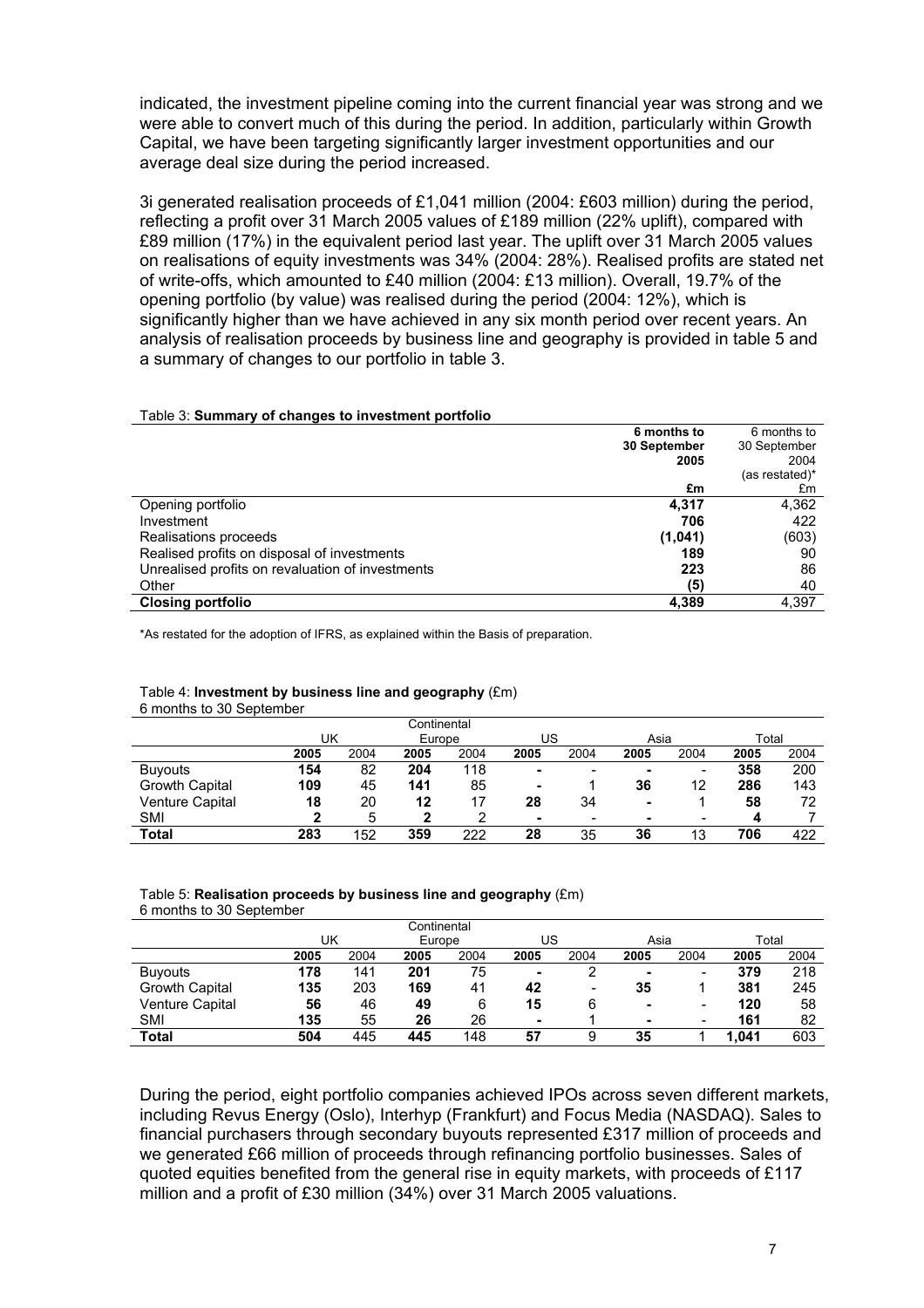## **Buyouts**

The European mid-market for buyouts continued to be highly competitive in terms of investment opportunities, reflecting the substantial amounts raised recently by buyout funds and the continuing high availability of debt. Despite this, we believe we have been able to secure some good opportunities at attractive prices. During the period, we invested £304 million in 10 transactions and a further £54 million in supporting existing portfolio companies. Investments made include NCP, the UK-based provider of transport management and parking services, Giochi Preziosi, the Italian toy manufacturer, and Carema, the Swedish specialist care business.

Realisation conditions were favourable during the period, with strong competition among both corporate and financial buyers of businesses, more active IPO markets and supportive debt markets. These conditions enabled us to generate £379 million in proceeds at an aggregate uplift over 31 March 2005 carrying values of £62 million (20%). Major contributors were Yellow Brick Road, the telephone directories group, on which we generated a further £129 million of proceeds, and Travelex, the foreign currency services provider, where we realised a further £93 million of proceeds in the period.

In addition, the Buyout business generated realisation proceeds of £284 million on behalf of third party funds managed by 3i.

Unrealised value movement was £79 million (2004: £76 million), driven mainly by assets being valued on an imminent sale basis, earnings multiple enhancements and a number of first time uplifts (valuation increases due to assets being valued on a basis other than cost for the first time). Portfolio income totalled £58 million (2004: £47 million).

### **Growth Capital**

Within Growth Capital, we have been successful in originating a number of investment opportunities as businesses have sought to expand regionally and internationally. Investment was strong in the period, as we converted a number of opportunities within our pipeline and benefited from our focus on larger deals. We invested £286 million, comprising £203 million in 10 "first" investments (in which 3i had not previously invested), £37 million of "further" investment into existing portfolio companies and £46 million into the <sup>2</sup> infrastructure fund, which targets projects in the health, education, transport and defence sectors in the UK. The average deal size for first investments was £27 million, up from £7 million for the previous financial year. Investments made include Boxer, the Stockholm-based digital TV operator, and Hayley, the UK-based operator of conference centres.

Growth Capital realisations were strong, generating £381 million of proceeds at an uplift over 31 March 2005 carrying values of £60 million (19%). This is net of realised value losses on Incline Global Technology Services, the UK-based repairer of flat panel displays (£28 million), and Allsports, the UK sports goods retailer (£5 million), both of which went into administration during the period.

Unrealised value movement was £86 million (2004: £(3) million). This included £69 million in respect of Petrofac, the oilfield services business, which achieved a £742 million IPO on the London Stock Exchange in early October 2005, providing 3i with a full exit and proceeds of £116 million on our 2002 investment of £21 million. Portfolio income totalled £22 million (2004: £46 million), the reduction relative to 2004 being primarily due to reduced levels of special dividends receivable on realisations of investments.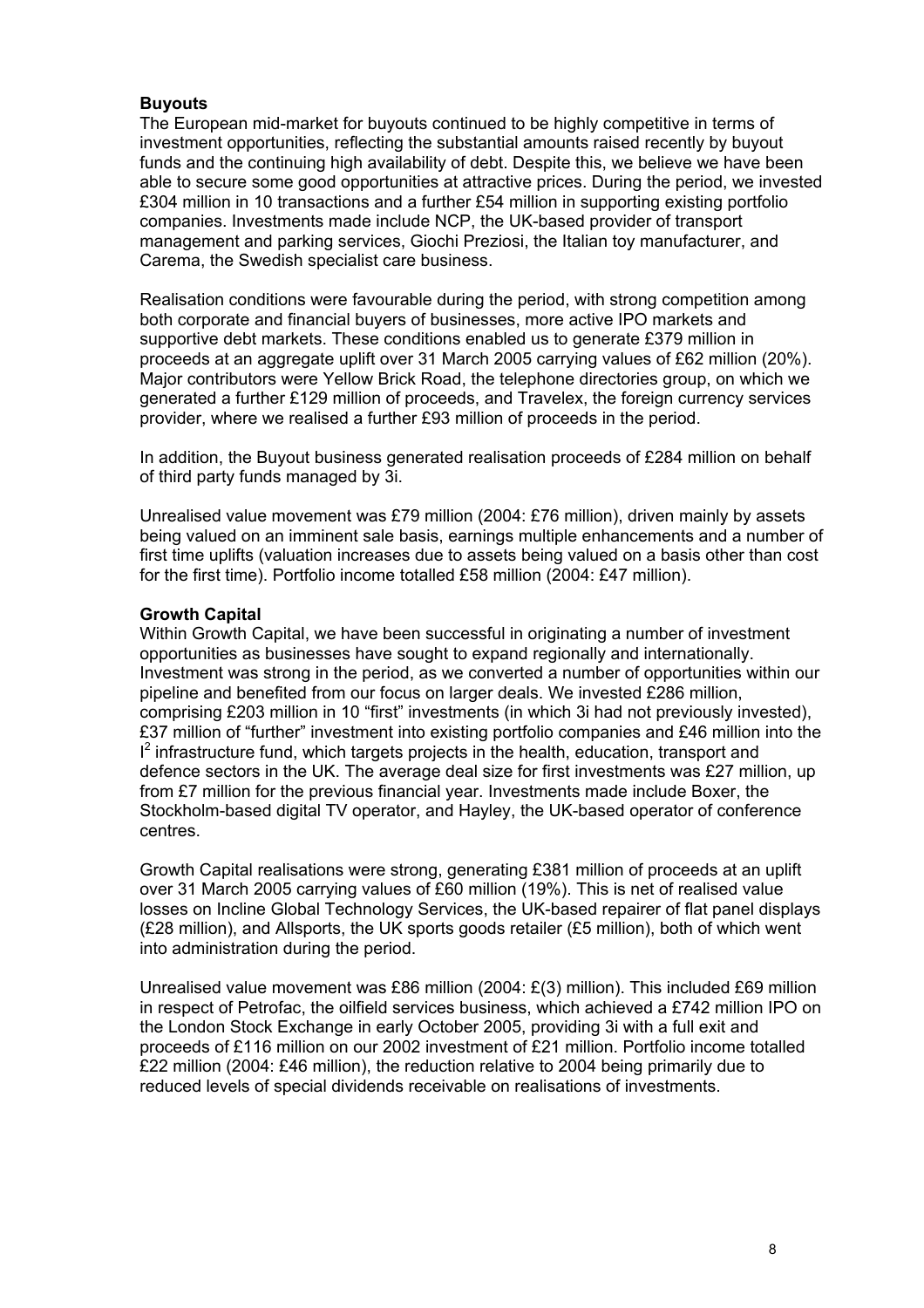## **Venture Capital**

Venture capital investment conditions in both Europe and the US were competitive for good later-stage investment opportunities, but much less so for start-up and early-stage opportunities. The relatively low amount invested (£58 million) reflects both our view of pricing levels for high-quality opportunities and our focus during the period on portfolio management and exits. Of the amount invested by Venture Capital, 84% was further investment into existing portfolio companies.

Realisation conditions were much improved, with both IPOs and sales to corporate acquirers becoming more prevalent. We generated proceeds of £120 million in the period, at an uplift over 31 March 2005 carrying values of £36 million (43%). Notable realisations were dtms, the German telecommunications solutions provider, UbiNetics, the "3G" mobile wireless software company, and Searchspace, the UK artificial intelligence software company.

Unrealised value movement was £23 million (2004: £12 million), the main contributors being valuation increases arising on the IPO of portfolio companies and rises in the share prices of quoted assets. Portfolio income totalled £2 million (2004: £1 million).

### **SMI**

SMI continued to be successful in realising assets from its portfolio. The gross portfolio return of 12% is largely attributable to a number of good realisations of higher value assets, including Cannon Avent, the baby products business, McMullen & Sons, the brewing and pubs business, and EAT, the operator of coffee and sandwich bars.

|                                         | 6 months to  | 6 months to      |
|-----------------------------------------|--------------|------------------|
|                                         | 30 September | 30 September     |
|                                         | 2005         | 2004             |
|                                         |              | $(as restated)*$ |
|                                         | £m           | £m               |
| Earnings multiples(1)                   | 66           | 18               |
| Earnings(2)                             | 27           | 22               |
| First-time uplifts(3)                   | 23           | 32               |
| Provisions(4)                           | (37)         | (44)             |
| Up/(down) rounds                        | (3)          | 21               |
| Uplift to imminent sale                 | 128          | 85               |
| Other movements on unquoted investments | (39)         | (42)             |
| Quoted portfolio                        | 58           | (6)              |
| <b>Total</b>                            | 223          | 86               |

#### Table 6: **Unrealised profits/(losses) on revaluation of investments**

\*As restated for the adoption of IFRS, as explained within the Basis of preparation.

- 1 The weighted average earnings multiple applied to investments valued on an earnings basis increased from 12.0 to 12.2 over the period. For those investments valued on an earnings basis at both the start and end of the period, the weighted average earnings multiple increased from 11.9 to 12.3.
- 2 The aggregate attributable earnings of investments valued on an earnings basis at both the start and end of the period increased by 2%.
- 3 The net valuation impact arising on investments being valued on a basis other than cost for the first time.
- 4 Provisions against the carrying value of investments in businesses which may fail.

#### **Carried interest and investment performance plans**

The charge for the period in respect of amounts payable to our investment staff under carried interest schemes and investment performance plans was £26 million (2004: £25 million).

Carried interest receivable for the period of £57 million (2004: £1 million) relates primarily to Eurofund III, 3i's 1999 pan-European fund, whose cumulative performance has now passed through the point at which recognition of carried interest receivable within 3i's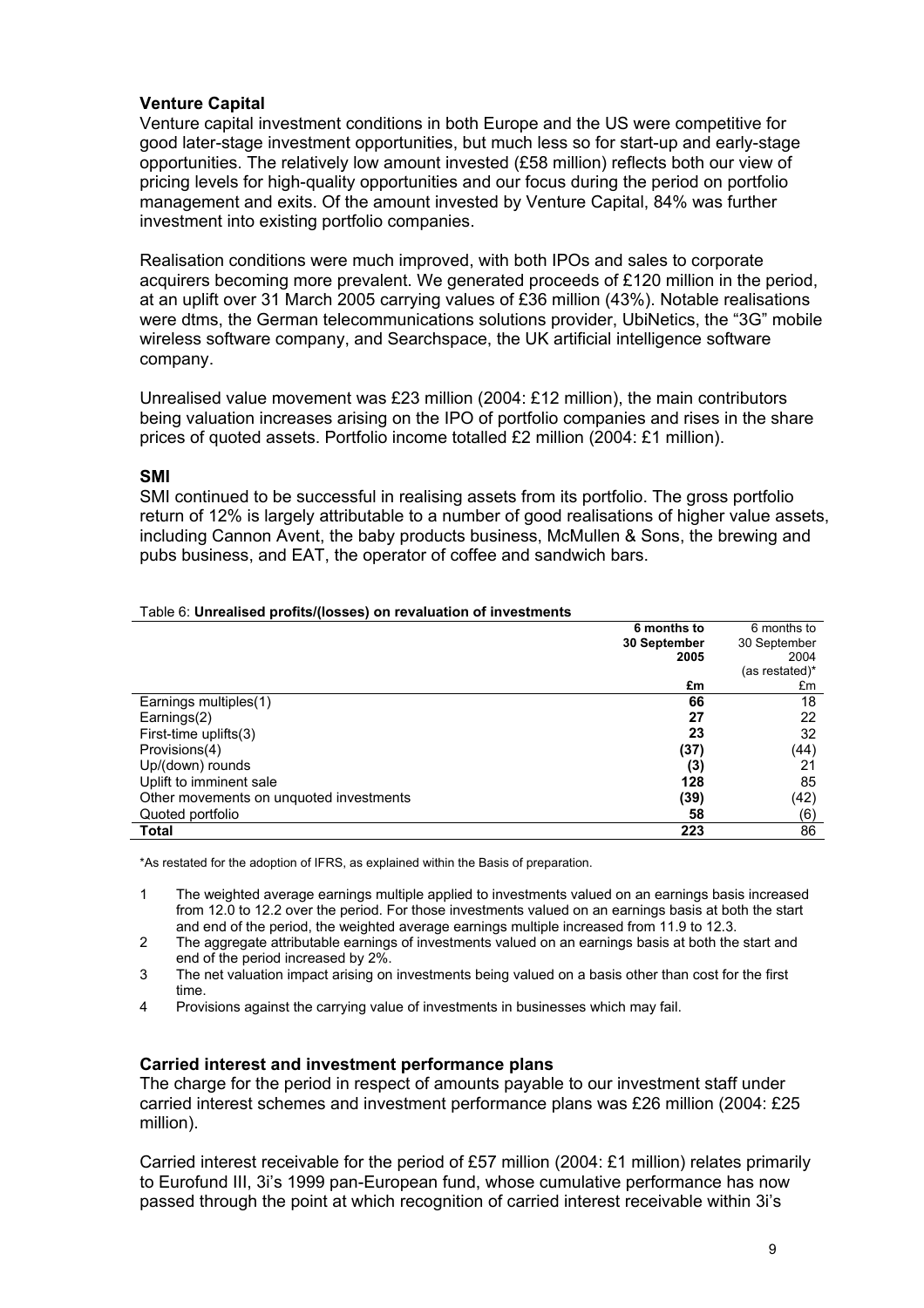financial statements is triggered. This resulted in a net carried interest receivable for the period of £31 million (2004: £24 million payable).

### **Costs**

Operating expenses totalled £92 million (2004: £80 million) in the period. The increase over 2004 reflects a number of factors, including higher remuneration costs and costs associated with the strategic development of the business. Staff headcount at the period end stood at 732 (2004: 740).

The charge in respect of share-based payments, to reflect the fair value of options granted to employees, was £4 million (2004: £3 million).

Net interest payable for the period was £12 million (2004: £25 million), reflecting the lower average net borrowings compared to the equivalent period last year and an increase in the proportion of borrowings in non-sterling currencies for which interest rates are currently more favourable.

We incurred an unrealised value movement of £33 million (2004: gain of £4 million) as a result of marking derivatives to fair value. Of this, £14 million relates to the derivative element of the €550 million Convertible Bonds due 2008, where the increase in 3i's share price over the period was a significant factor.

### **The portfolio**

The number of investments in the portfolio (excluding SMI) fell from 695 at the start of the period to 609 at the end, reflecting the high level of realisations achieved.

The number of investments in the SMI portfolio fell from 807 at the start of the period to 676 at the end. Within this portfolio, the largest 20 investments by value represented 31% of the total value as at 30 September.

#### **Cash flows and capital structure**

Net cash outflow for the period was £192 million (2004: £64 million inflow). Net borrowings at the period end increased to £752 million from £545 million at 31 March 2005. The level of gearing rose from 15% as at 31 March 2005 (restated) to 20% at 30 September.

The above numbers reflect the progress to-date on the £500 million return of capital to shareholders, which was approved by shareholders on 6 July. A special dividend of £245 million was paid to shareholders in July and, as at 30 September, £151 million of share purchases had been made under the share buy-back programme. Since 30 September, a further £47 million of share purchases have been made.

## **Valuation policy**

There have been no significant changes to 3i's valuation methodology in the period. In order to comply with IFRS, discounts are no longer applied to market prices in valuing our quoted investments and investments are valued at bid price rather than mid price. As a result, the carrying value of our quoted portfolio at the period end was £27 million higher (31 March 2005: £25 million higher) than it would have been under the previous methodology.

## **Changes to accounting policies**

As set out in the Basis of preparation, 3i has adopted IFRS for the first time this period. As a result, certain accounting policies and methods have been amended to comply with IFRS. The comparative figures in respect of 2004 have been restated to reflect these adjustments.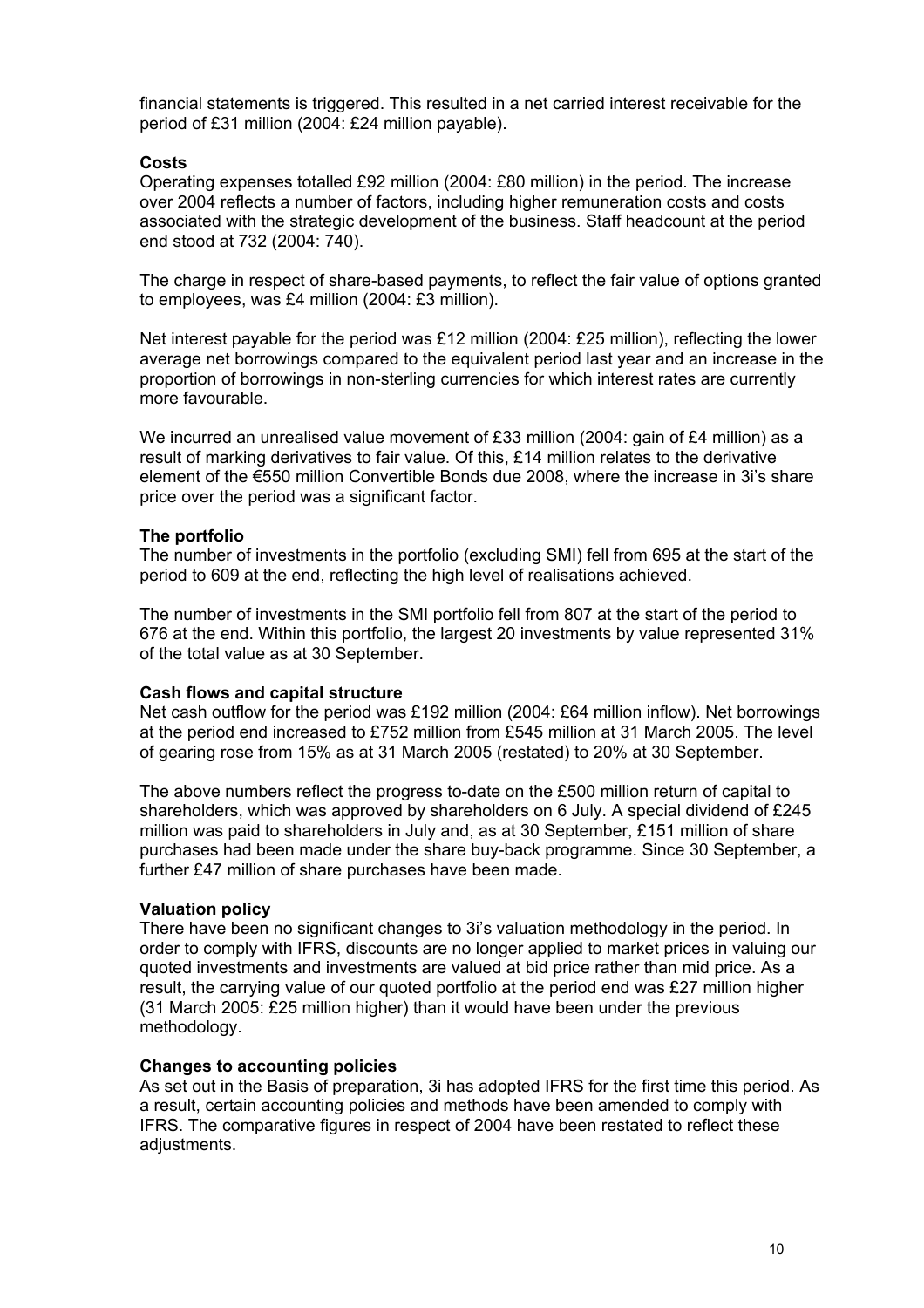## Consolidated income statement

for the six months to 30 September 2005

|                                                            |       | 6 months to<br>30 September<br>2005<br>(unaudited) | 6 months to<br>30 September<br>2004<br>(as restated)*<br>(unaudited) | 12 months to<br>31 March<br>2005<br>(as restated)*<br>(unaudited) |
|------------------------------------------------------------|-------|----------------------------------------------------|----------------------------------------------------------------------|-------------------------------------------------------------------|
|                                                            | Notes | £m                                                 | £m                                                                   | £m                                                                |
| Realised profits over value on the disposal of investments |       | 189                                                | 89                                                                   | 250                                                               |
| Unrealised profits on the revaluation of investments       | 2     | 223                                                | 86                                                                   | 245                                                               |
|                                                            |       | 412                                                | 175                                                                  | 495                                                               |
| Portfolio income                                           |       |                                                    |                                                                      |                                                                   |
| Dividends                                                  |       | 39                                                 | 52                                                                   | 104                                                               |
| Income from loans and receivables                          |       | 52                                                 | 55                                                                   | 101                                                               |
| Fees receivable                                            |       | 18                                                 | 19                                                                   | 27                                                                |
| Gross portfolio return                                     | 1     | 521                                                | 301                                                                  | 727                                                               |
| Carried interest receivable                                |       | 57                                                 | 1                                                                    | 2                                                                 |
| Carried interest and investment performance plans          |       | (26)                                               | (25)                                                                 | (66)                                                              |
| Fund management fees                                       |       | 15                                                 | 14                                                                   | 30                                                                |
| Operating expenses                                         |       | (92)                                               | (80)                                                                 | (171)                                                             |
| Share-based payments                                       |       | (4)                                                | (3)                                                                  | (6)                                                               |
| Net portfolio return                                       |       | 471                                                | 208                                                                  | 516                                                               |
| Treasury interest received                                 | 3     | 25                                                 | 21                                                                   | 46                                                                |
| Interest payable                                           | 3     | (37)                                               | (46)                                                                 | (89)                                                              |
| Movements in the fair value of derivatives                 |       | (33)                                               | 9                                                                    | 13                                                                |
| Finance income on pension plan                             |       |                                                    |                                                                      | 1                                                                 |
| Exchange movements                                         | 4     | 35                                                 | 32                                                                   | 13                                                                |
| Other income                                               |       | 1                                                  |                                                                      | 1                                                                 |
| <b>Profit before tax</b>                                   |       | 463                                                | 225                                                                  | 501                                                               |
| Income tax                                                 |       | (1)                                                | (2)                                                                  | (3)                                                               |
| Profit after tax and profit for the period                 |       | 462                                                | 223                                                                  | 498                                                               |
|                                                            |       |                                                    |                                                                      |                                                                   |
| Earnings per share                                         |       |                                                    |                                                                      |                                                                   |
| Basic (pence)                                              | 5     | 79.6p                                              | 36.9 <sub>p</sub>                                                    | 82.6p                                                             |
| Diluted (pence)                                            | 5     | 77.0p                                              | 36.3p                                                                | 81.0p                                                             |

\*As restated for the adoption of IFRS, as explained within the Basis of preparation.

The rates and amounts of dividends paid and proposed are shown in note 6.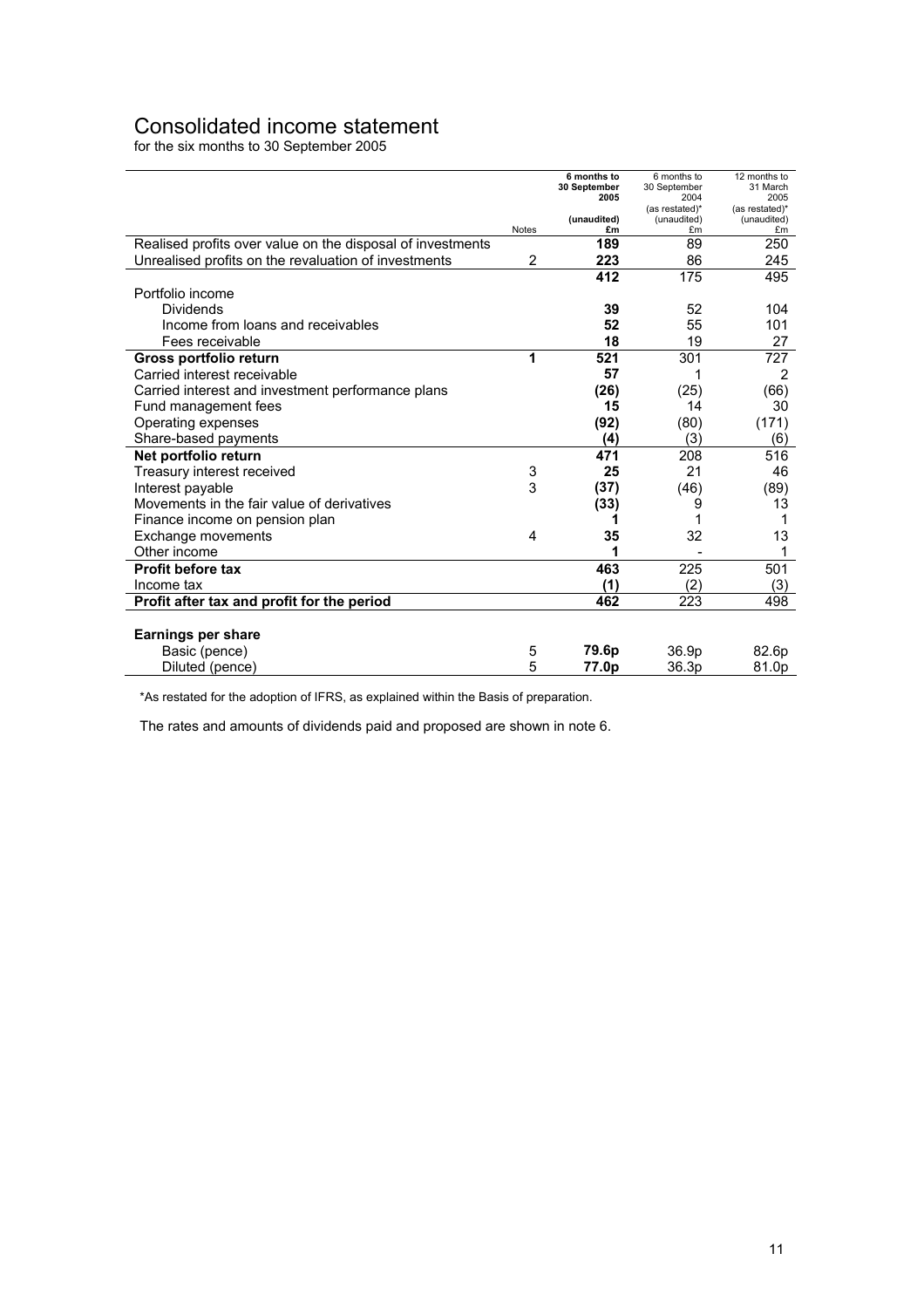## Consolidated statement of recognised income and expense

for the six months to 30 September 2005

|                                                           | 6 months to<br>30 September<br>2005<br>(unaudited) | 6 months to<br>30 September<br>2004<br>(as restated)*<br>(unaudited) | 12 months to<br>31 March<br>2005<br>(as restated)*<br>(unaudited) |
|-----------------------------------------------------------|----------------------------------------------------|----------------------------------------------------------------------|-------------------------------------------------------------------|
|                                                           | £m                                                 | £m                                                                   | £m                                                                |
| Profit for the period                                     | 462                                                | 223                                                                  | 498                                                               |
| Gain/(loss) on valuation of property                      |                                                    |                                                                      | (1)                                                               |
| Exchange differences on translation of foreign operations | (9)                                                | (2)                                                                  | 5                                                                 |
| Actuarial (losses)/gains                                  | 7                                                  | 3                                                                    |                                                                   |
| Total recognised income and expense for the period        | 447                                                | 224                                                                  | 501                                                               |
| Analysed in reserve as:                                   |                                                    |                                                                      |                                                                   |
| Revenue                                                   | 52                                                 | 69                                                                   | 129                                                               |
| Capital                                                   | 404                                                | 157                                                                  | 367                                                               |
| Exchange differences on translation                       | (9)                                                | (2)                                                                  | 5                                                                 |

# Consolidated reconciliation of movement in equity

for the six months to 30 September 2005

|                                                    |              | 6 months to  | 6 months to    | 12 months to   |
|----------------------------------------------------|--------------|--------------|----------------|----------------|
|                                                    |              | 30 September | 30 September   | 31 March       |
|                                                    |              | 2005         | 2004           | 2005           |
|                                                    |              |              | (as restated)* | (as restated)* |
|                                                    |              | (unaudited)  | (unaudited)    | (unaudited)    |
|                                                    | <b>Notes</b> | £m           | £m             | £m             |
| Total equity at start of period                    |              | 3,699        | 3.294          | 3,294          |
| Total recognised income and expense for the period |              | 447          | 224            | 501            |
| Share-based payments                               |              | 4            | 3              | 6              |
| Ordinary dividends                                 | 6            | (56)         | (53)           | (85)           |
| Special dividends                                  | 6            | (245)        |                |                |
| Issues of shares                                   |              |              | 2              | 5              |
| Share buy-backs                                    |              | (151)        |                |                |
| Own shares                                         |              | 8            | 5              | (22)           |
| Total equity at end of period                      |              | 3,711        | 3.475          | 3,699          |

\*As restated for the adoption of IFRS, as explained within the Basis of preparation.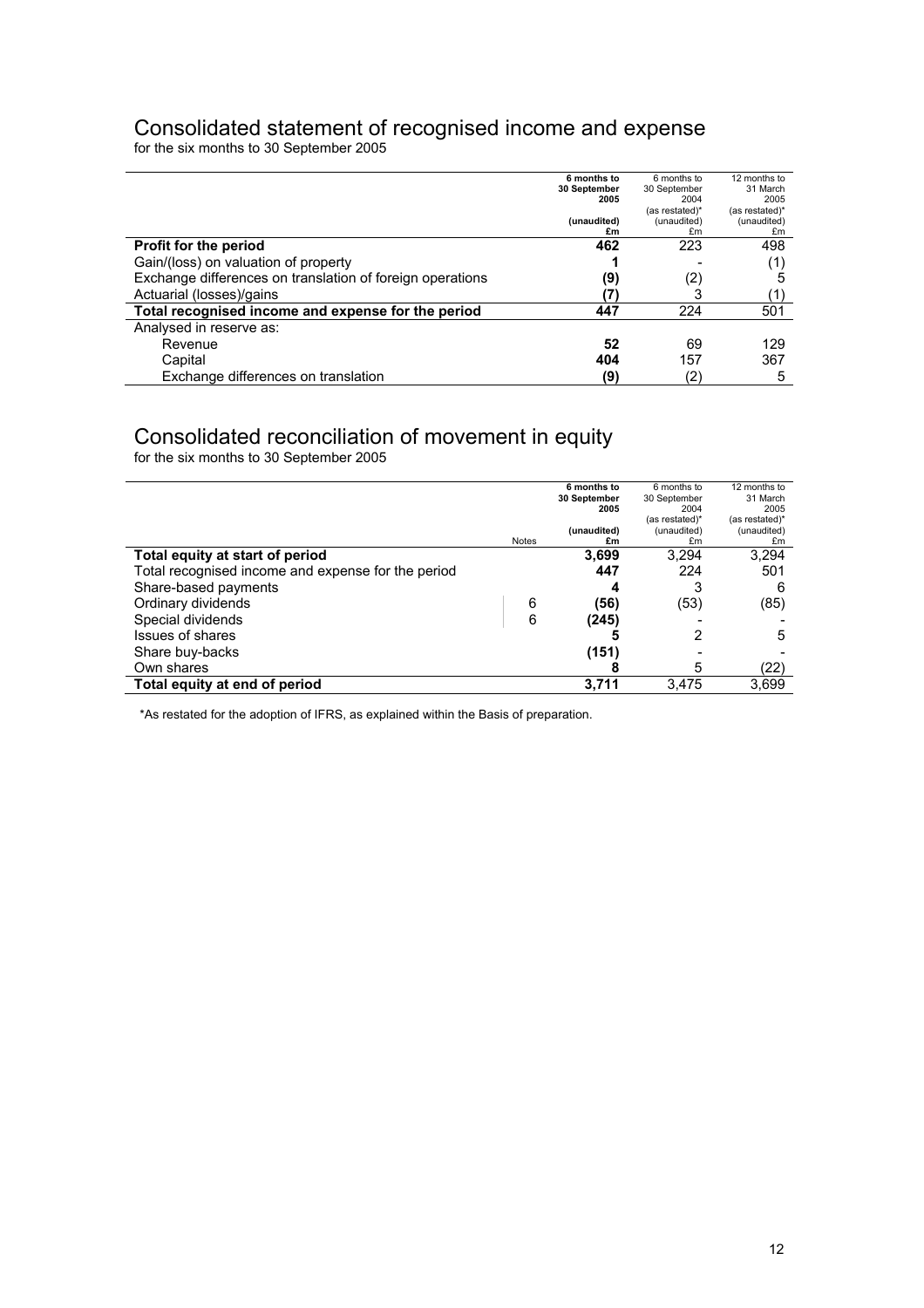## Consolidated balance sheet

as at 30 September 2005

|                                      |       | 6 months to  | 6 months to            | 12 months to           |
|--------------------------------------|-------|--------------|------------------------|------------------------|
|                                      |       | 30 September | 30 September           | 31 March               |
|                                      |       | 2005         | 2004<br>(as restated)* | 2005<br>(as restated)* |
|                                      |       | (unaudited)  | (unaudited)            | (unaudited)            |
| Assets                               | Notes | £m           | £m                     | £m                     |
| <b>Non-current assets</b>            |       |              |                        |                        |
| Investments                          |       |              |                        |                        |
| Quoted investments                   |       | 260          | 279                    | 235                    |
| Equity investments                   |       | 2,625        | 2,586                  | 2,682                  |
|                                      |       |              |                        |                        |
| Loans and receivables                |       | 1,504        | 1,532                  | 1,400                  |
| <b>Investment portfolio</b>          | 7     | 4,389        | 4,397                  | 4,317                  |
| Carry receivable                     |       | 65           | 8                      | 9                      |
| Interests in joint ventures          |       | 39           | 29                     | 46                     |
| Property, plant and equipment        |       | 35           | 34                     | 33                     |
| Investment property                  |       | 7            | 5                      | 6                      |
| Total non-current assets             |       | 4,535        | 4,473                  | 4,411                  |
| <b>Current assets</b>                |       |              |                        |                        |
| Other current assets                 |       | 199          | 160                    | 116                    |
| Derivative financial instruments     |       | 29           | 22                     | 35                     |
|                                      |       |              |                        |                        |
| Deposits                             |       | 501          | 504                    | 576                    |
| Cash and cash equivalents            |       | 373          | 440                    | 623                    |
| <b>Total current assets</b>          |       | 1,102        | 1,126                  | 1,350                  |
| <b>Total assets</b>                  |       | 5,637        | 5,599                  | 5,761                  |
|                                      |       |              |                        |                        |
| Liabilities                          |       |              |                        |                        |
| <b>Non-current liabilities</b>       |       |              |                        |                        |
| Loans and borrowings                 |       | (1, 145)     | (1, 193)               | (1, 195)               |
| Convertible Bonds                    |       | (353)        | (347)                  | (352)                  |
| Subordinated liabilities             |       | (49)         | (48)                   | (50)                   |
| Retirement benefit obligation        |       | (30)         | (20)                   | (23)                   |
| Deferred income tax                  |       |              |                        |                        |
|                                      |       |              | (1)                    | (1)                    |
| Provisions                           |       | (6)          |                        | (5)                    |
| <b>Total non-current liabilities</b> |       | (1, 583)     | (1.609)                | (1.626)                |
| <b>Current liabilities</b>           |       |              |                        |                        |
| Trade and other payables             |       | (226)        | (216)                  | (245)                  |
| Loans and borrowings                 |       |              | (222)                  | (102)                  |
| Derivative financial instruments     |       | (108)        | (72)                   | (80)                   |
| Current income tax                   |       | (2)          | (2)                    | (2)                    |
| Provisions                           |       | (7)          | (3)                    | (7)                    |
| <b>Total current liabilities</b>     |       | (343)        | (515)                  | (436)                  |
| <b>Total liabilities</b>             |       | (1, 926)     | (2, 124)               | (2.062)                |
|                                      |       |              |                        |                        |
| <b>Net assets</b>                    |       | 3,711        | 3,475                  | 3,699                  |
|                                      |       |              |                        |                        |
| <b>Equity</b>                        |       |              |                        |                        |
| Issued capital                       | 8,9   | 296          | 307                    | 307                    |
| Share premium                        | 9     | 368          | 361                    | 364                    |
| Capital redemption reserve           | 9     | 13           | 1                      | 1                      |
| Share-based payment reserve          | 9     | 13           | 6                      | 9                      |
| <b>Translation reserve</b>           | 9     | (4)          | (2)                    | 5                      |
| Capital reserve                      | 9     | 2,866        | 2,403                  | 2,613                  |
| Revenue reserve                      | 9     | 228          | 449                    | 477                    |
| Own Shares                           | 9     | (69)         | (50)                   | (77)                   |
| <b>Total equity</b>                  |       | 3,711        | 3,475                  | 3,699                  |

\*As restated for the adoption of IFRS, as explained within the Basis of preparation.

Approved by the Board 9 November 2005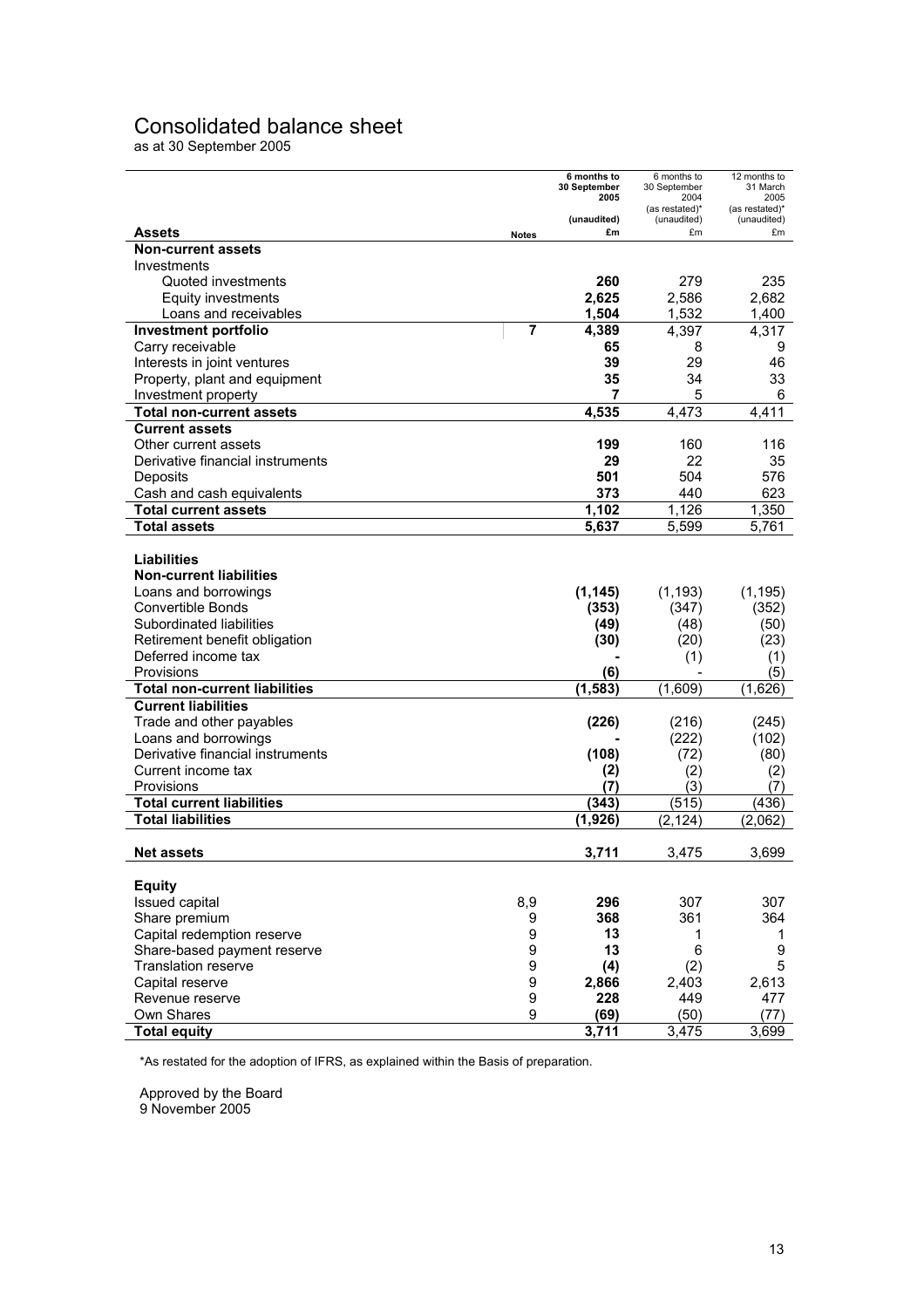## Consolidated cash flow statement

for the six months to 30 September 2005

|                                                    | 6 months to<br>30 September | 6 months to<br>30 September | 12 months to<br>31 March |
|----------------------------------------------------|-----------------------------|-----------------------------|--------------------------|
|                                                    | 2005                        | 2004                        | 2005                     |
|                                                    |                             | (as restated)*              | (as restated)*           |
|                                                    | (unaudited)                 | (unaudited)                 | (unaudited)              |
|                                                    | £m                          | £m                          | £m                       |
| Cash flow from operating activities                |                             |                             |                          |
| Purchase of investments                            | (724)                       | (426)                       | (719)                    |
| Proceeds from sales of investments                 | 1,025                       | 605                         | 1.287                    |
| Interest received                                  | 28                          | 26                          | 64                       |
| Dividends received                                 | 39                          | 53                          | 103                      |
| Fees received                                      | 30                          | 33                          | 56                       |
| Operating expenses paid                            | (132)                       | (160)                       | (228)                    |
| Income tax paid                                    | (1)                         | (1)                         | (1)                      |
| Net cash flow from operations                      | 265                         | 130                         | 562                      |
|                                                    |                             |                             |                          |
| Cash flow from financing activities                |                             |                             |                          |
| Proceeds from issues of share capital              | 5                           | $\overline{c}$              | 5                        |
|                                                    |                             |                             |                          |
| Repurchase of own shares                           | (151)                       |                             | (25)                     |
| Dividend paid                                      | (301)                       | (54)                        | (85)                     |
| Interest receivable                                | 26                          | 20                          | 46                       |
| Interest paid                                      | (36)                        | (37)                        | (81)                     |
| Payment of finance lease liabilities               |                             | (1)                         | (1)                      |
| Proceeds from long-term borrowings                 | 1                           | 10                          | 44                       |
| Repayment of long-term borrowings                  | (47)                        | (1)                         | (32)                     |
| Net cash flow from short-term borrowings           | (86)                        | 50                          | (67)                     |
| Net cash flow from deposits                        | 75                          | (59)                        | (131)                    |
|                                                    |                             |                             |                          |
| Net cash flow from financing activities            | (514)                       | (70)                        | (327)                    |
| Cash flow from investing activities                |                             |                             |                          |
|                                                    |                             |                             |                          |
| Purchases of property, plant and equipment         | (2)                         | (2)                         | (4)                      |
| Sales of property, plant and equipment             |                             |                             | 1                        |
| Divestment from joint venture                      | 2                           | 5                           | 14                       |
| Net cash flow from investing activities            |                             | 3                           | 11                       |
|                                                    |                             |                             |                          |
| Change in cash and cash equivalents                | (249)                       | 63                          | 246                      |
|                                                    |                             |                             |                          |
| Cash and cash equivalents at 1 April               | 623                         | 374                         | 374                      |
|                                                    |                             |                             |                          |
| <b>Effect of exchange rate fluctuations</b>        | (1)                         | 3                           | 3                        |
|                                                    |                             |                             |                          |
| Cash and cash equivalents at the end of the period | 373                         | 440                         | 623                      |

\*As restated for the adoption of IFRS, as explained within the Basis of preparation.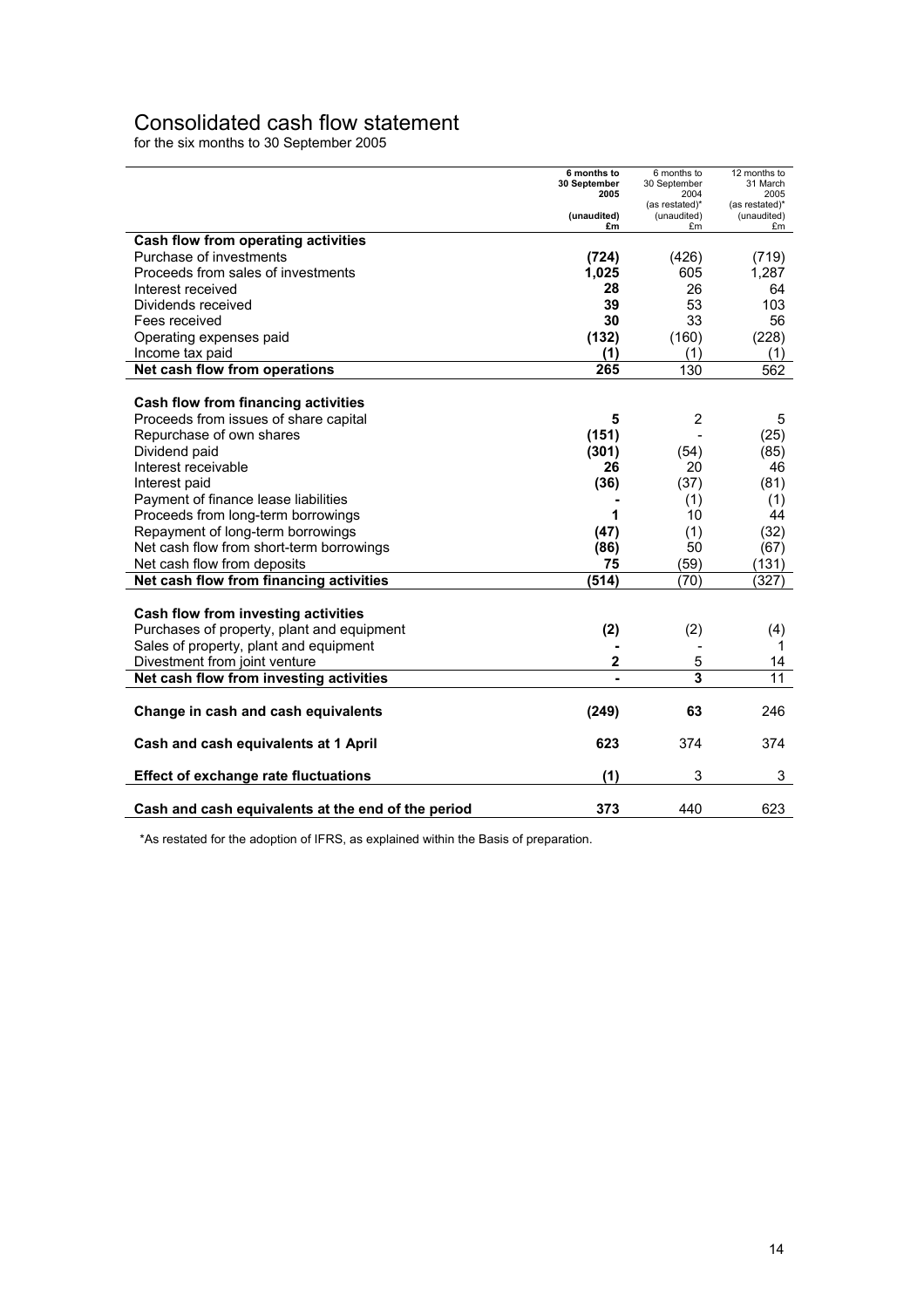# Notes to the financial statements

#### **1 Segmental analysis**

The Group carries on its private equity activities in four business segments. There are three distinct business lines (Buyouts, Growth Capital and Venture Capital). The fourth segment (SMI) contains the Group's smaller, minority investments.

The Group allocates all items of income and expenditure within gross portfolio return to a business segment.

|                                                            | 6 months to<br>30 September | 6 months to<br>30 September<br>(as restated)* | 12 months to<br>31 March<br>(as restated)* |
|------------------------------------------------------------|-----------------------------|-----------------------------------------------|--------------------------------------------|
|                                                            | (unaudited)<br>2005         | (unaudited)<br>2004                           | (unaudited)<br>2005                        |
| Gross portfolio return                                     | £m                          | £m                                            | £m                                         |
| <b>Buyouts</b>                                             |                             |                                               |                                            |
| Realised profits over value on the disposal of investments | 62                          | 22                                            | 103                                        |
| Unrealised profits on the revaluation of investments       | 79                          | 76                                            | 122                                        |
| Portfolio income                                           | 58                          | 47                                            | 76                                         |
|                                                            | 199                         | 145                                           | 301                                        |
| <b>Growth Capital</b>                                      |                             |                                               |                                            |
| Realised profits over value on the disposal of investments | 60                          | 50                                            | 110                                        |
| Unrealised profits on the revaluation of investments       | 86                          | (3)                                           | 109                                        |
| Portfolio income                                           | 22                          | 46                                            | 66                                         |
|                                                            | 168                         | 93                                            | 285                                        |
| <b>Venture Capital</b>                                     |                             |                                               |                                            |
| Realised profits over value on the disposal of investments | 36                          | 10                                            | 35                                         |
| Unrealised profits of investments                          | 23                          | 12                                            | 37                                         |
| Portfolio income                                           |                             |                                               | 4                                          |
|                                                            | 61                          | 23                                            | 76                                         |
| SMI                                                        |                             |                                               |                                            |
| Realised profits over value on the disposal of investments | 31                          |                                               | 2                                          |
| Unrealised profits on the revaluation of investments       | 35                          |                                               | (23)                                       |
| Portfolio income                                           | 27                          | 32                                            | 86                                         |
|                                                            | 93                          | 40                                            | 65                                         |
|                                                            | 521                         | 301                                           | 727                                        |

| Unrealised profits on the revaluation of investments |                               |                    |             |                               |             |                |                            |             |                |  |
|------------------------------------------------------|-------------------------------|--------------------|-------------|-------------------------------|-------------|----------------|----------------------------|-------------|----------------|--|
|                                                      | 6 months to 30 September 2005 |                    |             | 6 months to 30 September 2004 |             |                | 12 months to 31 March 2005 |             |                |  |
|                                                      |                               |                    |             |                               |             | (as restated)* |                            |             | (as restated)* |  |
|                                                      |                               |                    | (unaudited) |                               |             | (unaudited)    |                            |             | (unaudited)    |  |
|                                                      |                               | Loans and          |             |                               | Loans and   |                |                            | Loans and   |                |  |
|                                                      | Equity                        | <b>Receivables</b> | Total       | Eauity                        | Receivables | Total          | Eauity                     | Receivables | Total          |  |
|                                                      | £m                            | £m                 | £m          | £m                            | £m          | £m             | £m                         | £m          | £m             |  |
| Movement in the fair value of equity                 | 313                           |                    | 313         | 174                           |             | 174            | 440                        |             | 440            |  |
| Impairment of loans and receivables                  |                               | (53)               | (53)        |                               | (44)        | (44)           |                            | (129)       | (129)          |  |
| Provisions                                           | (24)                          | (13)               | (37)        | (16)                          | (28)        | (44)           | (28)                       | (38)        | (66)           |  |
|                                                      | 289                           | (66)               | 223         | 158                           | (72)        | 86             | 412                        | (167        | 245            |  |

Provisions have been recognised on investments where it is considered there is a significant risk of failure.

\*As restated for the adoption of IFRS, as explained in the Basis of preparation.

| 3<br>Net interest payable           |              |                |                |
|-------------------------------------|--------------|----------------|----------------|
|                                     | 6 months to  | 6 months to    | 12 months to   |
|                                     | 30 September | 30 September   | 31 March       |
|                                     | 2005         | 2004           | 2005           |
|                                     |              | (as restated)* | (as restated)* |
|                                     | (unaudited)  | (unaudited)    | (unaudited)    |
|                                     | £m           | £m             | £m             |
| <b>Treasury Interest receivable</b> |              |                |                |
| Interest on bank deposits           | 25           | 21             | 46             |
|                                     |              |                |                |
| Interest payable                    |              |                |                |
| Interest on loans and borrowings    | (29)         | (38)           | (73)           |
| Interest on Convertible Bonds       | (3)          | (3)            | (5)            |
| Amortisation of Convertible Bonds   | (4)          | (4)            | (8)            |
| Interest on subordinated borrowings | (1           | 11             | (3)            |
|                                     | (37)         | (46)           | (89)           |
| Net interest payable                | (12)         | (25)           | (43)           |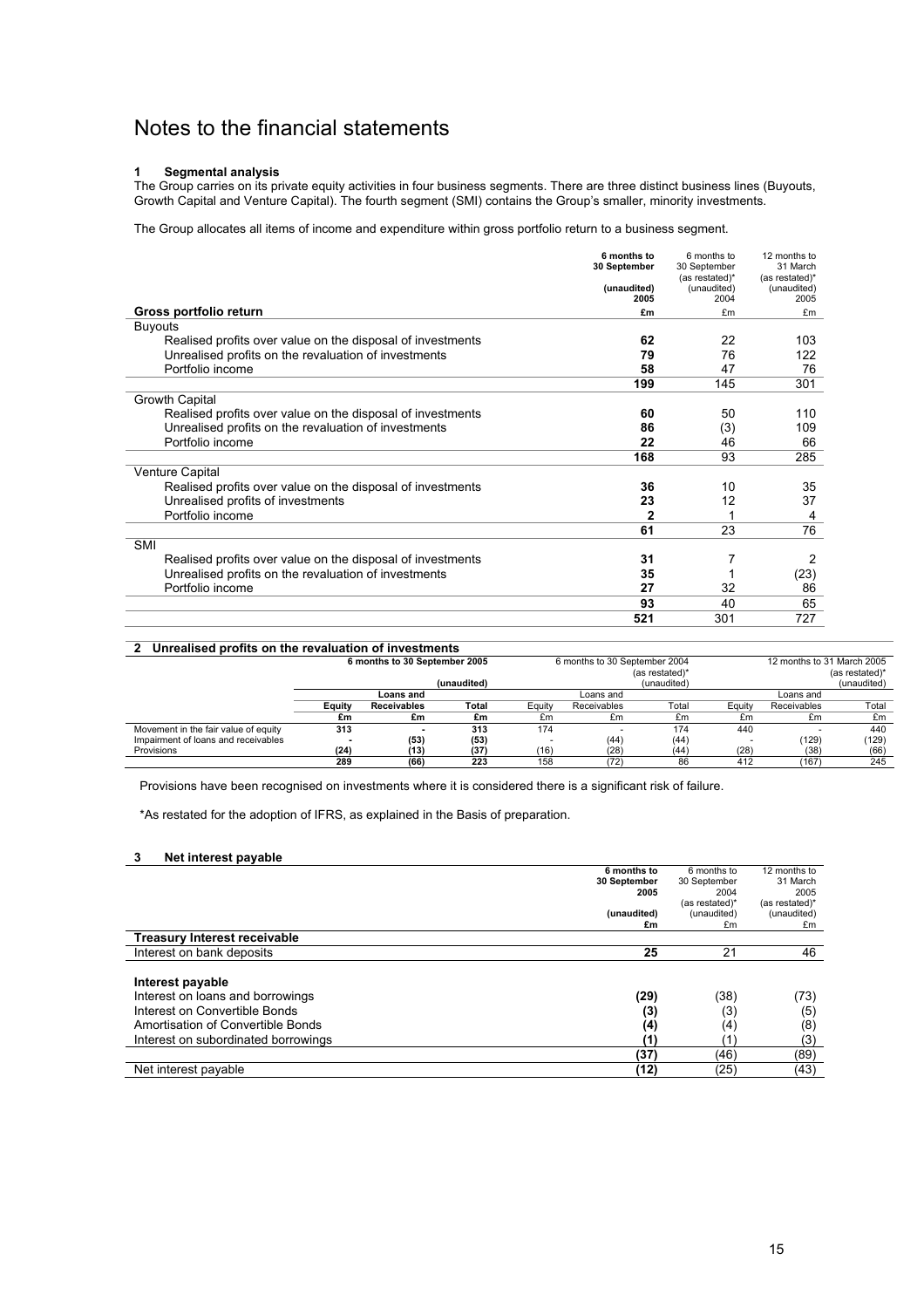#### **4** Exchange movements

|                                                                 | 6 months to  | 6 months to    | 12 months to   |
|-----------------------------------------------------------------|--------------|----------------|----------------|
|                                                                 | 30 September | 30 September   | 31 March       |
|                                                                 | 2005         | 2004           | 2005           |
|                                                                 |              | (as restated)* | (as restated)* |
|                                                                 | (unaudited)  | (unaudited)    | (unaudited)    |
|                                                                 | £m           | £m             | £m             |
| Exchange movements on assets and liabilities held at fair value | 4            | 29             | 19             |
| Other recognised exchange movements                             |              |                |                |
| Exchange movements on loan investments                          |              | 11             | 8              |
| Exchange on movements on borrowings                             |              | (29)           | (17)           |
| Exchange movements on other assets and liabilities              | 17           | 21             |                |
|                                                                 | 31           |                | (6)            |
| Total exchange movements in the income statement                | 35           | 32             | 13             |
| Exchange differences on translation of foreign operations       | (9)          | (2)            | 5              |
| Net exchange movement                                           | 26           | 30             | 18             |

\*As restated for the adoption of IFRS, as explained within the Basis of preparation.

#### **5 Per share information**

The earnings and net assets per share attributable to the equity shareholders of the Company is based on the following data:

#### *Earnings per share*

|                                                                   | 6 months to   | 6 months to       | 12 months to   |
|-------------------------------------------------------------------|---------------|-------------------|----------------|
|                                                                   | 30 September  | 30 September      | 31 March       |
|                                                                   | 2005          | 2004              | 2005           |
|                                                                   |               | (as restated)*    | (as restated)* |
|                                                                   | (unaudited)   | (unaudited)       | (unaudited)    |
| <b>Basic</b>                                                      | 79.6p         | 36.9p             | 82.6p          |
| <b>Diluted</b>                                                    | 77.0p         | 36.3 <sub>p</sub> | 81.0p          |
| Earnings (£m)                                                     |               |                   |                |
| Profit for the year attributable to equity holders of the Company | 462           | 223               | 498            |
| Effect of dilutive potential ordinary shares                      | 5             | 5                 | 11             |
|                                                                   | 467           | 228               | 509            |
|                                                                   |               |                   |                |
|                                                                   | 6 months to   | 6 months to       | 12 months to   |
|                                                                   | 30 September  | 30 September      | 31 March       |
|                                                                   | 2005          | 2004              | 2005           |
|                                                                   | (unaudited)   | (unaudited)       | (unaudited)    |
|                                                                   | <b>Number</b> | Number            | Number         |
| Number of shares                                                  |               |                   |                |
| Weighted average number of shares in issue                        | 580,583,146   | 604,250,584       | 603,240,340    |
| Effect of dilutive potential ordinary shares                      |               |                   |                |
| Share options                                                     | 1,697,906     | 381,696           | 119,980        |
| Convertible Bonds                                                 | 24,750,000    | 24,750,000        | 24,750,000     |
| <b>Diluted shares</b>                                             | 607,031,052   | 629,382,280       | 628,110,320    |
|                                                                   |               |                   |                |

| Net assets per share                                     |                  |                |                |
|----------------------------------------------------------|------------------|----------------|----------------|
|                                                          | 6 months to      | 6 months to    | 12 months to   |
|                                                          | 30 September     | 30 September   | 31 March       |
|                                                          | 2005             | 2004           | 2005           |
|                                                          |                  | (as restated)* | (as restated)* |
|                                                          | (unaudited)      | (unaudited)    | (unaudited)    |
| <b>Basic</b>                                             | 679 <sub>p</sub> | 574p           | 615p           |
| <b>Diluted</b>                                           | 677p             | 574p           | 614p           |
| Net assets (£m)                                          |                  |                |                |
| Net assets attributable to equity holders of the Company | 3.711            | 3,475          | 3,699          |
|                                                          |                  |                |                |
|                                                          | 6 months to      | 6 months to    | 12 months to   |
|                                                          | 30 September     | 30 September   | 31 March       |
|                                                          | 2005             | 2004           | 2005           |
|                                                          | (unaudited)      | (unaudited)    | (unaudited)    |
|                                                          | Number           | Number         | Number         |
| Number of shares                                         |                  |                |                |
| Number of shares in issue                                | 546,363,945      | 605.010.144    | 601,912,869    |
| Effect of dilutive potential ordinary shares             |                  |                |                |
| Share options                                            | 1,952,013        | 538,649        | 1,007,723      |
|                                                          | 548,315,958      | 605.548.793    | 602.920.592    |

No adjustment has been made to the opening number of shares used in the above calculations for the share consolidation on 8 July 2005.

\*As restated for the adoption of IFRS, as explained within the Basis of preparation.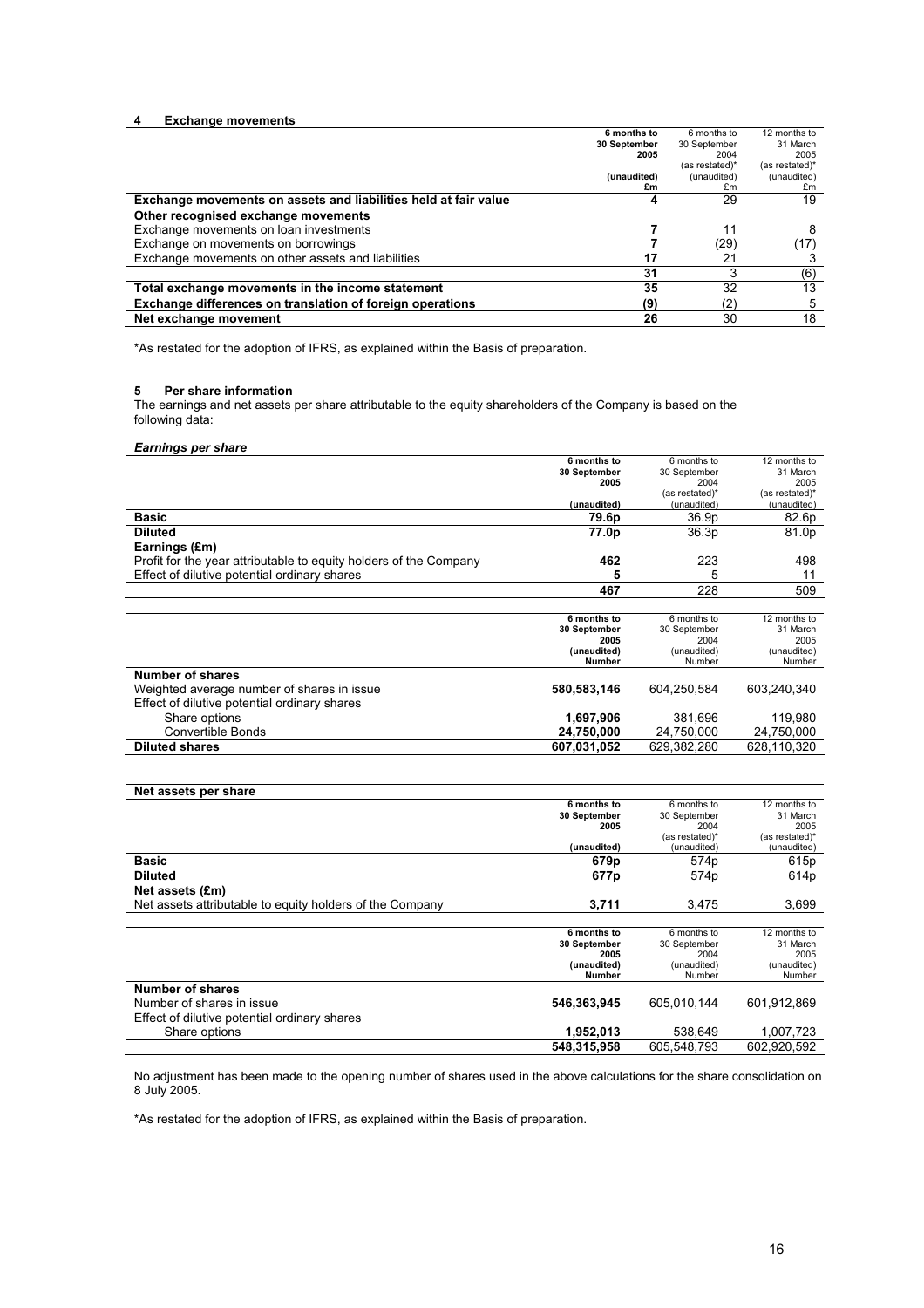| <b>Dividends</b><br>6                                              |                            |                            |                            |
|--------------------------------------------------------------------|----------------------------|----------------------------|----------------------------|
|                                                                    | 6 months to                | 6 months to                | 12 months to               |
|                                                                    | 30 September               | 30 September               | 31 March                   |
|                                                                    | 2005                       | 2004                       | 2005                       |
|                                                                    |                            | (as restated)*             | (as restated)*             |
|                                                                    | (unaudited)<br>p per share | (unaudited)<br>p per share | (unaudited)<br>p per share |
| Declared and paid during the period                                |                            |                            |                            |
|                                                                    |                            |                            |                            |
| Ordinary shares                                                    |                            |                            |                            |
| Final dividend                                                     | 9.3                        | 8.9                        | 8.9                        |
| Special dividend                                                   | 40.7                       |                            |                            |
| Interim dividend                                                   |                            |                            | 5.3                        |
|                                                                    | 50.0                       | 8.9                        | 14.2                       |
|                                                                    |                            |                            |                            |
| <b>Proposed dividend</b>                                           | 5.5                        | 5.3                        | 9.3                        |
|                                                                    |                            |                            |                            |
| The Directors have proposed an interim dividend of 5.5p per share. |                            |                            |                            |
|                                                                    | 6 months to                | 6 months to                | 12 months to               |
|                                                                    | 30 September               | 30 September               | 31 March                   |
|                                                                    | 2005                       | 2004                       | 2005                       |
|                                                                    |                            | (as restated)*             | (as restated)*             |
|                                                                    | (unaudited)                | (unaudited)                | (unaudited)                |
|                                                                    | £m                         | £m                         | £m                         |
| Declared and paid during the period                                |                            |                            |                            |
| Ordinary shares                                                    |                            |                            |                            |
| Final dividend                                                     | 56                         | 53                         | 53                         |

 Special dividend **245** - - Interim dividend **-** - 32

#### **Proposed dividend** 30 32 56

#### **7 Investment portfolio**

|                                                                | Quoted      | Eauity      | Loans and   |
|----------------------------------------------------------------|-------------|-------------|-------------|
|                                                                | Investments | Investments | receivables |
|                                                                | (unaudited) | (unaudited) | (unaudited) |
|                                                                | £m          | £m          | £m          |
| Book value at 1 April 2005*                                    | 235         | 2.682       | 1.400       |
| Additions                                                      | 3           | 312         | 391         |
| <b>Transfers</b>                                               | 64          | (34)        | (30)        |
| Disposals, repayments and write-offs                           | (98)        | (515)       | (257)       |
| Unrealised profits on the revaluation of portfolio investments | 56          | 171         |             |
| Currency and translation movement                              |             | 9           |             |
| Book value at 30 September 2005                                | 260         | 2.625       | 1.504       |

\*As restated for the adoption of IFRS, as explained within the Basis of preparation.

**245**<br>
<u>**32**<br> **301** 53 85</u>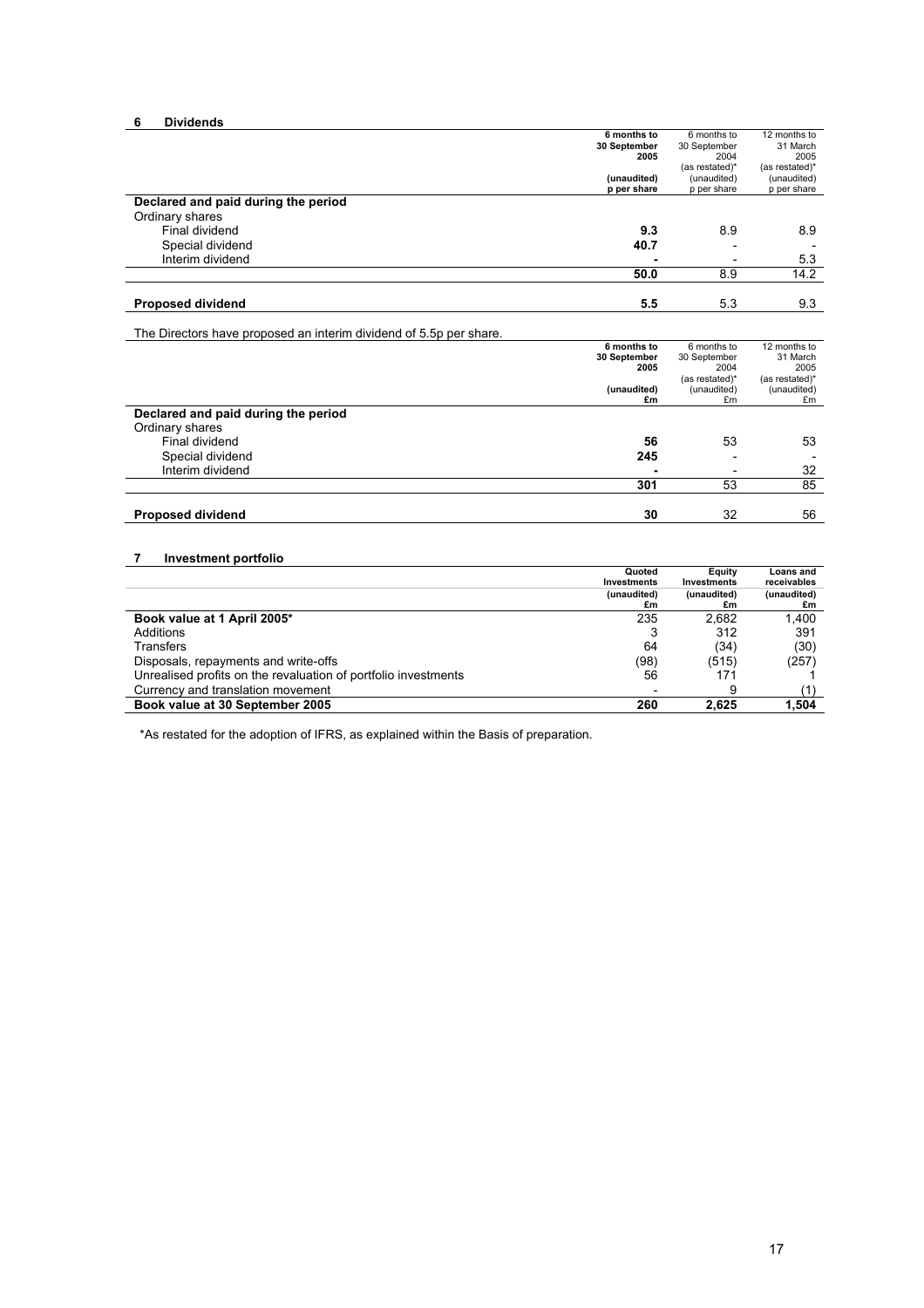#### **8 Issued capital**

|                                                                                                                                   | 30 September<br>2005<br>(unaudited)       | 30 September<br>2005<br>(unaudited) | 30 September<br>2004<br>(unaudited) | 30 September<br>2004<br>(unaudited) | 31 March<br>2005<br>(unaudited) | 31 March<br>2005<br>(unaudited) |
|-----------------------------------------------------------------------------------------------------------------------------------|-------------------------------------------|-------------------------------------|-------------------------------------|-------------------------------------|---------------------------------|---------------------------------|
| <b>Authorised</b>                                                                                                                 | <b>Number</b>                             | £m                                  | Number                              | £m                                  | Number                          | £m                              |
| Ordinary shares of 50p                                                                                                            |                                           | $\blacksquare$                      | 820,000,000                         | 410                                 | 820.000.000                     | 410                             |
| Ordinary shares of $53'$ / $_8$ p                                                                                                 | 771,764,704                               | 410                                 |                                     |                                     |                                 |                                 |
| Unclassified shares of 10p                                                                                                        | 1.000.000                                 |                                     | 1.000.000                           |                                     | 1.000.000                       |                                 |
| Issued and fully paid<br>Ordinary shares of 50p<br>Balance at the beginning of the period<br>Share options<br>Share consolidation | 614,409,167<br>268.792<br>(614, 677, 959) | 307<br>(307)                        | 613.479.159<br>358.324              | 307                                 | 613.479.159<br>930.008          | 307                             |
| Closing balance                                                                                                                   |                                           | $\blacksquare$                      | 613.837.483                         | 307                                 | 614.409.167                     | 307                             |

During the period to 8 July 2005, the Company issued shares for cash on the exercise of share options at various prices from 467p to 664p per share. The Company repurchased 400,452 shares at 683p per share. These shares were cancelled after the Company consolidated its share capital on 8 July 2005. The Company consolidated its share capital by issuing 16 53 $1/8p$  shares for every 17 50p shares held. This coincided with the payment of a special dividend of 40.7p per share (see note 6).

|                                        | 30 September  | 30 September | 30 September | 30 September | 31 March                 | 31 March    |
|----------------------------------------|---------------|--------------|--------------|--------------|--------------------------|-------------|
|                                        | 2005          | 2005         | 2004         | 2004         | 2005                     | 2005        |
|                                        | (unaudited)   | (unaudited)  | (unaudited)  | (unaudited)  | (unaudited)              | (unaudited) |
|                                        | <b>Number</b> | £m           | Number       | £m           | Number                   | £m          |
| Ordinary shares of $53\frac{7}{8}$ p   |               |              |              |              |                          |             |
| Balance at the beginning of the period |               |              |              |              |                          |             |
| Share consolidation                    | 578,520,432   | 307          |              |              |                          |             |
| Share options                          | 523.503       |              |              |              |                          |             |
| Shares cancelled                       | (21.256.896)  | (11)         |              |              | $\overline{\phantom{0}}$ |             |
| Closing balance                        | 557.787.039   | 296          |              |              | $\overline{\phantom{0}}$ |             |

Since 11 July, the Company issued shares for cash on the exercise of share options at various prices from 467p to 664p per share. The Company repurchased 20,880,000 shares at an average price of 712p per share. These shares, and those purchased before the share consolidation, were cancelled and a transfer made to the capital redemption reserve equal to the nominal value of the shares repurchased.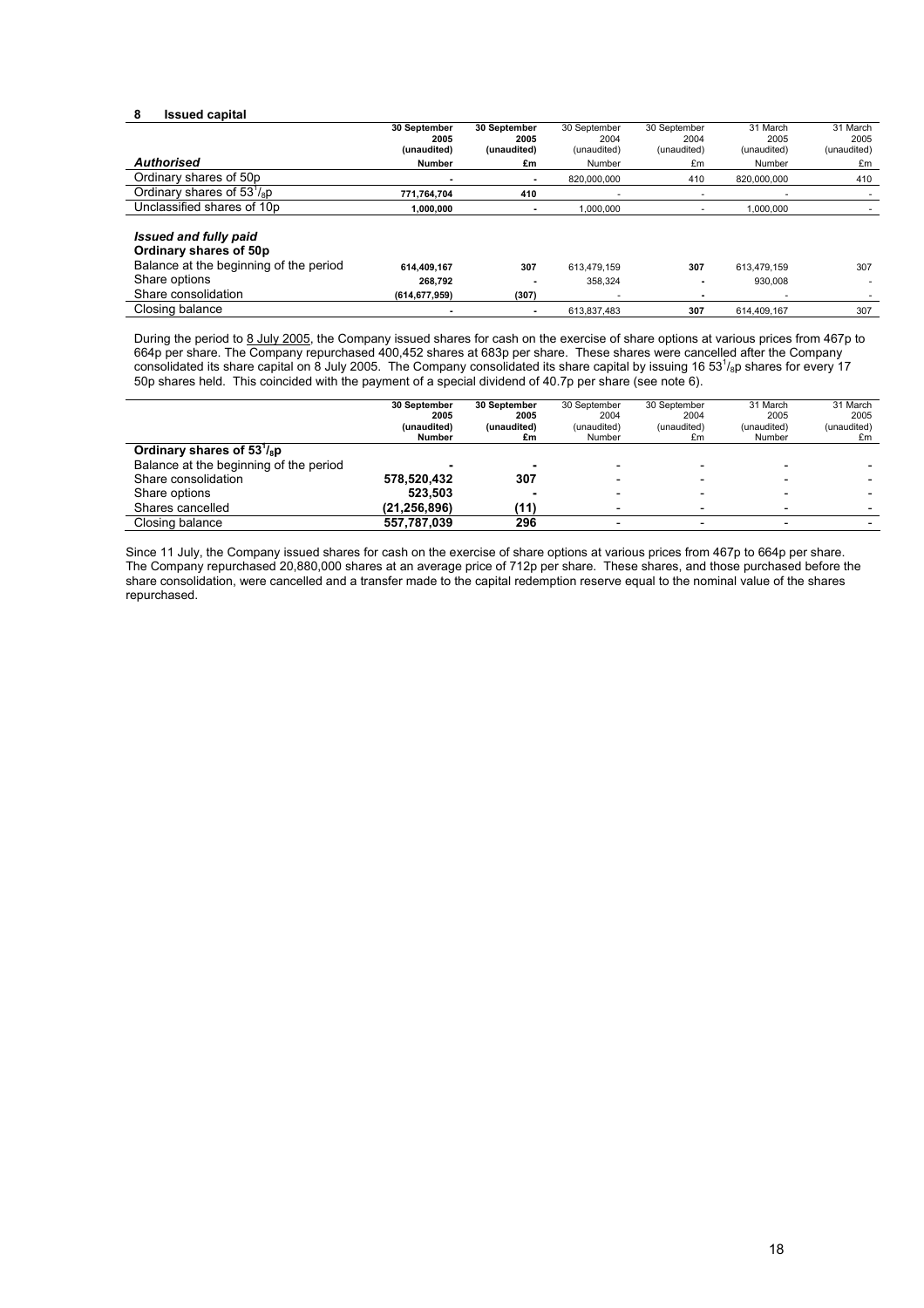| 9<br><b>Equity</b>                  |              |                |                       |                    |                    |             |             |             |                     |
|-------------------------------------|--------------|----------------|-----------------------|--------------------|--------------------|-------------|-------------|-------------|---------------------|
|                                     |              |                |                       | Share              |                    |             |             |             |                     |
|                                     | <b>Share</b> | Share          | Capital<br>redemption | based              | <b>Translation</b> | Capital     | Revenue     |             |                     |
|                                     | capital      | premium        | reserve               | payment<br>reserve | reserve            | reserve     | reserve     | Own shares  | <b>Total equity</b> |
|                                     | (unaudited)  | (unaudited)    | (unaudited)           | (unaudited)        | (unaudited)        | (unaudited) | (unaudited) | (unaudited) | (unaudited)         |
|                                     | £m           | £m             | £m                    | £m                 | £m                 | £m          | £m          | £m          | £m                  |
| Six months to 30 September 2005     |              |                |                       |                    |                    |             |             |             |                     |
| Balance at 1 April 2005*            | 307          | 364            | 1                     | 9                  | 5                  | 2,613       | 477         | (77)        | 3,699               |
| Total recognised income and expense |              |                |                       |                    | (9)                | 404         | 52          |             | 447                 |
| Share-based payments                |              |                |                       | 4                  |                    |             |             |             |                     |
| Issues of shares                    | 1            | 4              |                       |                    |                    |             |             |             | 5                   |
| Dividends paid                      |              |                |                       |                    |                    |             | (301)       |             | (301)               |
| Share buy-backs                     | (12)         |                | 12                    |                    |                    | (151)       |             |             | (151)               |
| Own shares                          |              |                |                       |                    |                    |             |             | 8           | 8                   |
| Balance at 30 September 2005        | 296          | 368            | 13                    | 13                 | (4)                | 2,866       | 228         | (69)        | 3,711               |
|                                     |              |                |                       |                    |                    |             |             |             |                     |
| Six months to 30 September 2004*    |              |                |                       |                    |                    |             |             |             |                     |
| Balance at 1 April 2004             | 307          | 359            | 1                     | 3                  |                    | 2,246       | 433         | (55)        | 3,294               |
| Total recognised income and expense |              |                |                       |                    | (2)                | 157         | 69          |             | 224                 |
| Share-based payments                |              |                |                       | 3                  |                    |             |             |             | 3                   |
| Dividends paid                      |              |                |                       |                    |                    |             | (53)        |             | (53)                |
| Issues of shares                    |              | $\overline{2}$ |                       |                    |                    |             |             |             | $\overline{2}$      |
| Own shares                          |              |                |                       |                    |                    |             |             | 5           | 5                   |
| Balance at 30 September 2004        | 307          | 361            | 1                     | 6                  | (2)                | 2,403       | 449         | (50)        | 3,475               |
|                                     |              |                |                       |                    |                    |             |             |             |                     |
| Year to 31 March 2005*              |              |                |                       |                    |                    |             |             |             |                     |
| Balance at 1 April 2004             | 307          | 359            | 1                     | 3                  |                    | 2,246       | 433         | (55)        | 3,294               |
| Total recognised income and expense |              |                |                       |                    | 5                  | 367         | 129         |             | 501                 |
| Share-based payments                |              |                |                       | 6                  |                    |             |             |             | 6                   |
| Dividends paid                      |              |                |                       |                    |                    |             | (85)        |             | (85)                |
| <b>Issues of shares</b>             |              | 5              |                       |                    |                    |             |             |             | 5                   |
| Own shares                          |              |                |                       |                    |                    |             |             | (22)        | (22)                |
| Balance at 31 March 2005            | 307          | 364            | 1                     | 9                  | 5                  | 2.613       | 477         | (77)        | 3,699               |

#### *Share-based payment reserve*

The share-based payment reserve is a reserve to recognise those amounts in retained earnings in respect of share-based payments. Transfers are made from this reserve as share options are exercised, lapse or expire.

#### *Translation reserve*

The translation reserve comprises all exchange differences arising from the translation of the financial statements of international operations.

\*As restated for the adoption of IFRS, as explained within the Basis of preparation.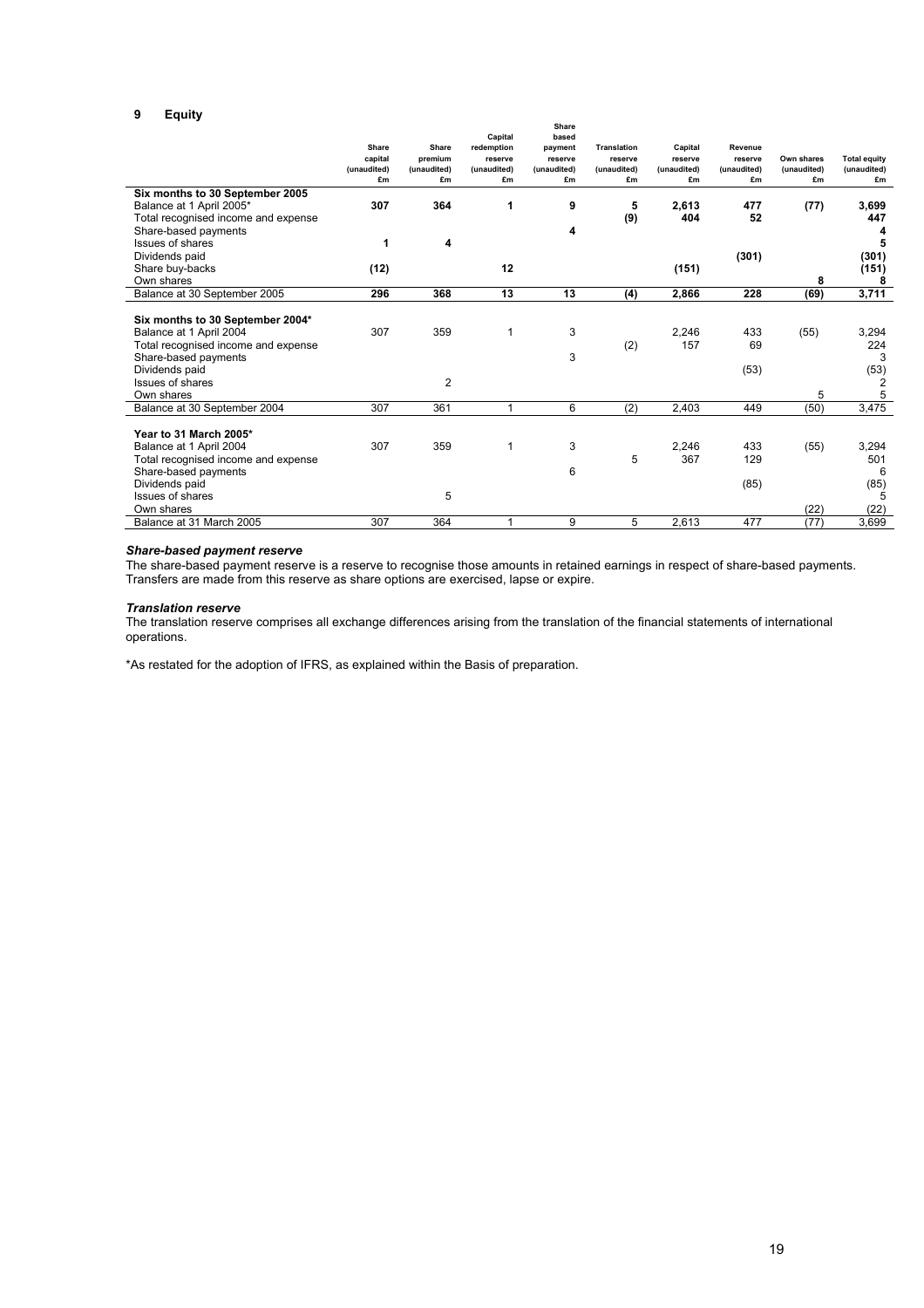## Basis of preparation

The interim financial statements of 3i Group plc are for the six months to 30 September 2005. These interim consolidated financial statements have been prepared in accordance with those IFRS standards and IFRIC interpretations issued and effective or issued and early adopted as at the time of preparing these statements (November 2005) and in respect of the revisions to IAS 39 published by the International Accounting Standards Board ("IASB") in June 2005 and IAS 19 issued but awaiting EU ratification. The standards to be applied, which will be adopted for the first time for the purpose of preparing consolidated financial statements for the year to 31 March 2006, will be those issued by the IASB and endorsed by the EU as at 31 March 2006.The IFRS standards and IFRIC interpretations that will be applicable at 31 March 2006, including those that will be applicable on an optional basis, are not known with certainty at the time of preparing these consolidated financial statements.

3i Group plc's consolidated financial statements were prepared in accordance with the United Kingdom's Generally Accepted Accounting Principles (UK GAAP) until the year to 31 March 2005. In preparing 3i Group plc's interim consolidated financial statements, the Board of Directors has amended certain accounting and valuation methods applied in the UK GAAP financial statements to comply with IFRS. The comparative figures in respect of 2004 were restated to reflect these adjustments. These figures have not been subject to audit.

The Group's IFRS accounting policies (Transition to IFRS) have been consistently applied to all periods presented. The effects of the transition from UK GAAP to IFRS on the Group's profit after taxation, net assets and cash flows are provided in the Transition to IFRS.

These interim consolidated financial statements have been prepared on the historical cost basis, except for investment property, land and buildings, derivative financial instruments and financial assets at fair value through profit or loss that have been included at fair value. The basis of consolidation is included in the Transition to IFRS.

The interim report does not constitute statutory accounts. The statutory accounts for the year to 31 March 2005, prepared under UK GAAP, have been filed with the Registrar of Companies on which the auditors issued a report, which was unqualified and did not contain a statement under section 237(2) or section 237(3) of the Companies Act 1985.

**Transitional arrangements** Rules regarding transitional arrangements are set out in IFRS 1, First-time adoption of IFRS, which generally requires full retrospective adoption of all accounting standards at the reporting date. Details of the primary IFRS exemptions that the Group has taken advantage of are included in the Transition to IFRS.

**Forward-looking statements** 3i's actual future results may differ materially from the plans, goals and expectations set forth in any of its forward-looking statements. Any forward-looking statements speak only as of the date they are made. 3i does not undertake to update forward-looking statements to reflect any changes in its expectations with regard thereto or any changes in events, conditions or circumstances on which any such statement is based.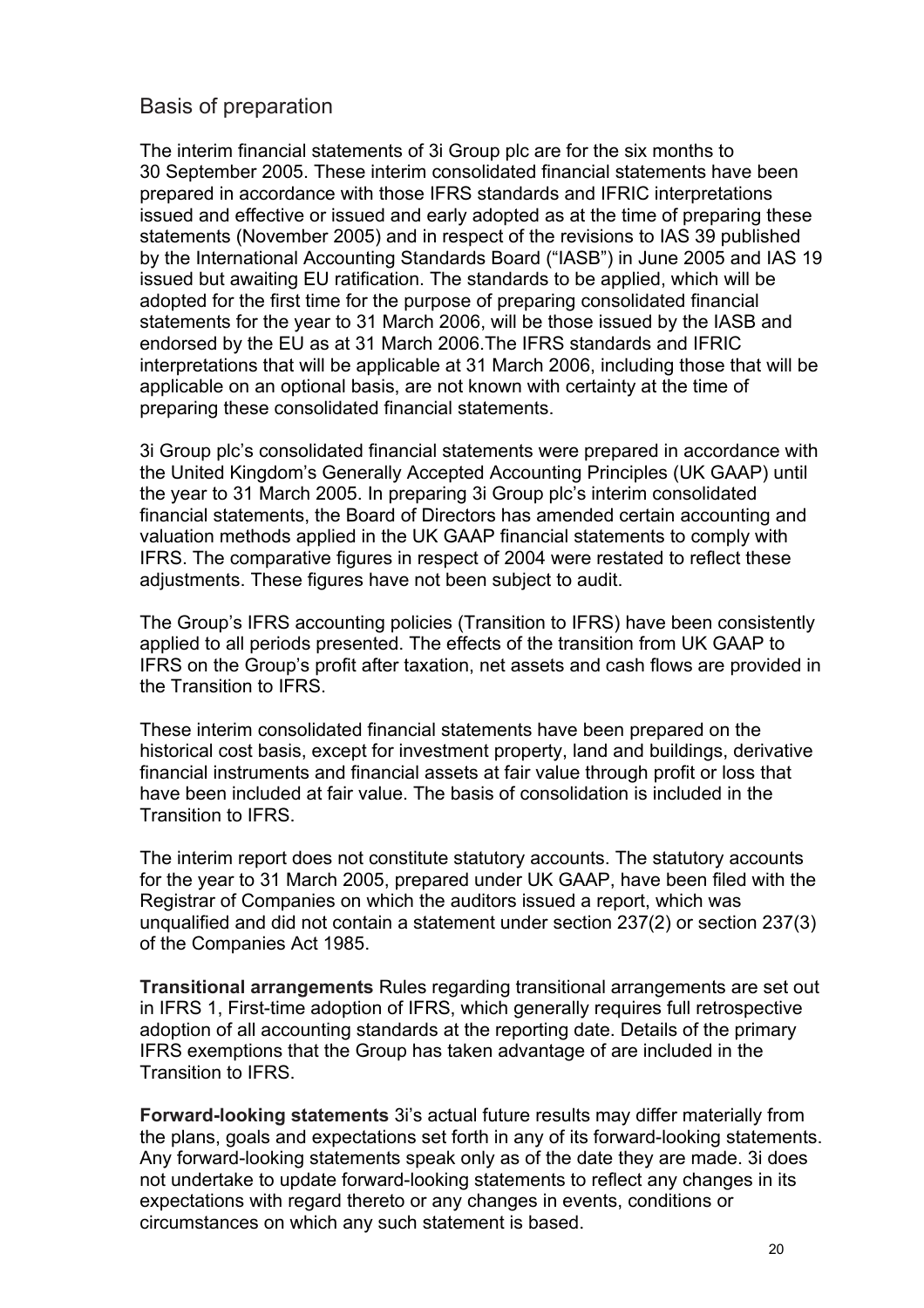## Independent review report to 3i Group plc

**Introduction** We have been instructed by the Company to review the financial information for the six months ended 30 September 2005 which comprises the Consolidated Income Statement, Consolidated Statement of Recognised Income and Expenses, Consolidated Reconciliation of Movements in Equity, Consolidated Balance Sheet, Consolidated Cash Flow Statement, and the related notes 1 to 9. We have read the other information contained in the interim report and considered whether it contains any apparent misstatements or material inconsistencies with the financial information.

This report is made solely to the Company in accordance with guidance contained in Bulletin 1999/4 "Review of interim financial information" issued by the Auditing Practices Board. To the fullest extent permitted by law, we do not accept or assume responsibility to anyone other than the company, for our work, for this report, or for the conclusions we have formed.

**Directors' responsibilities** The interim report, including the financial information contained therein, is the responsibility of, and has been approved by, the Directors. The Directors are responsible for preparing the interim report in accordance with the Listing Rules of the Financial Services Authority. As disclosed in the Basis of preparation, the next annual financial statements of the Group will be prepared in accordance with those IFRSs adopted for use by the European Union.

The accounting policies are consistent with those that the Directors intend to use in the next financial statements. There is, however, a possibility that the Directors may determine that some changes to these policies are necessary when preparing the full annual financial statements for the first time in accordance with those IFRSs adopted for use by the European Union. This is because as disclosed in the Basis of preparation, the Directors have anticipated that the revisions to IAS 39 published by the IASB in June 2005 and IAS 19, which have yet to be formally adopted for use in the EU will be so adopted in time to be applicable to the next annual financial statements.

**Review work performed** We conducted our review in accordance with guidance contained in Bulletin 1999/4 "Review of interim financial information" issued by the Auditing Practices Board for use in the United Kingdom. A review consists principally of making enquiries of group management and applying analytical procedures to the financial information and underlying financial data, and based thereon, assessing whether the accounting policies have been applied. A review excludes audit procedures such as tests of controls and verification of assets, liabilities and transactions. It is substantially less in scope than an audit performed in accordance with International Standards on Auditing (UK and Ireland) and therefore provides a lower level of assurance than an audit. Accordingly we do not express an audit opinion on the financial information.

**Review conclusion** On the basis of our review we are not aware of any material modifications that should be made to the financial information as presented for the six months ended 30 September 2005.

**Ernst & Young LLP**  London, 9 November 2005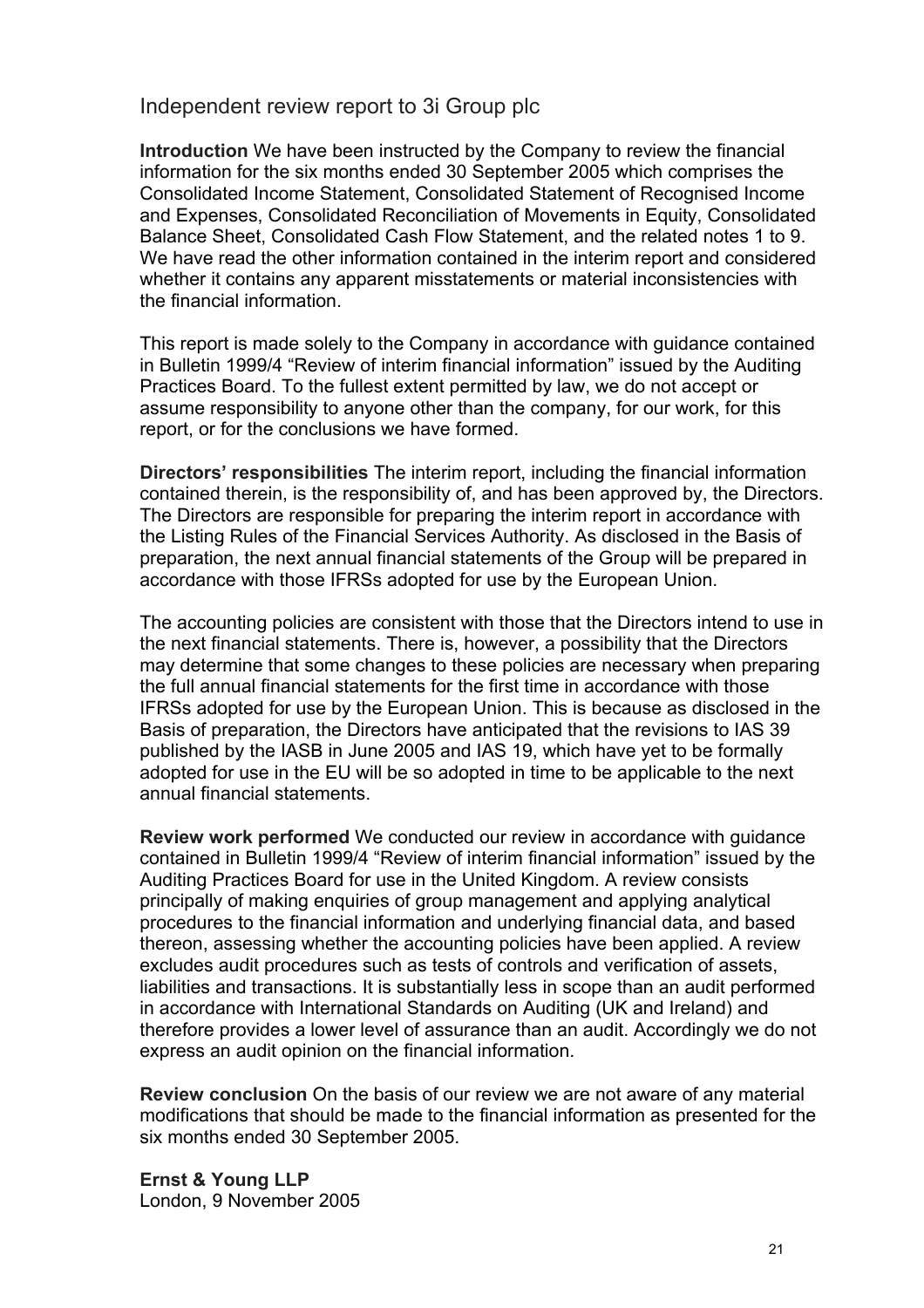## **Note 1**

The Interim report 2005 will be posted to shareholders on 21 November 2005 and thereafter copies will be available from the Company Secretary, 3i Group plc, 91 Waterloo Road, London SE1 8XP.

## **Note 2**

The interim dividend will be payable on 4 January 2006 to holders of shares on the register on 2 December 2005. The ex-dividend date will be 30 November 2005.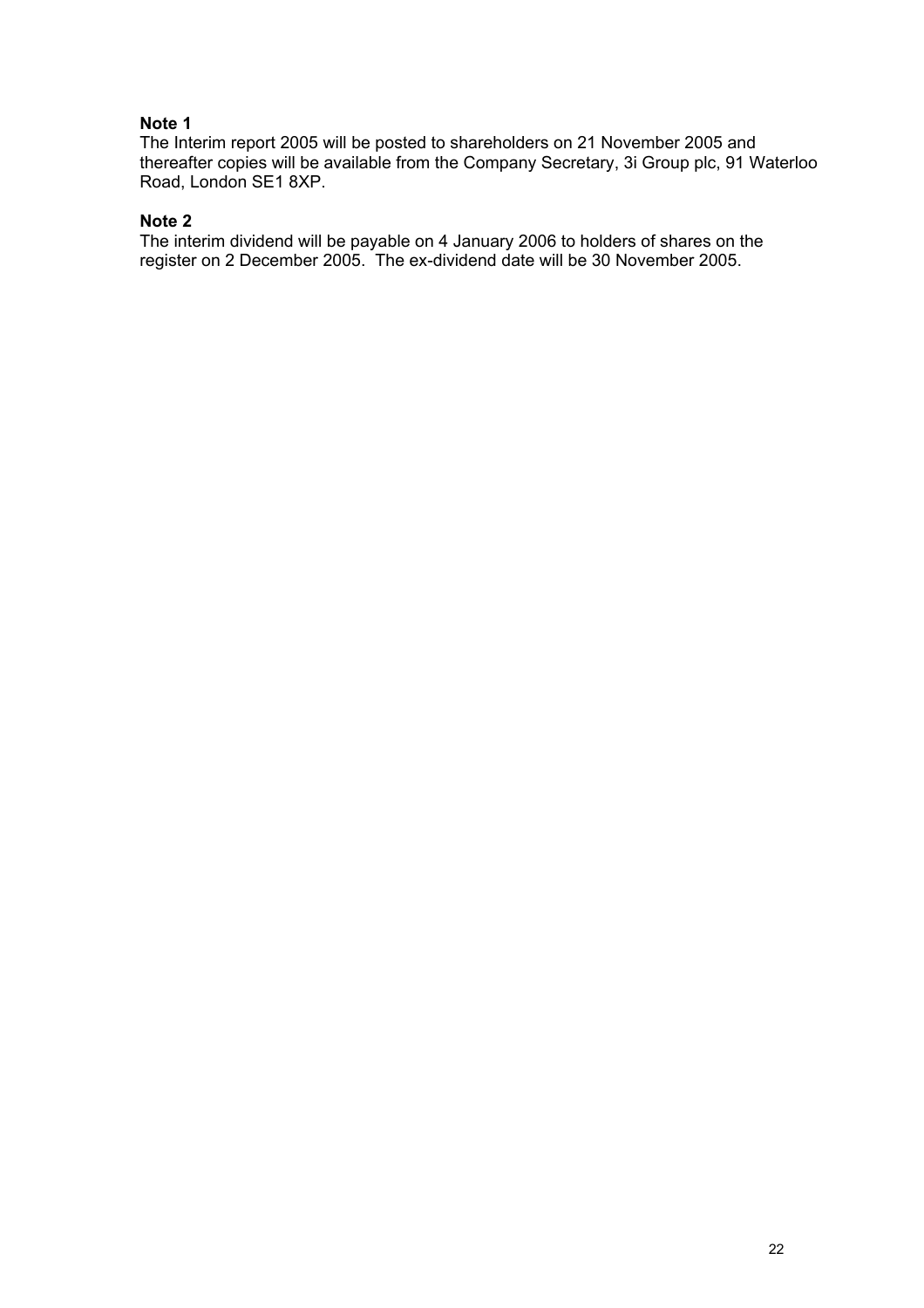## New investment analysis

The Group's equity, fixed income and loan investment totals £706m for the 6 months to 30 September 2005 (excluding co-investment funds and joint ventures). Details of investment including co-investment funds are included in 'Portfolio and investment analysis including co-investment funds'.

|                                                                                                     | 6 months to<br>30 September | 6 months to<br>30 September | 12 months to<br>31 March |
|-----------------------------------------------------------------------------------------------------|-----------------------------|-----------------------------|--------------------------|
| Investment by business line (£m)                                                                    | 2005                        | 2004                        | 2005                     |
| <b>Buyouts</b>                                                                                      | 358                         | 200                         | 338                      |
| Growth Capital                                                                                      | 286                         | 143                         | 263                      |
| Venture Capital                                                                                     | 58                          | 72                          | 143                      |
| SMI                                                                                                 | 4                           | 7                           | 11                       |
| Total                                                                                               | 706                         | 422                         | 755                      |
| Investment by geography (£m)                                                                        |                             |                             |                          |
| UK                                                                                                  | 283                         | 152                         | 334                      |
| <b>Continental Europe</b>                                                                           | 359                         | 222                         | 341                      |
| US                                                                                                  | 28                          | 35                          | 51                       |
| Asia                                                                                                | 36                          | 13                          | 29                       |
| Total                                                                                               | 706                         | 422                         | 755                      |
| Continental European investment (£m)                                                                |                             |                             |                          |
| Benelux                                                                                             | 61                          | 11                          | 17                       |
| France                                                                                              | 3                           | 61                          | 73                       |
| Germany/Austria/Switzerland                                                                         | 44                          | 73                          | 92                       |
| Italy                                                                                               | 83                          | 10                          | 20                       |
| Nordic                                                                                              | 111                         | 42                          | 81                       |
| Spain                                                                                               | 42                          | 23                          | 41                       |
| Other European                                                                                      | 15                          | 2                           | 17                       |
| Total                                                                                               | 359                         | 222                         | 341                      |
| Other European includes investments in countries where 3i did not have an office at the period end. |                             |                             |                          |
| Investment by FTSE industrial classification (£m)                                                   |                             |                             |                          |
| Resources                                                                                           | 16                          | 63                          | 68                       |
| Industrials                                                                                         | 125                         | 97                          | 163                      |
| Consumer goods                                                                                      | 174                         | 66                          | 155                      |
| Services and utilities                                                                              | 327                         | 116                         | 234                      |
| <b>Financials</b>                                                                                   | 22<br>42                    | 43<br>37                    | 59                       |
| Information technology<br>Total                                                                     | 706                         | 422                         | 76<br>755                |
|                                                                                                     |                             |                             |                          |
| First and subsequent investment (£m)                                                                |                             |                             |                          |
| First investment in new investee companies                                                          | 512                         | 258                         | 488                      |
| Drawdown on existing arrangements for first investments                                             | 8                           | 11                          | 10                       |
| Investment by 3i in external funds                                                                  | 62                          | 17                          | 26                       |
| Newly arranged further investment in existing portfolio companies                                   | 91                          | 98                          | 167                      |
| Other – including capitalised interest                                                              | 33                          | 38                          | 64                       |
| Total                                                                                               | 706                         | 422                         | 755                      |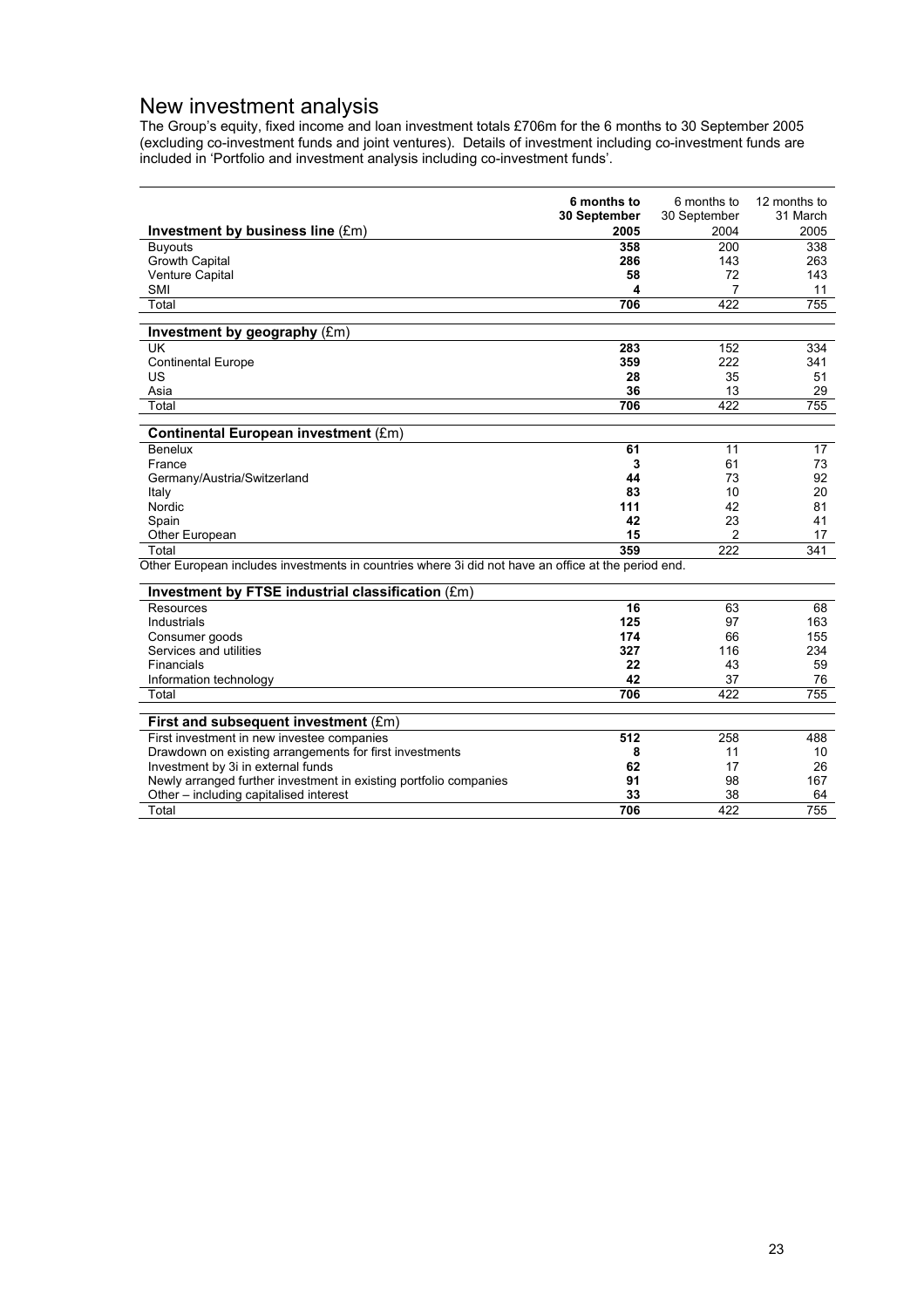## Portfolio analysis

The Group's equity, fixed income and loan investments total £4,389 million at 30 September 2005 (excluding co-investment funds and joint ventures).

|                                                                                                     | At 30 September | At 31 March    |
|-----------------------------------------------------------------------------------------------------|-----------------|----------------|
|                                                                                                     | 2005            | 2005           |
| Portfolio value by business line (£m)                                                               |                 | (as restated)* |
| <b>Buyouts</b>                                                                                      | 1,665           | 1,521          |
| Growth Capital                                                                                      | 1,321           | 1,292          |
| Venture Capital                                                                                     | 740             | 748            |
| SMI                                                                                                 | 663             | 756            |
| Total                                                                                               | 4.389           | 4,317          |
|                                                                                                     |                 |                |
| Portfolio value by geography (£m)                                                                   |                 |                |
| UK.                                                                                                 | 2,178           | 2,258          |
| <b>Continental Europe</b>                                                                           | 1,843           | 1,693          |
| US                                                                                                  | 262             | 277            |
| Asia                                                                                                | 106             | 89             |
| Total                                                                                               | 4,389           | 4,317          |
|                                                                                                     |                 |                |
| Continental European portfolio value (£m)                                                           |                 |                |
| Benelux                                                                                             | 157             | 180            |
| France                                                                                              | 254             | 292            |
| Germany/Austria/Switzerland                                                                         | 540             | 503            |
| Italy                                                                                               | 149             | 69             |
| Nordic                                                                                              | 394             | 344            |
| Spain                                                                                               | 282             | 249            |
| Other European                                                                                      | 67              | 56             |
| Total                                                                                               | 1.843           | 1.693          |
| Other European includes investments in countries where 3i did not have an office at the period end. |                 |                |
| Portfolio value by FTSE industrial classification (£m)                                              |                 |                |
| Resources                                                                                           | 152             | 162            |
| Industrials                                                                                         | 1,230           | 1,077          |
| Consumer goods                                                                                      | 991             | 969            |
| Services and utilities                                                                              | 1,266           | 1,214          |
| Financials                                                                                          | 228             | 326            |
| Information technology                                                                              | 522             | 569            |
| Total                                                                                               | 4.389           | 4,317          |
|                                                                                                     |                 |                |
| Portfolio value by valuation method $(\text{Em})$                                                   |                 |                |
| Imminent sale or IPO                                                                                | 281             | 373            |
| Listed                                                                                              | 216             | 198            |
| Secondary market                                                                                    | 44              | 37             |
| Earnings                                                                                            | 1.155           | 1.138          |
| Cost                                                                                                | 605             | 468            |
| Further advance                                                                                     | 162             | 203            |
| Net assets                                                                                          | 96              | 92             |
| Other (including other Venture Capital assets valued below cost)                                    | 326             | 408            |
| Loan investments and fixed income shares                                                            | 1,504           | 1,400          |
| Total                                                                                               | 4,389           | 4,317          |
| *As restated for the adoption of IFRS, as explained within the Basis of preparation.                |                 |                |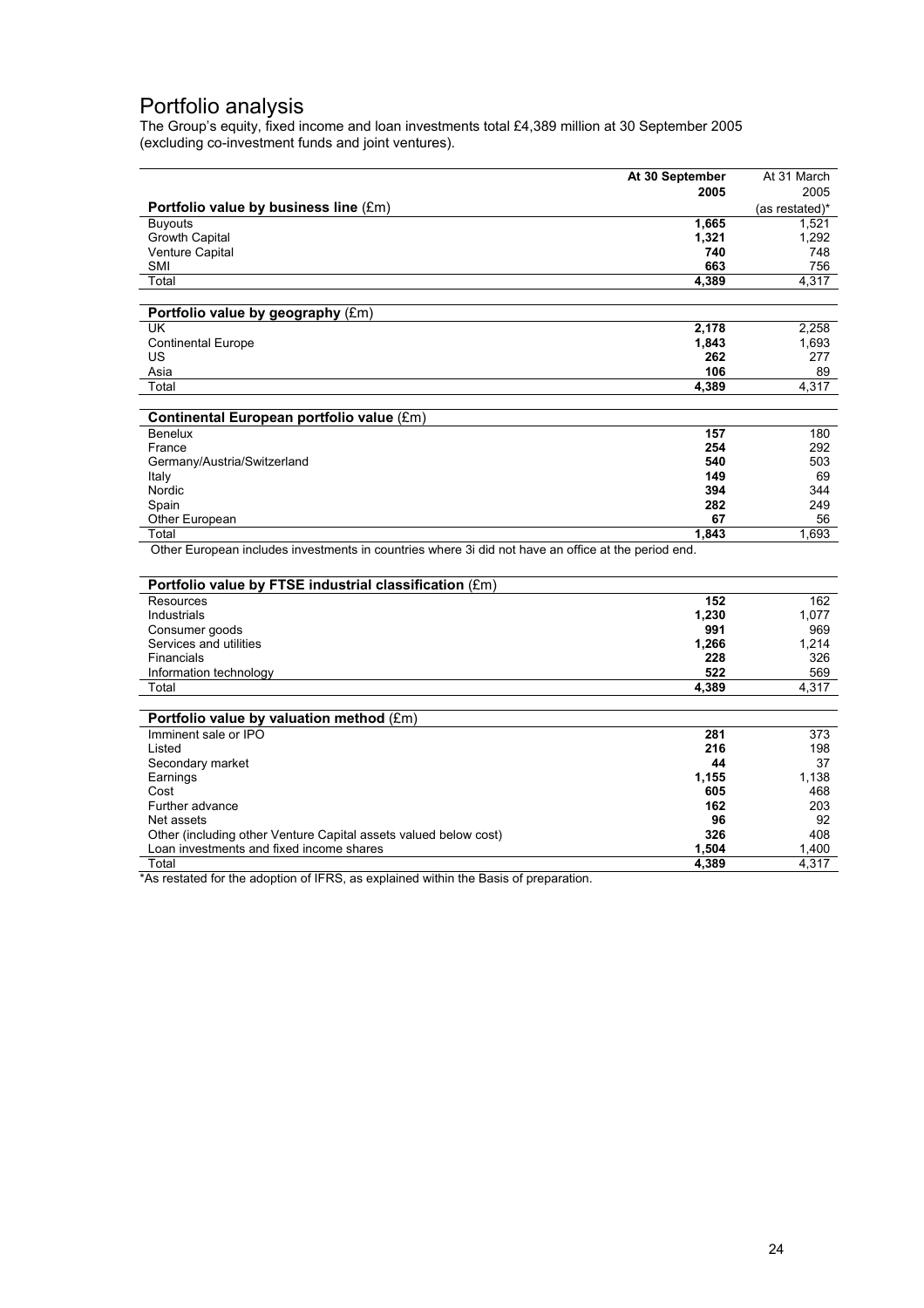# Portfolio analysis (continued)

|                                                          | At 30 September | At 31 March    |
|----------------------------------------------------------|-----------------|----------------|
|                                                          | 2005            | 2005           |
| Buyout portfolio value by valuation method (£m)          |                 | (as restated)* |
| Imminent sale or IPO                                     | 96              | 134            |
| Listed                                                   | 56              | 48             |
| Secondary market                                         | 1               | 1              |
| Earnings<br>Cost                                         | 358<br>131      | 372<br>71      |
| Net assets                                               | 4               | 4              |
| Other                                                    | 78              | 22             |
| Loan investments and fixed income shares                 | 941             | 869            |
| Total                                                    | 1,665           | 1,521          |
|                                                          |                 |                |
| Growth Capital portfolio value by valuation method (£m)  |                 |                |
| Imminent sale or IPO                                     | 136             | 120            |
| Listed                                                   | 31              | 62             |
| Secondary market                                         | 24              | 9              |
| Earnings                                                 | 395             | 360            |
| Cost                                                     | 220             | 159            |
| Further advance                                          | 8               | 14             |
| Net assets<br>Other                                      | 28<br>79        | 33<br>200      |
| Loan investments and fixed income shares                 | 400             | 335            |
| Total                                                    | 1,321           | 1,292          |
|                                                          |                 |                |
| Venture Capital portfolio value by valuation method (£m) |                 |                |
| Imminent sale or IPO                                     | 17              | 33             |
| Listed                                                   | 121             | 72             |
| Secondary market                                         | 15              | 22             |
| Earnings                                                 | 5               | 25             |
| Cost                                                     | 248             | 221            |
| Further advance                                          | 151             | 186            |
| Net assets                                               | 1               | 1              |
| Other Venture Capital assets valued below cost           | 76              | 71             |
| Other                                                    | 45              | 55             |
| Loan investments and fixed income shares<br>Total        | 61<br>740       | 62<br>748      |
| - of which early stage Venture Capital                   | 622             | 561            |
|                                                          |                 |                |
| SMI portfolio value by valuation method (£m)             |                 |                |
| Imminent sale or IPO                                     | 32              | 86             |
| Listed                                                   | 8               | 16             |
| Secondary market                                         | 4               | 5              |
| Earnings                                                 | 397             | 381            |
| Cost                                                     | 6               | 17             |
| Further advance                                          | 3               | 3              |
| Net assets                                               | 63              | 54             |
| Other                                                    | 48              | 60             |
| Loan investments and fixed income shares                 | 102             | 134<br>756     |
| Total                                                    | 663             |                |
| Venture Capital portfolio value by sector (£m)           |                 |                |
| Healthcare                                               | 238             | 228            |
| Communications                                           | 162             | 189            |
| Electronics, semiconductors and advanced technologies    | 130             | 141            |
| Software                                                 | 210             | 190            |
| Total                                                    | 740             | 748            |
|                                                          |                 |                |

\*As restated for the adoption of IFRS, as explained within the Basis of preparation.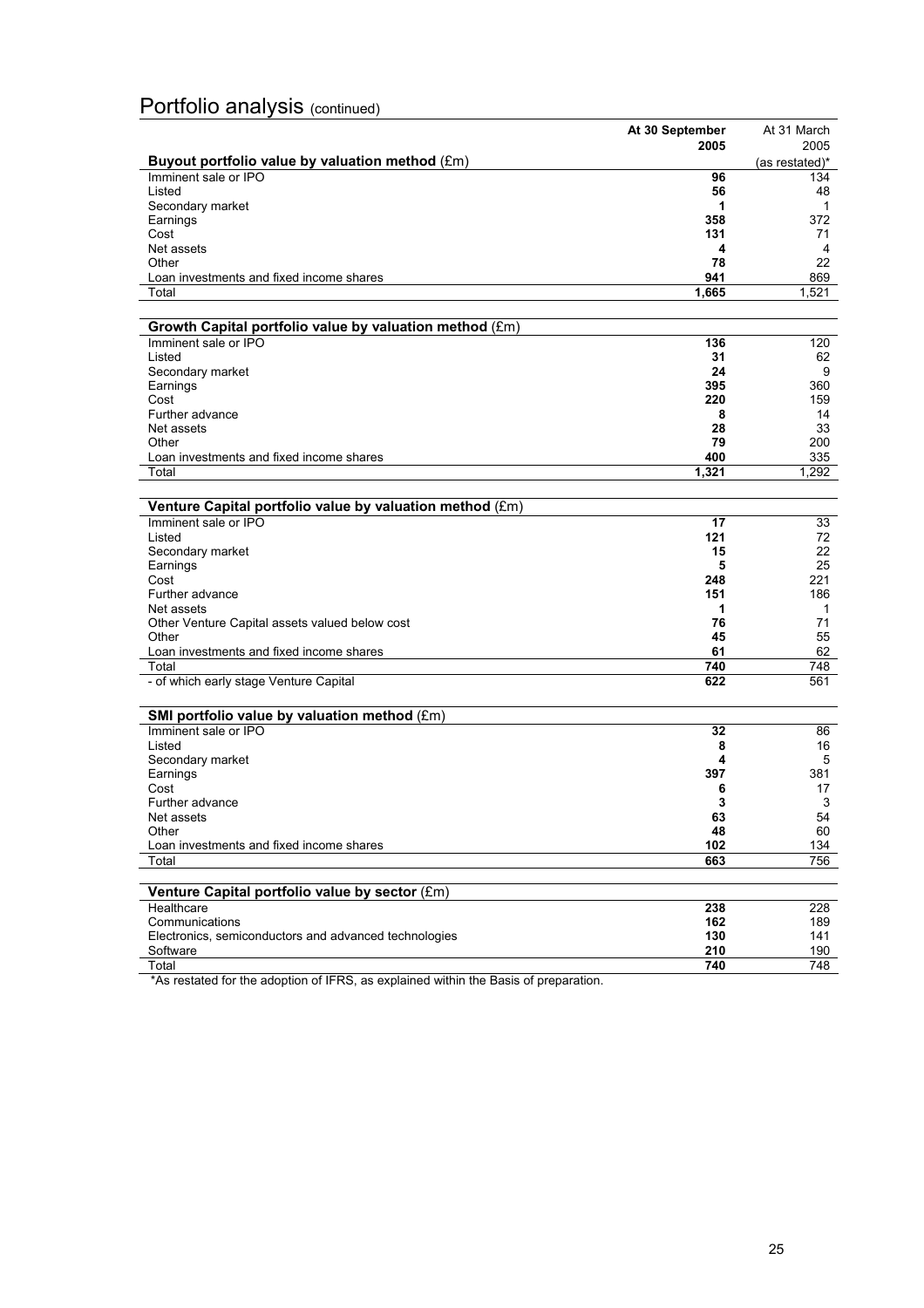## Realisations analysis

Analysis of the Group's realisation proceeds (excluding third party co-investment funds and joint ventures).

|                                                             | 6 months to  | 6 months to  | 12 months to |
|-------------------------------------------------------------|--------------|--------------|--------------|
|                                                             | 30 September | 30 September | 31 March     |
| Realisation proceeds by business line $(\text{Em})$         | 2005         | 2004         | 2005         |
| <b>Buyouts</b>                                              | 379          | 218          | 505          |
| <b>Growth Capital</b>                                       | 381          | 245          | 443          |
| <b>Venture Capital</b>                                      | 120          | 58           | 156          |
| SMI                                                         | 161          | 82           | 198          |
| Total                                                       | 1,041        | 603          | 1,302        |
|                                                             |              |              |              |
| Realisation proceeds by geography (£m)                      |              |              |              |
| <b>UK</b>                                                   | 504          | 445          | 897          |
| <b>Continental Europe</b>                                   | 445          | 148          | 365          |
| US                                                          | 57           | 9            | 34           |
| Asia                                                        | 35           |              | 6            |
| Total                                                       | 1,041        | 603          | 1,302        |
|                                                             |              |              |              |
| <b>Realisation proceeds (£m)</b>                            |              |              |              |
| <b>IPO</b>                                                  | 45           | 34           | 41           |
| Sale of quoted investments                                  | 117          | 38           | 134          |
| Trade and other sales                                       | 638          | 345          | 744          |
| Loan and fixed income share repayments                      | 241          | 186          | 383          |
| Total                                                       | 1,041        | 603          | 1.302        |
|                                                             |              |              |              |
| Realisation proceeds by FTSE industrial classification (£m) |              |              |              |
| Resources                                                   | 84           | 60           | 105          |
| Industrials                                                 | 88           | 90           | 142          |
| Consumer goods                                              | 255          | 90           | 394          |
| Services and utilities                                      | 349          | 282          | 457          |
| <b>Financials</b>                                           | 173          | 3            | 29           |
| Information technology                                      | 92           | 78           | 175          |
| Total                                                       | 1.041        | 603          | 1.302        |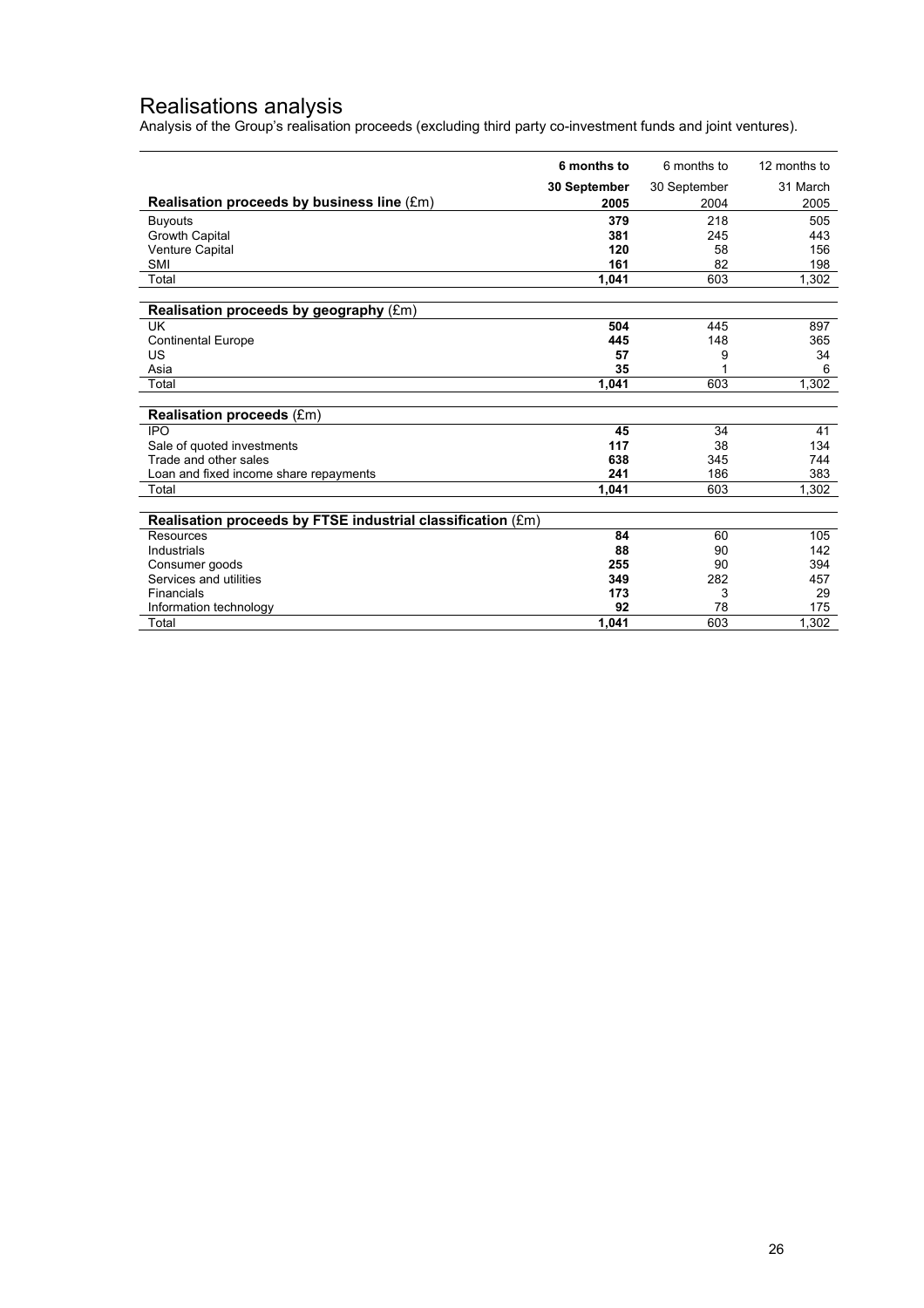# Portfolio and investment analysis including co-investment funds

|                                       | 6 months to  | 6 months to     | 12 months to   |
|---------------------------------------|--------------|-----------------|----------------|
|                                       | 30 September | 30 September    | 31 March       |
| Investment by business line (£m)      | 2005         | 2004            | 2005           |
| <b>Buyouts</b>                        | 483          | 291             | 532            |
| Growth Capital                        | 290          | 149             | 274            |
| Venture Capital                       | 58           | 73              | 144            |
| <b>SMI</b>                            | 4            | 8               | 12             |
| Total                                 | 835          | 521             | 962            |
|                                       |              |                 |                |
| Investment by geography (£m)          |              |                 |                |
| <b>UK</b>                             | 345          | 201             | 440            |
| <b>Continental Europe</b>             | 423          | 268             | 433            |
| US                                    | 28           | 35              | 51             |
| Asia                                  | 39           | 17              | 38             |
| Total                                 | 835          | 521             | 962            |
|                                       |              |                 |                |
|                                       |              | At 30 September | At 31 March    |
|                                       |              | 2005            | 2005           |
| Portfolio value by business line (£m) |              |                 | (as restated)* |
| <b>Buyouts</b>                        |              | 2,600           | 2,521          |
| Growth Capital                        |              | 1,501           | 1,474          |
| Venture Capital                       |              | 749             | 747            |
| <b>SMI</b>                            |              | 721             | 813            |
| Total                                 |              | 5,571           | 5,555          |
|                                       |              |                 |                |
| Portfolio value by geography (£m)     |              |                 |                |
| UK                                    |              | 2,650           | 2,742          |
| <b>Continental Europe</b>             |              | 2,531           | 2,428          |
| US                                    |              | 262             | 283            |
| Asia                                  |              | 128             | 102            |

Total **5,571** 5,555

\*As restated for the adoption of IFRS, as explained within the Basis of preparation.

# Funds under management

|                                          | At 30 September | At 31 March |
|------------------------------------------|-----------------|-------------|
| (£m                                      | 2005            | 2005        |
| Third party unguoted co-investment funds | 1.817           | .913        |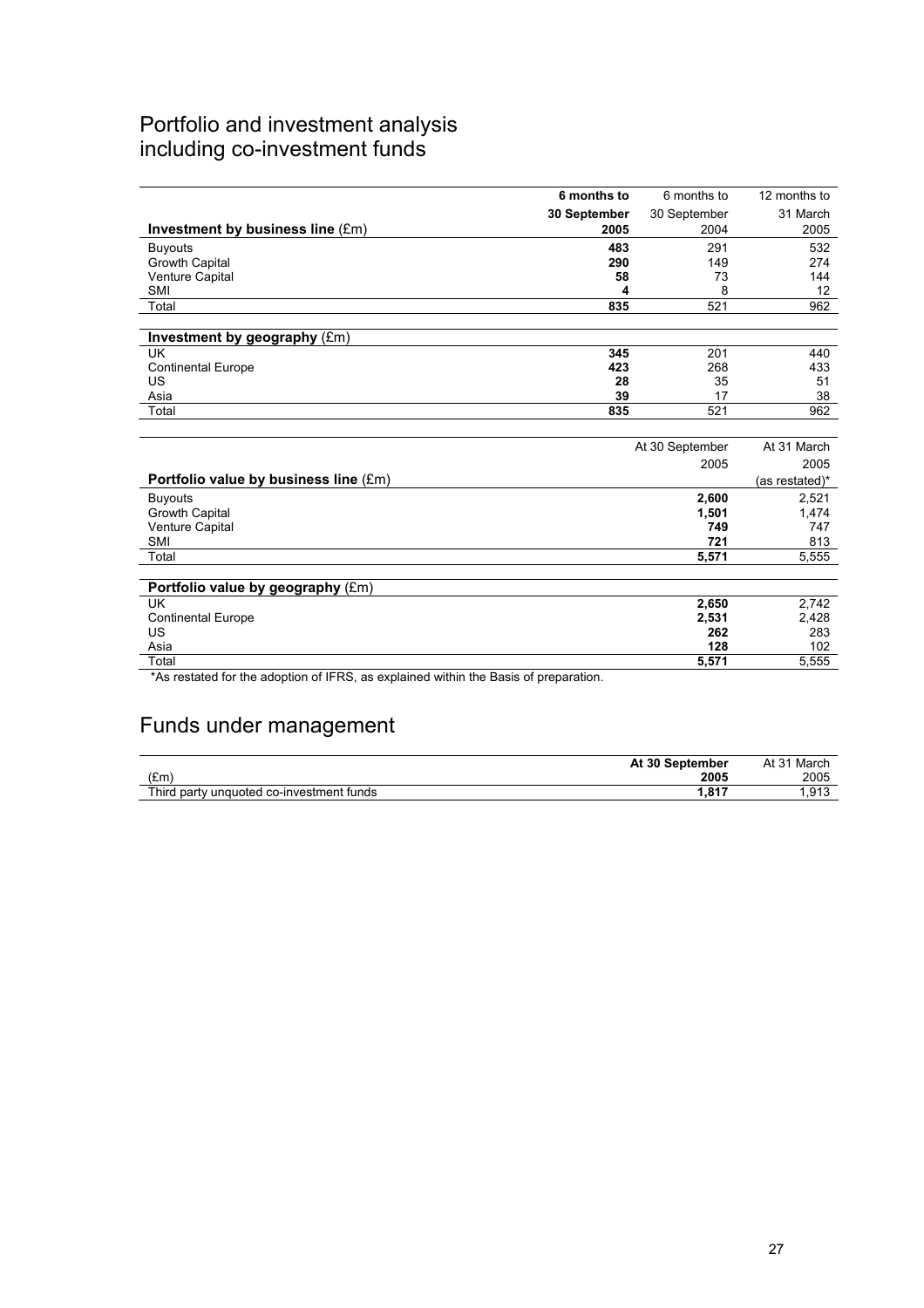## Ten large investments

The table below shows investments valued at £50 million or above. One investment has been excluded for commercial reasons.

|                                      |                                                                |                               |                          | First      | Residual                | Directors'             |
|--------------------------------------|----------------------------------------------------------------|-------------------------------|--------------------------|------------|-------------------------|------------------------|
|                                      |                                                                | <b>Business</b>               |                          | invested   | cost<br>Em <sup>1</sup> | valuation <sup>1</sup> |
| Investments<br><b>Petrofac Ltd</b>   | Description of business<br>Oilfield services                   | line<br><b>Growth Capital</b> | Geography<br>UK          | in<br>2002 |                         | £m                     |
| Equity shares                        |                                                                |                               |                          |            | 22                      | 116                    |
|                                      |                                                                |                               |                          |            | $\overline{22}$         | 116                    |
|                                      | Transport management and parking services                      |                               | $\overline{\mathsf{CK}}$ | 2005       |                         |                        |
| Oval (2040) Ltd (NCP)                |                                                                | <b>Buyouts</b>                |                          |            |                         |                        |
| Equity shares                        |                                                                |                               |                          |            | 1                       | 1                      |
| Loans                                |                                                                |                               |                          |            | 98                      | 98                     |
|                                      |                                                                |                               |                          |            | 99                      | 99                     |
| <b>SR Technics Holding AG</b>        | Technical solutions provider for commercial<br>aircraft fleets | <b>Buyouts</b>                | Switzerland              | 2002       |                         |                        |
| Equity shares                        |                                                                |                               |                          |            | $\overline{7}$          | 60                     |
| Loans                                |                                                                |                               |                          |            | 34                      | 33                     |
|                                      |                                                                |                               |                          |            | 41                      | 93                     |
| Giochi Preziosi Spa                  | Manufacturer and distributor of toys                           | <b>Buyouts</b>                | Italy                    | 2005       |                         |                        |
| Equity shares                        |                                                                |                               |                          |            | 83                      | 83                     |
|                                      |                                                                |                               |                          |            | 83                      | 83                     |
| <b>ERM Holdings Ltd</b>              | Environmental consultancy                                      | <b>Buyouts</b>                | UK                       | 2001       |                         |                        |
| Equity shares                        |                                                                |                               |                          |            | 1                       | 45                     |
| Loans                                |                                                                |                               |                          |            | 42                      | 35                     |
|                                      |                                                                |                               |                          |            | 43                      | 80                     |
| <b>Betapharm Arzneimittel GmbH</b>   | Supplier of generic prescription drugs                         | <b>Buyouts</b>                | Germany                  | 2003       |                         |                        |
| Equity shares                        |                                                                |                               |                          |            | 33                      | 55                     |
| Loans                                |                                                                |                               |                          |            | 19                      | 20                     |
|                                      |                                                                |                               |                          |            | 52                      | 75                     |
| Vetco International Ltd <sup>2</sup> | Oilfield equipment manufacturer                                | <b>Buyouts</b>                | UK                       | 2004       |                         |                        |
| Equity shares                        |                                                                |                               |                          |            |                         | 33                     |
| Loans                                |                                                                |                               |                          |            | 30                      | 31                     |
|                                      |                                                                |                               |                          |            |                         | 64                     |
| <b>Boxer TV - Access AB</b>          | Digital TV distributor                                         | <b>Growth Capital</b>         | Nordic                   | 2005       | 30                      |                        |
|                                      |                                                                |                               |                          |            |                         |                        |
| Equity shares                        |                                                                |                               |                          |            | 58                      | 59                     |
|                                      |                                                                |                               |                          |            | 58                      | 59                     |
| <b>Williams Lea Group Ltd</b>        | Outsourced print services                                      | <b>Growth Capital</b>         | UK                       | 1965       |                         |                        |
| Equity shares                        |                                                                |                               |                          |            | 33                      | 59                     |
|                                      |                                                                |                               |                          |            | 33                      | 59                     |
| <b>Extec Holdings Ltd</b>            | Manufacturing of screening and crushing<br>machinery           | <b>Buyouts</b>                | UK                       | 2002       |                         |                        |
| Equity shares                        |                                                                |                               |                          |            | 7                       | 32                     |
| Loans                                |                                                                |                               |                          |            | 12                      | 12                     |
| Fixed income                         |                                                                |                               |                          |            | 6                       | 6                      |
|                                      |                                                                |                               |                          |            | $\overline{25}$         | 50                     |

*Notes* 

1 The investment information is in respect of the Group's holding and excludes any co-investment by 3i managed funds.

2 As the residual cost of this investment is less than £0.5million, this cost is not shown in the above table.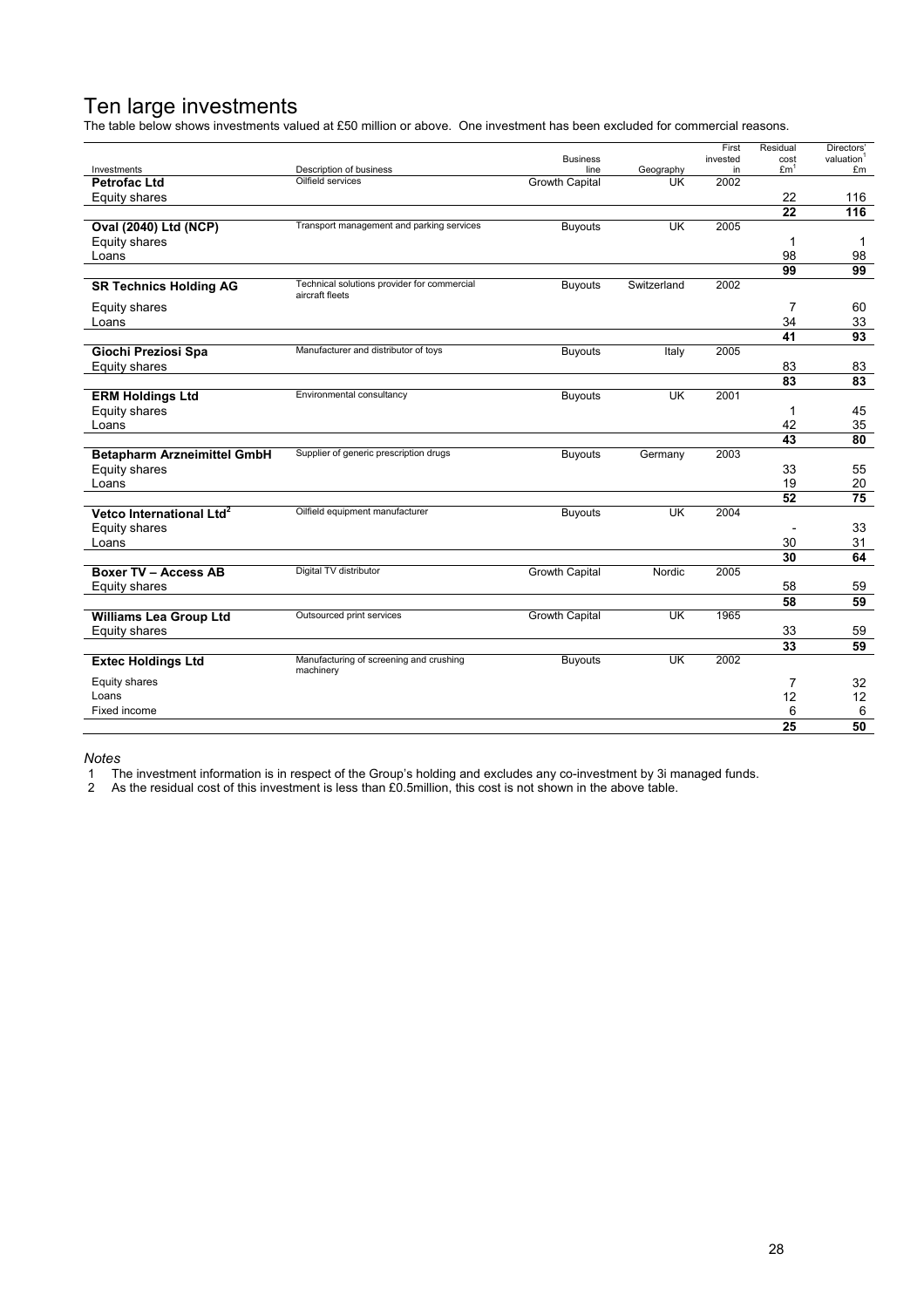## Transition to IFRS

### **Introduction**

3i prepared its 31 March 2005 consolidated financial statements in accordance with accounting standards issued by the UK Accounting Standards Board, the pronouncements of the Urgent Issues Task Force, relevant Statements of Standard Accounting Practice, the Association of Investment Trust Companies' Investment Trust SORP and in compliance with the Companies Act 1985.

The Company was authorised and regulated by the Financial Services Authority as a deposit taker and its March 2005 consolidated financial statements were prepared in accordance with the requirements of Part VII of the Companies Act 1985 in respect of banking companies and Groups. The Company surrendered its authorisation on 27 May 2005. Consequently, these accounts are not presented as those of a bank.

For accounting periods beginning on or after 1 April 2005, 3i is preparing its consolidated financial statements in accordance with International Financial Reporting Standards, International Accounting Standards and interpretations issued by the International Financial Reporting Interpretation Committee and its predecessor body (together "IFRS"). The standards to be applied, which will be adopted for the first time for the purpose of preparing consolidated financial statements for the year to 31 March 2006, will be those issued by the International Accounting Standards Board ("IASB") and endorsed by the European Union ("EU") as at 31 March 2006. 3i presents below the details of the accounting policies and the transitional exemptions or choices it has applied in adopting IFRS. Reconciliations of retained profit and equity for the comparative periods are shown to illustrate the impact of the move from UK GAAP to IFRS. These reconciliations have been prepared in accordance with those IFRS standards and IFRIC interpretations issued and early adopted as at the time of preparing these statements, and in respect of the revisions to IAS 39 published by the IASB in June 2005 and IAS 19 issued but waiting EU ratification.

#### **Group accounting policies under IFRS**

*A Basis of preparation* The interim financial statements to 30 September 2005 have been prepared, for the first time, on the basis of the IFRS accounting policies set out below. The disclosures required by IFRS 1, First-time adoption of IFRS, concerning the transition from UK GAAP are also given below. The adoption date for 3i is 1 April 2004 (the start of its 2005 financial year).

The financial statements have been prepared on the historical cost basis, except for investment property, land and buildings, derivative financial instruments and financial assets at fair value through profit or loss that have been included at fair value.

The preparation of accounts in accordance with IFRS requires management to make estimates and assumptions that affect the:

- reported amounts of assets and liabilities;
- disclosure of contingent assets and liabilities at the date of the accounts; and
- reported amounts of income and expenses during the reporting period.

Actual results could differ from those estimates. The most significant techniques for estimation are described in the accounting policies below.

*B Basis of consolidation* The consolidated financial statements incorporate the financial statements of the Company and its subsidiaries. A subsidiary is an entity where the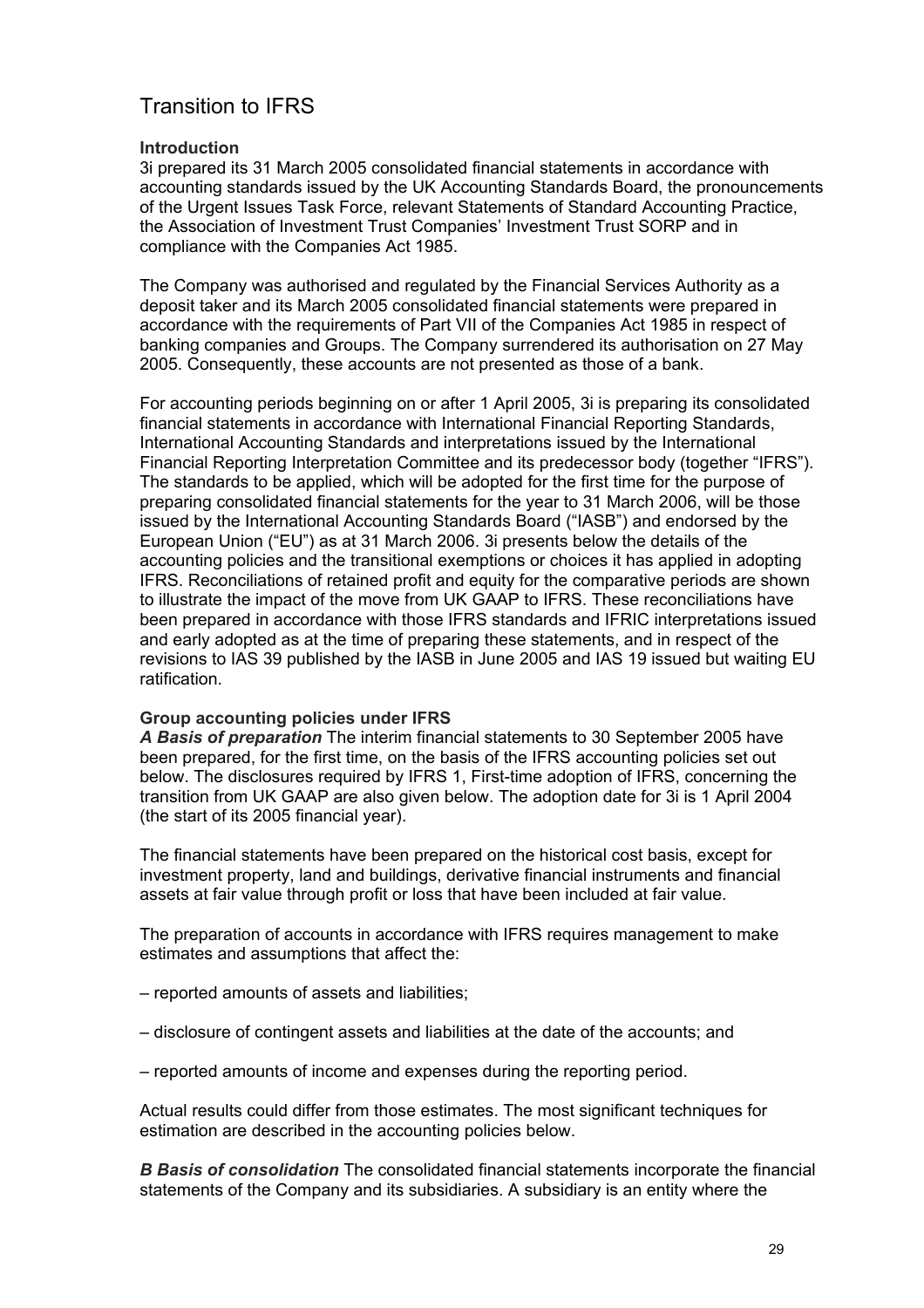Company has the power to govern the financial and operating policies so as to obtain benefit from its activities.

The results of subsidiaries are included in the consolidated financial statements from the date on which control is transferred to the Group or up to the date when control ceases.

All intra-group transactions, balances, income and expenses are eliminated on consolidation.

*C Investments in associates* An associate is an entity over which the Group has significant influence and is neither a subsidiary nor an interest in a joint venture. Significant influence is the power to participate in the financial and operating policy decisions of the investee but is not control or joint control.

Investments that are held as part of the Group's investment portfolio are carried in the balance sheet at fair value even though the Group may have significant influence over those companies. This treatment is permitted by IAS 28 Investment in Associates which allows investments held by venture capital organisations to be excluded from the scope of IAS 28 Investment in Associates provided that those investments upon initial recognition are designated as fair value through profit or loss and accounted for in accordance with IAS 39 Financial Instruments: Recognition and Measurement, with changes in fair value recognised in profit or loss in the period of the change.

*D Interests in joint ventures* A joint venture is a contractual arrangement whereby the Group and other parties undertake an economic activity that is subject to joint control, which is when the strategic financial and operating policy decisions relating to the activities require the unanimous consent of the parties sharing control.

Joint venture arrangements that involve the establishment of a separate entity in which each venturer has an interest are referred to as jointly controlled entities. The Group reports its interest in jointly controlled entities through which it carries on its business using the equity method.

Interests in joint ventures that are held as part of the Group's investment portfolio are carried in the balance sheet at fair value. This treatment is permitted by IAS 31 Interests in Joint Ventures, which allows venturer's interests held by venture capital organisations to be excluded from the scope of IAS 31 Interests in Joint Ventures provided that those investments upon initial recognition are designated as fair value through profit or loss and accounted for in accordance with IAS 39 Financial Instruments: Recognition and Measurement, with changes in fair value recognised in profit or loss in the period of the change.

When the Group transacts with its jointly controlled entities, unrealised profits and losses are eliminated on consolidation to the extent of the Group's interest in the joint venture.

*E Foreign currencies* The presentation currency of the Group is pounds sterling.

Transactions in foreign currencies are translated into the functional currency of the group company that is party to the transaction at the exchange rates ruling at the dates of the transactions. At each balance sheet date, monetary assets and liabilities denominated in foreign currencies are retranslated at the exchange rates ruling at the balance sheet date. Non-monetary items carried at fair value in the balance sheet that are denominated in foreign currency are retranslated at the rates prevailing on the date when the fair value was determined. Non-monetary items that are measured in terms of historical cost in a foreign currency are translated at the rate as on the date of the initial transaction.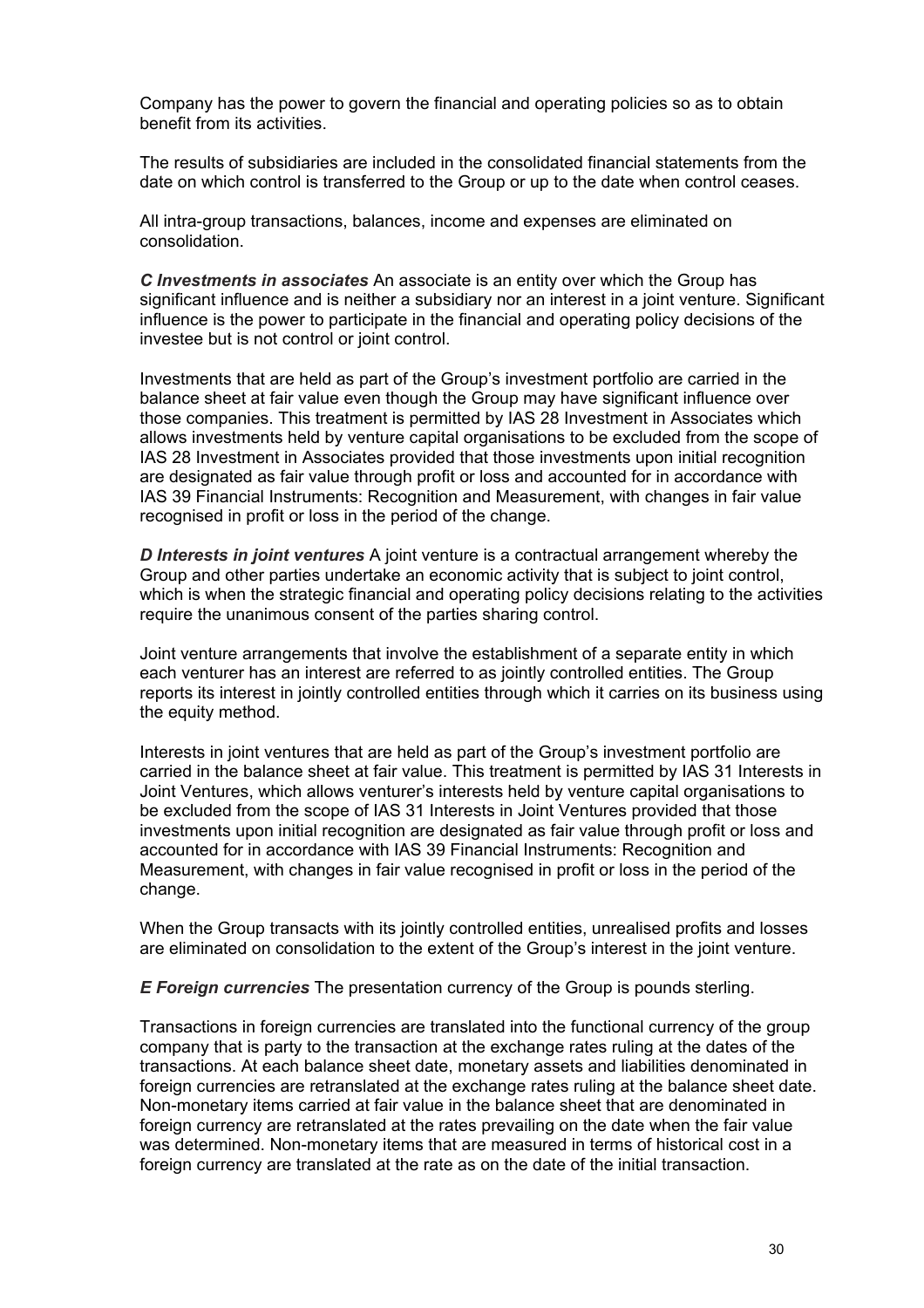Exchange differences arising on the settlement of monetary items and on the retranslation of monetary items are included in profit or loss for the period. Exchange differences arising on the retranslation of non-monetary items carried at fair value are included in profit or loss for the period.

The assets and liabilities of foreign operations are translated into pounds sterling at the exchange rates ruling at the balance sheet date. The income and expenses of foreign operations are translated into sterling at the exchange rates ruling at the date of the transactions. Foreign exchange differences arising on retranslation are recognised directly in the translation reserve in equity. On disposal of foreign operations the cumulative amount of foreign exchange previously recognised in equity is recognised in the income statement.

*F Property, plant and equipment* Land and buildings held by the Group are carried in the balance sheet at fair value less depreciation and impairment. Fair value is determined at each balance sheet date from valuations undertaken by professional valuers using marketbased evidence. Any revaluation surplus is credited directly to the asset revaluation reserve in equity except to the extent that it reverses a previous valuation deficit on the same asset charged in profit or loss in which case the surplus is recognised in profit or loss to the extent of the previous deficit. Any revaluation deficit that offsets a previously recognised surplus in the same asset is directly offset against the surplus in the asset revaluation reserve. Any excess valuation deficit over and above the previously recognised surplus is charged in profit or loss.

Depreciation on revalued buildings is charged in profit or loss. On subsequent sale or retirement of a revalued property, the attributable revaluation surplus in the asset revaluation reserve is transferred directly to accumulated profits.

Plant and equipment is stated at cost less accumulated depreciation and impairment. Depreciation is charged to profit or loss on a straight-line basis over the estimated useful life of plant and equipment, generally over three to five years.

Assets held under finance leases are depreciated over their expected useful life on the same basis as owned assets or, where shorter, the lease term. Assets are reviewed for impairment when events or changes in circumstances indicate that the carrying amount may not be recoverable.

*G Investment property* Investment properties are held in the balance sheet at fair value at the balance sheet date. Gains or losses arising from the changes in fair value are recognised in profit or loss for the period in which they arise.

*H Financial instruments* Financial assets and liabilities are recognised in the Group's balance sheet when the Group becomes a party to the contractual provisions of the instrument.

*I Investments* Investments are recognised and derecognised on a date where the purchase or sale of an investment is under a contract whose terms require the delivery or settlement of the investments. The Group manages its investments with a view to profiting from a return based on the receipt of interest and dividends and changes in fair value of equity investments. Therefore, all equity investments are designated as at fair value through profit or loss and subsequently carried in the balance sheet at fair value. Other investments including loan investments and fixed income shares are classified as loans and receivables and subsequently carried in the balance sheet at amortised cost less impairment. All investments are initially recognised at the fair value of the consideration given and held at this value until it is appropriate to measure fair value on a different basis, applying 3i's valuation policies. These policies remain unchanged from previous years except that under IFRS, quoted investments are valued at bid price without discount. Acquisition costs are attributed to equity and recognised immediately in profit or loss.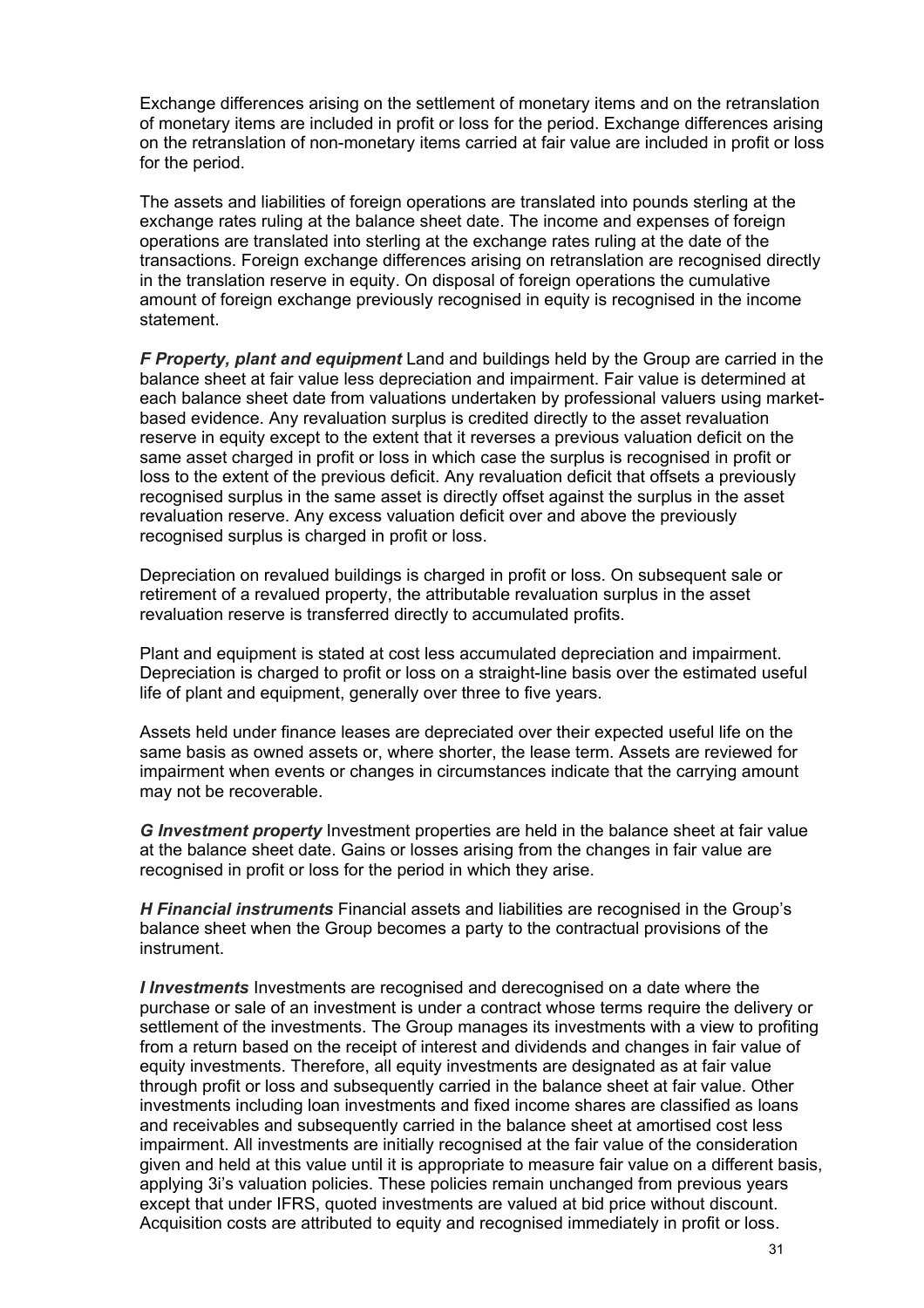*J Cash and cash equivalents* Cash and short-term deposits in the balance sheet comprise cash at bank and in hand and short-term deposits with an original maturity of three months or less.

For the purposes of the cash flow statement, cash and cash equivalents comprise cash and short-term deposits as defined above and other short-term highly liquid investments that are readily convertible into cash and are subject to an insignificant risk of changes in value, net of outstanding short-term borrowings.

*K Bank loans, loan notes and borrowings* All loans and borrowings are initially recognised at the fair value of the consideration received net of issue costs associated with the borrowings. After initial recognition, these are subsequently measured at amortised cost using the effective interest method, which is the rate that exactly discounts the estimated future cash flows through the expected life of the liabilities. Amortised cost is calculated by taking into account any issue costs and any discount or premium on settlement.

*L Convertible Bonds* Convertible Bonds, where the Bonds are issued in the same functional currency as the issuing entity, are regarded as compound instruments consisting of a liability component and an equity component.

Where the functional currency of the Convertible Bonds differs from that of the issuing entity, the Convertible Bonds are regarded as compound instruments consisting of a liability and a derivative instrument (see policy below for derivatives). On issue of the Convertible Bonds, the fair value of the derivative component is determined using a market rate for an equivalent derivative. Subsequent to initial recognition the conversion option is measured as a derivative financial instrument. The remainder of the proceeds is allocated to the liability component and this amount is carried as a long-term liability on the amortised cost basis until extinguished on conversion or redemption.

Issue costs are apportioned between the liability and derivative component of the Convertible Bonds based on their relative carrying amounts at the date of issue. The portion relating to the derivative instrument is recognised initially as part of the financial derivative instrument.

The interest expense on the liability component is calculated by applying the prevailing market interest rate for similar non-convertible debt to the liability component of the instrument. The difference between this amount and the interest paid is added to the carrying value of the Convertible Bonds.

*M Equity instruments* Equity instruments issued by the Company are recognised at the proceeds received, net of any direct issue costs.

*N Derivative financial instruments* The Group uses derivative financial instruments to manage the risks associated with and foreign currency fluctuations from its investment portfolio and changes in interest rates on its borrowings. This is achieved by the use of foreign currency contracts, currency swaps and interest rate swaps. All derivative financial instruments are held at fair value. The Group does not use derivative financial instruments for speculative purposes.

Derivative financial instruments are recognised initially at fair value on the contract date and subsequently remeasured to fair value at each reporting date. The fair value of forward exchange contracts is calculated by reference to current forward exchange contracts for contracts with similar maturity profiles. The fair value of currency swaps and interest rate swaps is determined with reference to future cash flows and current interest and exchange rates. All changes in the fair value of derivative financial instruments are taken through profit or loss.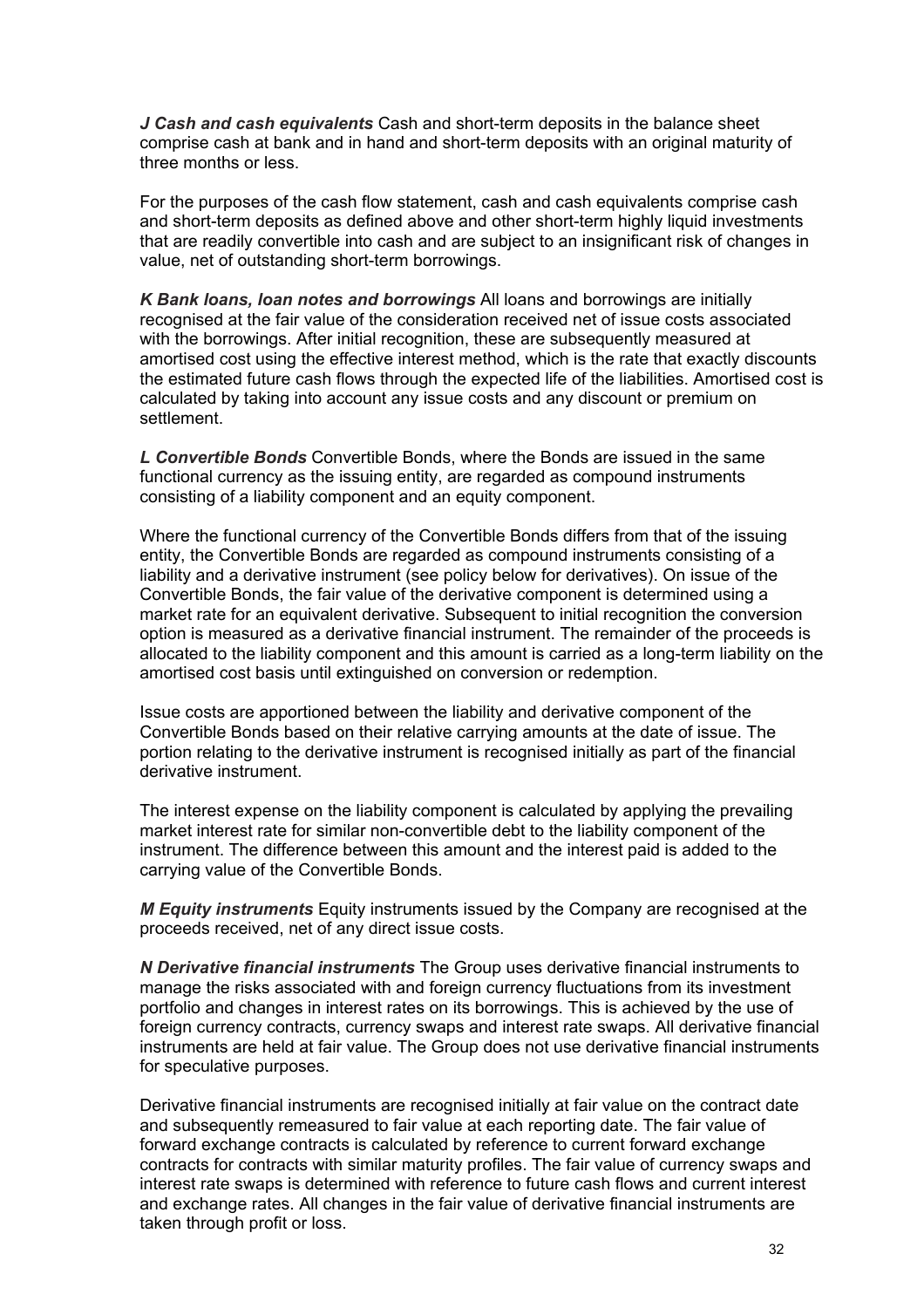Derivatives embedded in other financial instruments or other non-financial host contracts are treated as separate derivatives when their risks and characteristics are not closely related to those of the host contract and the host contract is not carried at fair value with unrealised gains or losses reported in profit or loss.

*O Provisions* Provisions are recognised when the Group has a present obligation as a result of past events, and it is probable that the Group will be required to settle that obligation and a reliable estimate of that obligation can be made. The provisions are measured at the Directors' best estimate of the amount to settle the obligation at the balance sheet date, and are discounted to present value if the effect is material.

*P Portfolio return* Gross portfolio return represents the sum of realised profit over value on the disposal of investments, the movement in the fair value of equity investments, the impairment of loans and receivables and investment income. This is considered to be "revenue" under IFRS.

*Realised profits over value on the disposal of investments* is the difference between the fair value of the consideration received less any directly attributable costs, on the sale of equity and the repayment of loans and receivables and the fair value of the equity and the amortised cost of the loans and receivables at the start of the accounting period.

*Unrealised profits on the revaluation of investments* is the movement in carrying value of investments between the start and end of the accounting period converted into sterling using the exchange rates in force at the date of the movement. Foreign exchange gains and losses on equity investments and loans and receivables are disclosed as part of the currency movement in profit or loss.

*Portfolio income* is that portion of income that is directly related to the return from individual investments and is recognised to the extent that it is probable that the economic benefit will flow to the Group and the income can be reliably measured. The following specific recognition criteria must be met before the income is recognised:

*Income from loans and receivables* is recognised as it accrues by reference to the principal outstanding and the effective interest rate applicable, which is the rate that exactly discounts the estimated future cash flows through the expected life of the financial asset to that asset's carrying value.

*Dividends* from equity investments are recognised when the shareholders' rights to receive payment have been established.

*Fee income* is earned directly from investee companies when an investment is first made and through the life of the investment. Fees that are earned on a financing arrangement are considered to relate to a financial asset measured at fair value through profit or loss and are recognised when that investment is made. Fees that are earned on the basis of providing an ongoing service to the investee company are recognised as that service is provided.

*Investment management fees* are earned from the ongoing management of private equity funds, which primarily co-invest alongside the Group. This income is recognised to the extent that it is probable that the economic benefit will flow to the Group and the income can be reliably measured.

*Q Retirement benefit costs* Payments to defined contribution retirement benefit plans are charged as they fall due. For defined benefit retirement plans, the cost of providing benefits is determined using the projected unit credit method with actuarial valuations being carried out each balance sheet date. Current service costs are recognised in profit or loss. Past service costs are recognised to the extent that they are vested immediately in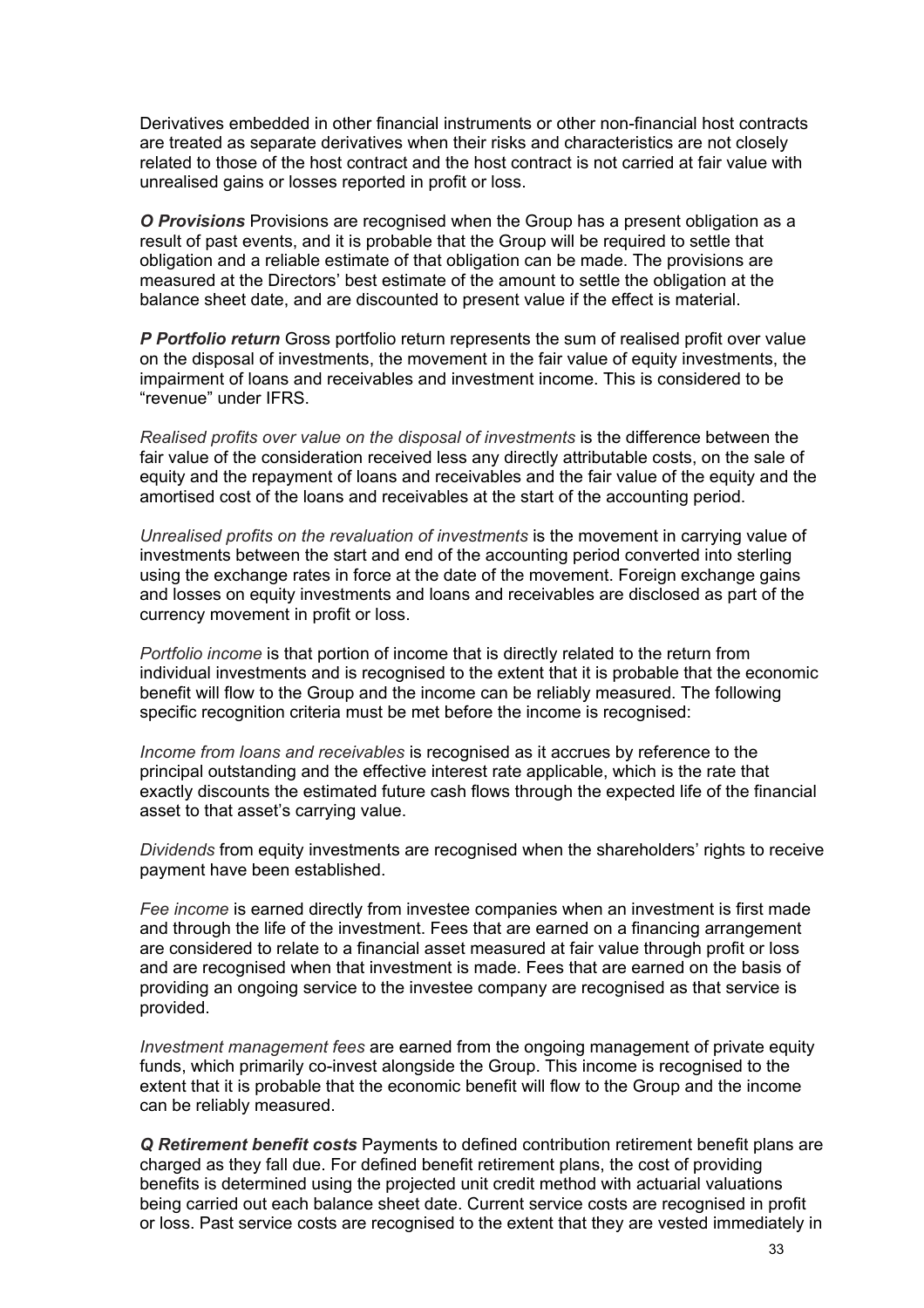profit or loss. Actuarial gains or losses are recognised outside profit or loss as part of the statement of recognised income and expense.

The retirement benefit obligation recognised in the balance sheet represents the present value of the defined benefit obligations as reduced by the fair value of plan assets.

*R Borrowing costs* Borrowing costs are recognised as an expense in the period in which they are incurred in accordance with the benchmark treatment.

*S Share-based payments* In accordance with the transitional provisions of IFRS 1, the Group has applied the requirements of IFRS 2, Share-based Payment to all grants of equity instruments after 7 November 2002, that were unvested at 1 January 2005.

The Group enters into arrangements that are equity-settled share-based payments with certain employees (including Directors). These are measured at fair value at the date of grant, which is then recognised in profit or loss on a straight-line basis over the vesting period, based on the Group's estimate of shares that will eventually vest. Fair value is measured by use of an appropriate model. The charge is adjusted at each balance sheet date to reflect the actual number of forfeitures, cancellations and leavers during the period.

*T Income tax* Income tax expense represents the sum of the tax currently payable and deferred tax.

The tax currently payable is based on the taxable profit for the year. This may differ from the profit included in the consolidated income statement because it excludes items of income or expense that are taxable or deductible in other years and it further excludes items that are never taxable or deductible. The Group's liability for current tax is calculated using tax rates and laws that have been enacted or substantively enacted by the balance sheet date.

Deferred tax is the tax expected to be payable or recoverable on differences between the carrying amounts of assets and liabilities in the financial statements and the corresponding tax bases used in the computation of taxable profit, and is accounted for using the balance sheet liability method. Deferred tax liabilities are generally recognised for all taxable temporary differences and deferred tax assets are recognised to the extent that it is probable that taxable profits will be available against which deductible temporary differences can be utilised. Such assets and liabilities are not recognised if the temporary difference arises from goodwill or from the initial recognition (other than in a business combination) of other assets and liabilities in a transaction that affects neither the tax profit nor the accounting profit.

Deferred tax assets and liabilities are recognised for taxable temporary differences arising on investments in subsidiaries and associates, and interests in joint ventures, except where the Group is able to control the reversal of the temporary difference and it is probable that the temporary difference will not reverse in the foreseeable future.

The carrying amount of deferred tax assets is reviewed at each balance sheet date and reduced to the extent that it is no longer probable that sufficient taxable profits will be available to allow all or part of the asset to be recovered.

Deferred tax is calculated at the tax rates that are expected to apply in the period when the liability is settled or the asset is realised using tax rates and laws that have been enacted or substantively enacted by the balance sheet date. Tax is charged or credited in the income statement, except when it relates to items charged or credited directly to equity, in which case the tax is also dealt with in equity.

*U Investment Trust status* The Company is an investment company as defined by section 266 of the Companies Act 1985 and carries on its business and is approved by the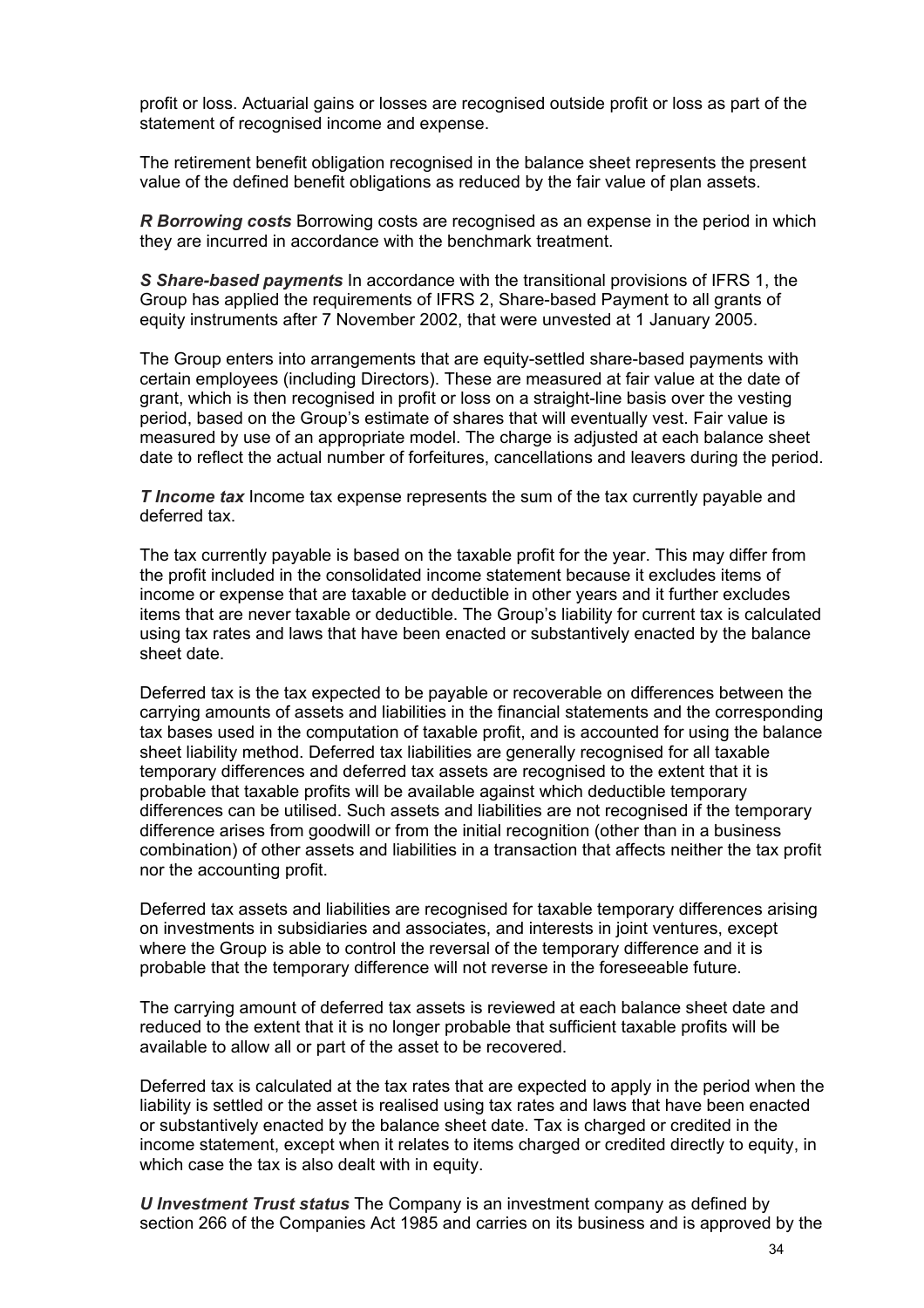HM Revenue & Customs as an investment trust. Investment trusts approved in this way are not liable for income tax on capital profits. The Articles of Association prohibit the distribution of its capital profits by way of dividend.

Fees receivable earned and deal related costs incurred as an intrinsic part of the intention to acquire or dispose of an investment, have been accounted for directly in the capital reserve. Income tax losses have been transferred between capital and revenue in order to be utilised against excess taxable profits in those reserves. Administrative expenses incurred associated with the making and managing of investments are allocated between capital and revenue. Finance costs less interest income on surplus funds have been allocated between revenue and capital.

### **Transition effects**

IFRS 1 permits those companies adopting IFRS for the first time to take certain exemptions from the full requirements of IFRS in the transition period. 3i has taken the following key exemptions:

a) The effect of changes in foreign exchange rates: Under IFRS 1, cumulative translation differences on the consolidation of subsidiaries are being accumulated from the date of transition to IFRS and not from the original acquisition date.

b) Share-based payment: IFRS 2 has been adopted from the transition date and is only being applied to relevant equity instruments granted on or after 7 November 2002 and not vested as at 1 January 2005. 3i has elected not to take up the option of full retrospective application of the standard.

c) All equity investments have been designated at the date of transition to be assets at fair value through profit or loss.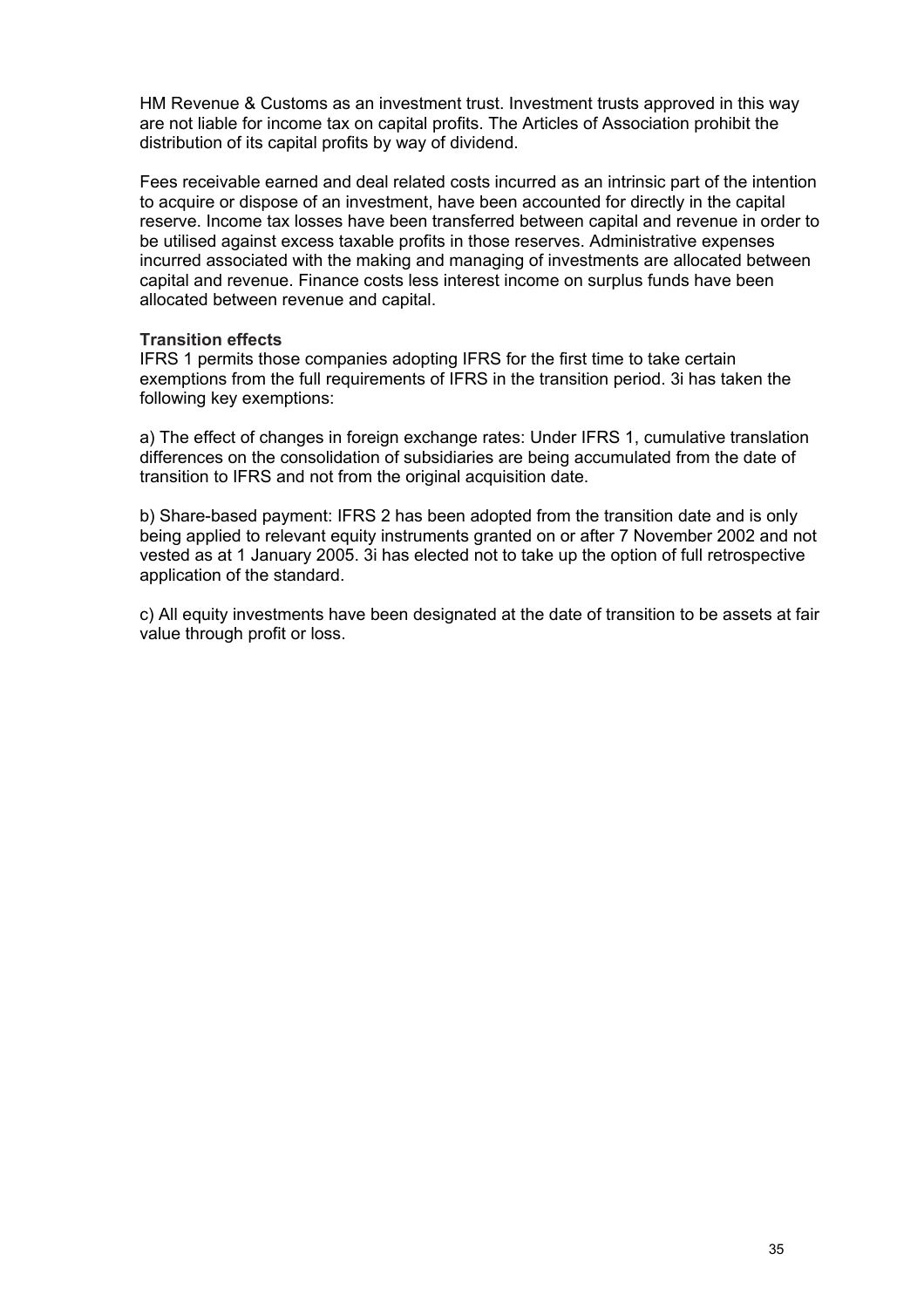#### **Reconciliations of UK GAAP to IFRS for comparative periods**

Under IFRS, the 'Total recognised income and expense' is the equivalent of 'Total return', as reported previously. In order to comply with IFRS 1, we provide below a reconciliation of total return to the net profit per the income statement.

|                                                   |              | 30 September | 31 March |
|---------------------------------------------------|--------------|--------------|----------|
|                                                   |              | 2004         | 2005     |
|                                                   | Note         | £m           | £m       |
| <b>Total return under UK GAAP</b>                 |              | 231          | 512      |
| IAS 39 - Quoted investments                       | (a)          | (9)          | (11)     |
| IAS 39 - Fair valuation of derivatives            | (b)          | (12)         |          |
| IAS 39 - Convertible Bonds                        | (c)          | 17           | 5        |
| IFRS 2 – Share-based payments                     | (d)          | (3)          | (6)      |
| IAS 21 – Functional currencies and exchange rates | (e)          | 2            | (5)      |
| IAS 16 - Own use property                         | (f)          |              |          |
| IAS 19 - Retirement benefits                      | (g)          | (3)          |          |
| <b>Profit under IFRS</b>                          |              | 223          | 498      |
|                                                   | 30 September | 31 March     | 1 April  |

|                                        |             | 2004  | 2005  | 2004  |
|----------------------------------------|-------------|-------|-------|-------|
|                                        | <b>Note</b> | £m    | £m    | £m    |
| <b>Total equity under UK GAAP</b>      |             | 3.436 | 3.637 | 3,230 |
| IAS 39 - Quoted investments            | (a)         | 27    | 25    | 36    |
| IAS 39 – Fair valuation of derivatives | (b)         | (39)  | (26)  | (27)  |
| IAS 39 - Convertible Bonds             | (c)         | 19    |       |       |
| IAS 10 - Dividends payable             | (h)         | 32    | 56    | 53    |
| <b>Total equity under IFRS</b>         |             | 3.475 | 3.699 | 3.294 |

|                                                |      | 30 September | 31 March |
|------------------------------------------------|------|--------------|----------|
|                                                |      | 2004         | 2005     |
|                                                | Note | £m           | £m       |
| Change in cash under UK GAAP                   |      | (24)         | 68       |
| IAS 7 - Short-term deposits                    |      | 87           | 178      |
| Change in cash and cash equivalents under IFRS |      | 63           | 246      |

#### *Notes*

- (a) Under IFRS, quoted investment assets are valued at bid price. Under UK GAAP, these had been valued at mid-market price with discounts applied for illiquidity.
- (b) 3i uses derivatives in the form of swap and forward exchange contracts to manage 3i's current exposures to interest rates and currency. Under IFRS, these are held at fair value whereas they were held at cost under UK GAAP.
- (c) Under UK GAAP, the Convertible Bonds which were issued on 1 August 2003 were held at the face value of the Bonds (€550m). Under IFRS, the derivative element of the Bonds is held at fair value with the Bonds being held at amortised cost. Subsequent to the IFRS presentation on 23 June 2005, a further review of the carrying value of the Bonds and of their derivative element has been carried out. This has resulted in a decrease in shareholders' funds of £13 million at 31 March 2005 and a reduction in profit of £8 million for the year to 31 March 2005 compared with the IFRS numbers previously presented.
- (d) Under UK GAAP, the approach in respect of share-based payments was to record a charge in profit or loss based on the intrinsic value of awarded shares at the grant date, with the charge being spread over the performance period. IFRS 2 requires the fair value of the equity instruments issued to be recognised in profit and loss over the vesting period of the instrument. The cost is calculated using option pricing methods and applies to all options granted after 7 November 2002 and not vested by 1 January 2005.
- (e) Under UK GAAP, 3i's policy in respect of foreign currency translation was to translate all foreign currency revenue items, assets, liabilities and reserves, including those of non-UK subsidiary undertakings into sterling at the exchange rates ruling at the balance sheet date. Under IFRS, revenue items will be held at the rates in force at the time of the transaction. Exchange differences on the retranslation of the opening net investment in foreign entities and the retranslation of profit or loss items to closing rate are recorded as movements on reserves.
- (f) Under IFRS, unrealised profits or losses on the revaluation of properties in use by the Group are taken directly to equity and do not appear in the income statement.
- (g) Under IFRS, the actuarial gain or loss on retirement benefit obligations is taken directly to equity and does not appear in the income statement.